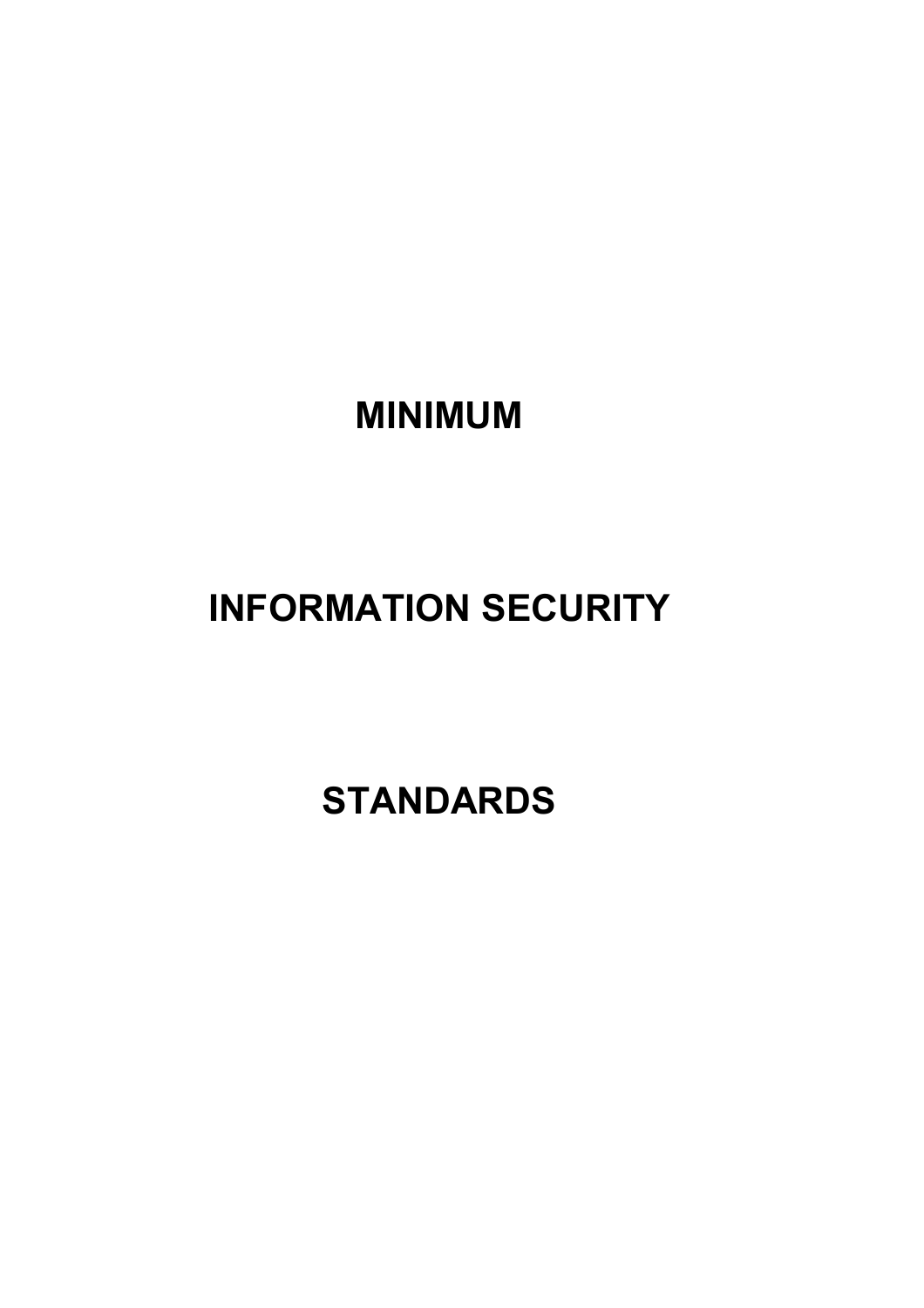# **CABINET APPROVAL**

On 4 December 1996 Cabinet approved the Minimum Information Security Standards document as national information security policy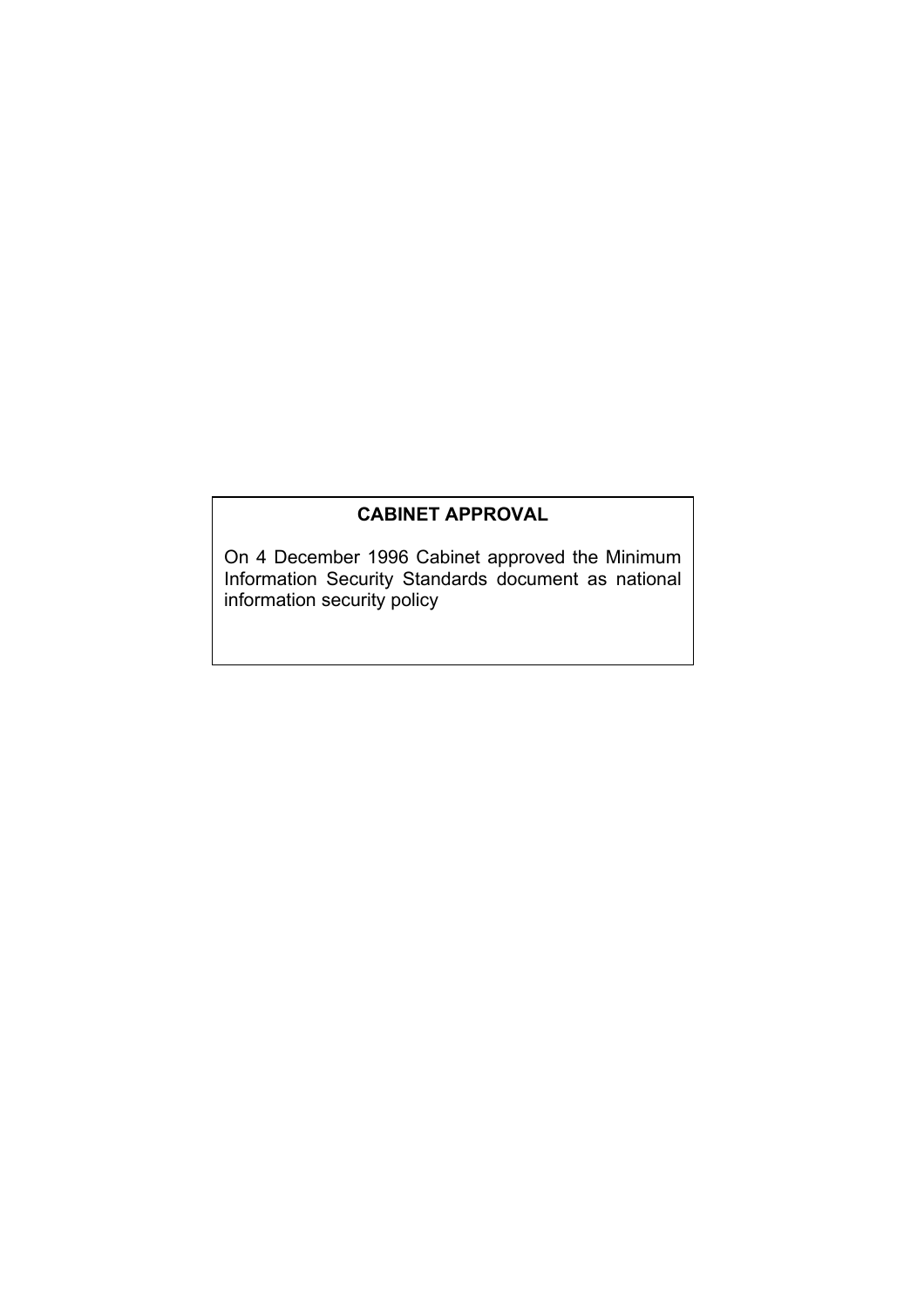# **PREFACE**

The world and especially South Africa has changed dramatically during the last few years, with profound implications for our society, our government, the South African Police Service, the Defence and Intelligence Communities. Our understanding of the range of issues that impact on national security is evolving. Economic and environmental issues are of increasing concern and compete with traditional political and military issues for resources and attention.

The Republic of South Africa has to serve and protect its own interests just like every other sovereign state in the modern world. The National Intelligence Agency (NIA) has a statutory responsibility to protect the interests of the State through counter-intelligence measures. (National Strategic Intelligence Act 39 of 1994) Counter-intelligence embodies two distinctive dimensions, namely security (the defensive) and counter espionage (the offensive dimension).

With these imperatives in mind, NIA in conjunction with the other members of the intelligence community have focused their attention on the process used to formulate and implement information security policies on a national basis. The processes being used to formulate policies and deliver information security services must be sufficiently flexible to facilitate change.

- Our need for secrecy and therefore information security measures in a democratic and open society with transparency in its governmental administration according to the policy proposals regarding the intended Open Democracy Act have been taken into account.
- Our security standards and procedures must result in the fair and equitable treatment of those upon whom we rely to guard the nation's security. (Interim Constitution have been taken into account).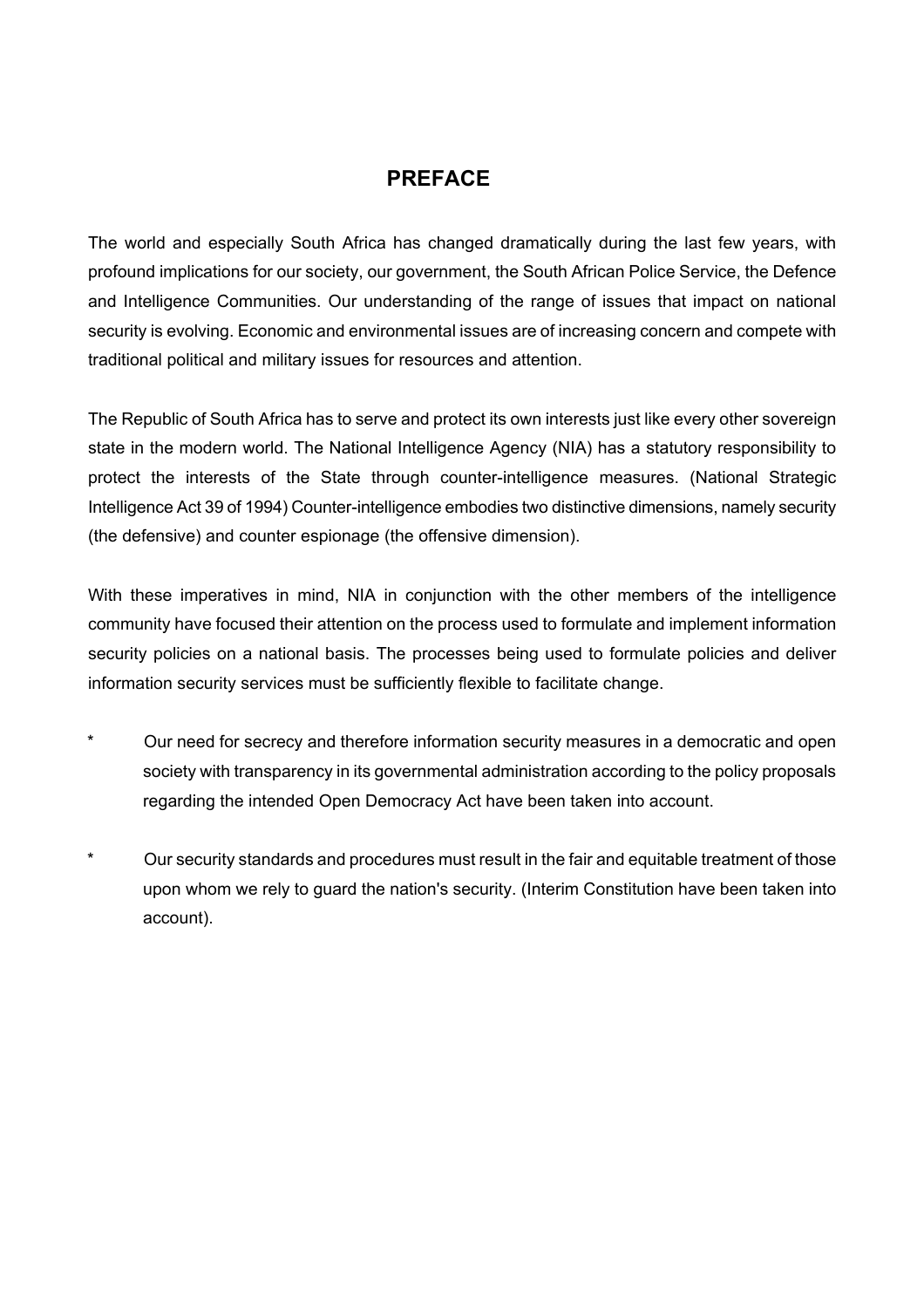- \* Our security policies must realistically match the threats against the country and its people.
- \* Our security policies, practices, and procedures must provide the needed information security in a cost effictive way that will benefit the socio- economic development of the country.

With these aspects in mind the Minimum Information Security Standard (MISS) was compiled as an official government policy document on information security, which must be maintained by all institutions who handle sensitive/ classified material of the Republic. This will ensure that the national interests are protected.

Any comments or recommendations in respect of this policy must please be forwarded in writing to the Chairperson of the Functional Security Committee of NICOC.

All amendments to this policy will be issued by the National Intelligence Agency being the department nationally responsible for counter-intelligence. Government departments, institutions, parastatals and private companies will be responsible for the distribution of such amendments within their own organisations.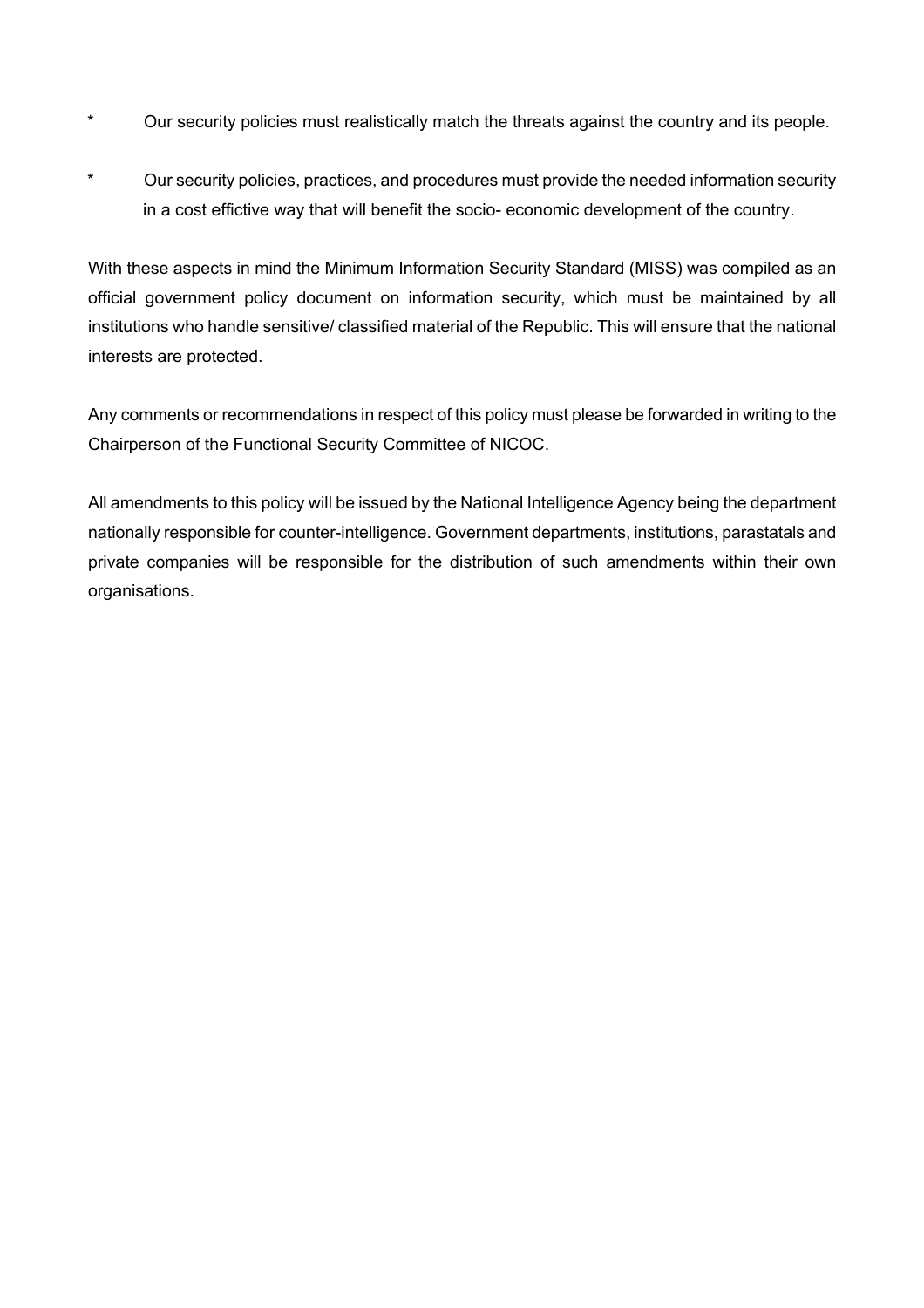# **T A B L E O F C O N T E N T S**

|    | <b>CHAPTER</b> |                                          |                                                  | <b>PAGE</b> |  |
|----|----------------|------------------------------------------|--------------------------------------------------|-------------|--|
| 1. |                | <b>INTRODUCTION</b>                      |                                                  |             |  |
| 2. |                | <b>DEFINITIONS</b>                       |                                                  | 4           |  |
| 3. |                |                                          | <b>PROVISION AND APPLICATION OF SECURITY</b>     |             |  |
|    |                | <b>MEASURES</b>                          |                                                  | 15          |  |
|    | 1 <sub>1</sub> |                                          | RESPONSIBILITIES OF THE HEAD OF AN INSTITUTION   | 15          |  |
|    | 2.             |                                          | RESPONSIBILITY OF THE HEAD OF THE SECURITY       |             |  |
|    |                |                                          | <b>COMPONENT</b>                                 | 15          |  |
|    | 3.             |                                          | <b>OPERATIONAL SECURITY PERSONNEL</b>            | 17          |  |
| 4. |                |                                          | <b>DOCUMENT SECURITY</b>                         | 18          |  |
|    | $\mathbf{1}$ . |                                          | CLASSIFICATION AND RECLASSIFICATION OF DOCUMENTS | 18          |  |
|    | 2.             |                                          | ACCESS TO CLASSIFIED INFORMATION                 | 20          |  |
|    | 3.             |                                          | HANDLING OF CLASSIFIED DOCUMENTS                 | 21          |  |
|    | 4 <sup>1</sup> |                                          | TRANSMITTING DOCUMENTS BY MEANS OF FACSIMILE     | 23          |  |
|    | 5.             | TRANSMITTING DOCUMENTS BY COMPUTER       |                                                  |             |  |
|    | 6.             | DISPATCHING CLASSIFIED DOCUMENTS BY      |                                                  |             |  |
|    |                | <b>COURIER</b>                           |                                                  | 24          |  |
|    | 7 <sub>1</sub> | DISPATCHING CLASSIFIED DOCUMENTS BY MAIL |                                                  | 25          |  |
|    | 8.             | SEALING OF CLASSIFIED DOCUMENTS BEFORE   |                                                  |             |  |
|    |                |                                          | <b>DISPATCH</b>                                  | 25          |  |
|    | 9.             |                                          | BULK CONVEYANCE OF CLASSIFIED DOCUMENTS          | 27          |  |
|    |                | 9.1                                      | <b>Note</b>                                      | 27          |  |
|    |                | 9.2                                      | The bulk conveyance of classified                |             |  |
|    |                |                                          | documents by train                               | 27          |  |
|    |                | 9.3                                      | Diplomatic bags                                  | 29          |  |
|    | 10.            |                                          | STORAGE OF CLASSIFIED DOCUMENTS                  | 32          |  |
|    | 11.            | <b>REGISTRIES AND FILES</b>              |                                                  | 35          |  |
|    | 12.            | REMOVAL OF CLASSIFIED DOCUMENTS FROM     |                                                  |             |  |
|    |                |                                          | <b>PREMISES</b>                                  | 38          |  |
|    | 13.            |                                          | THE TYPING OF CLASSIFIED DOCUMENTS               | 38          |  |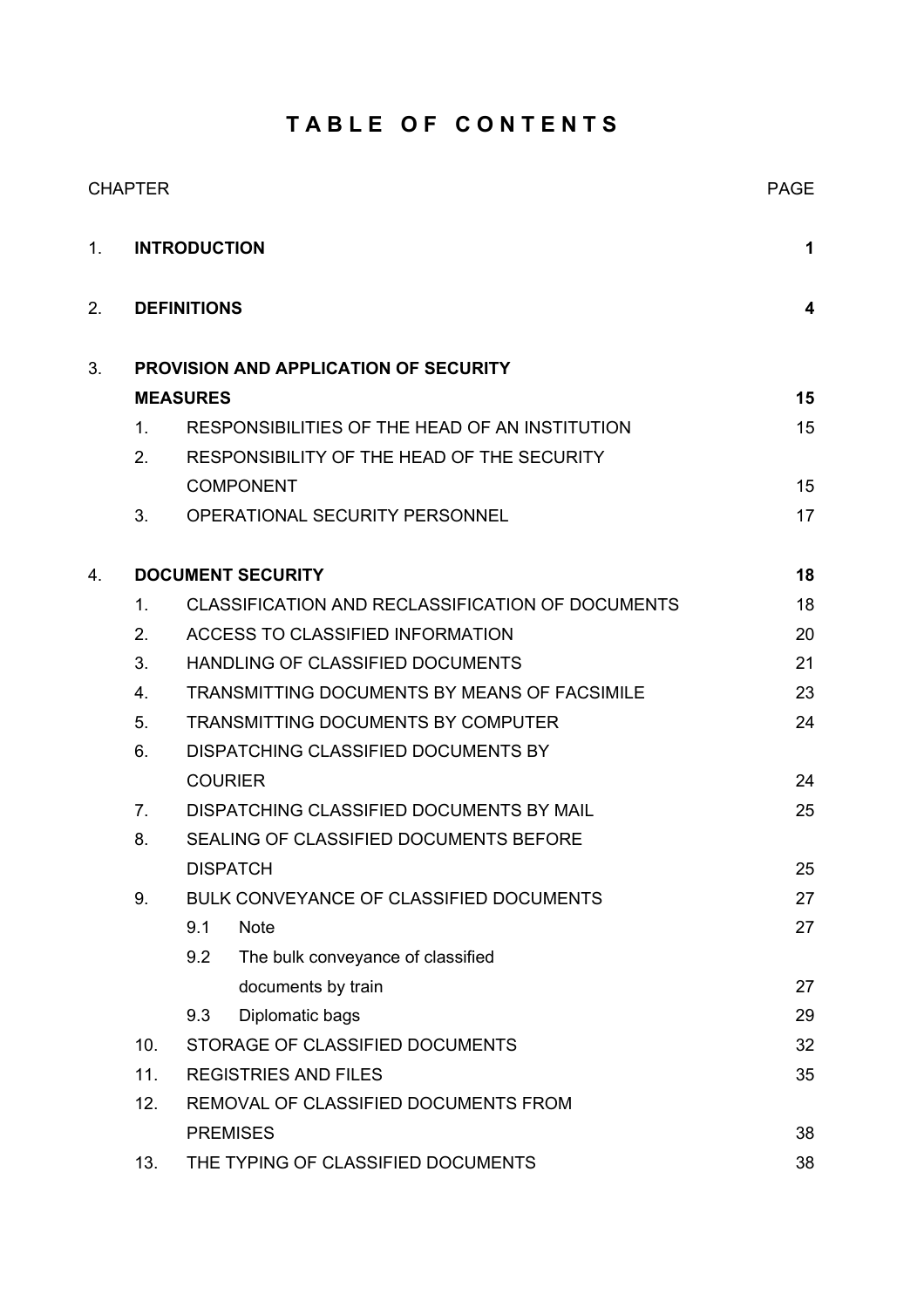|                | 14.                               | DESTRUCTION OF CLASSIFIED DOCUMENTS               | 38 |  |
|----------------|-----------------------------------|---------------------------------------------------|----|--|
|                | 15.                               | MAKING PHOTOCOPIES OF CLASSIFIED DOCUMENTS        | 39 |  |
|                | 16.                               | THE HANDLING OF RESTRICTED DOCUMENTS              | 40 |  |
|                | 17.                               | <b>CONTINGENCY PLANNING</b>                       | 41 |  |
| 5.             |                                   | PERSONNEL SECURITY: GUIDELINES WITH RESPECT TO    | 42 |  |
|                |                                   | <b>SECURITY VETTING</b>                           |    |  |
|                | 1 <sub>1</sub>                    | <b>INTRODUCTION</b>                               | 42 |  |
|                | 2.                                | <b>VETTING CRITERIA</b>                           | 42 |  |
|                | 3.                                | SECURITY SCREENING IN RESPECT OF                  |    |  |
|                |                                   | IMMIGRANTS AND PERSONS WITH MORE THAN             |    |  |
|                |                                   | <b>ONE CITIZENSHIP</b>                            | 43 |  |
|                | 4.                                | SCREENING / VETTING OF PERSONS WHO HAVE LIVED/    |    |  |
|                |                                   | <b>WORKED ABROAD FOR LONG PERIODS</b>             | 45 |  |
|                | 5 <sub>1</sub>                    | <b>SECURITY SCREENINGS: CONTRACTORS</b>           | 46 |  |
|                | 6.                                | PROCEDURE FOR REQUESTING SECURITY SCREENINGS      | 47 |  |
|                | 7 <sub>1</sub>                    | PERIOD OF VALIDITY OF SECURITY CLEARANCES         | 47 |  |
|                | 8.                                | <b>TRANSFERABILITY OF CLEARANCES</b>              | 47 |  |
|                | 9.                                | RESPONSIBILITIES OF THE SCREENING AUTHORITY       | 48 |  |
|                | 10.                               | RESPONSIBILITIES OF THE HEAD OF THE REQUESTING    |    |  |
|                |                                   | <b>INSTITUTION</b>                                | 48 |  |
|                | 11.                               | OFFICERS TRAVELLING ABROAD                        | 50 |  |
|                | 12 <sub>1</sub>                   | PROTECTION OF EXECUTIVE OFFICIALS                 | 50 |  |
|                | 13.                               | STATUTORY AND OTHER PROVISIONS FOR THE PROTECTION |    |  |
|                |                                   | OF INFORMATION                                    | 50 |  |
| 6.             |                                   | <b>COMMUNICATION SECURITY</b>                     | 51 |  |
| 7 <sub>1</sub> |                                   | <b>COMPUTER SECURITY</b>                          | 53 |  |
| 8.             | <b>PHYSICAL SECURITY MEASURES</b> |                                                   |    |  |
|                | $\mathbf 1$ .                     | <b>ACCESS CONTROL</b>                             | 55 |  |
|                | 2.                                | <b>KEY CONTROL AND COMBINATION LOCKS</b>          | 56 |  |
|                | 3.                                | MAINTENANCE SERVICES, REPAIRS AND THE CLEANING    |    |  |
|                |                                   | OF BUILDINGS/OFFICES                              | 57 |  |
|                |                                   |                                                   |    |  |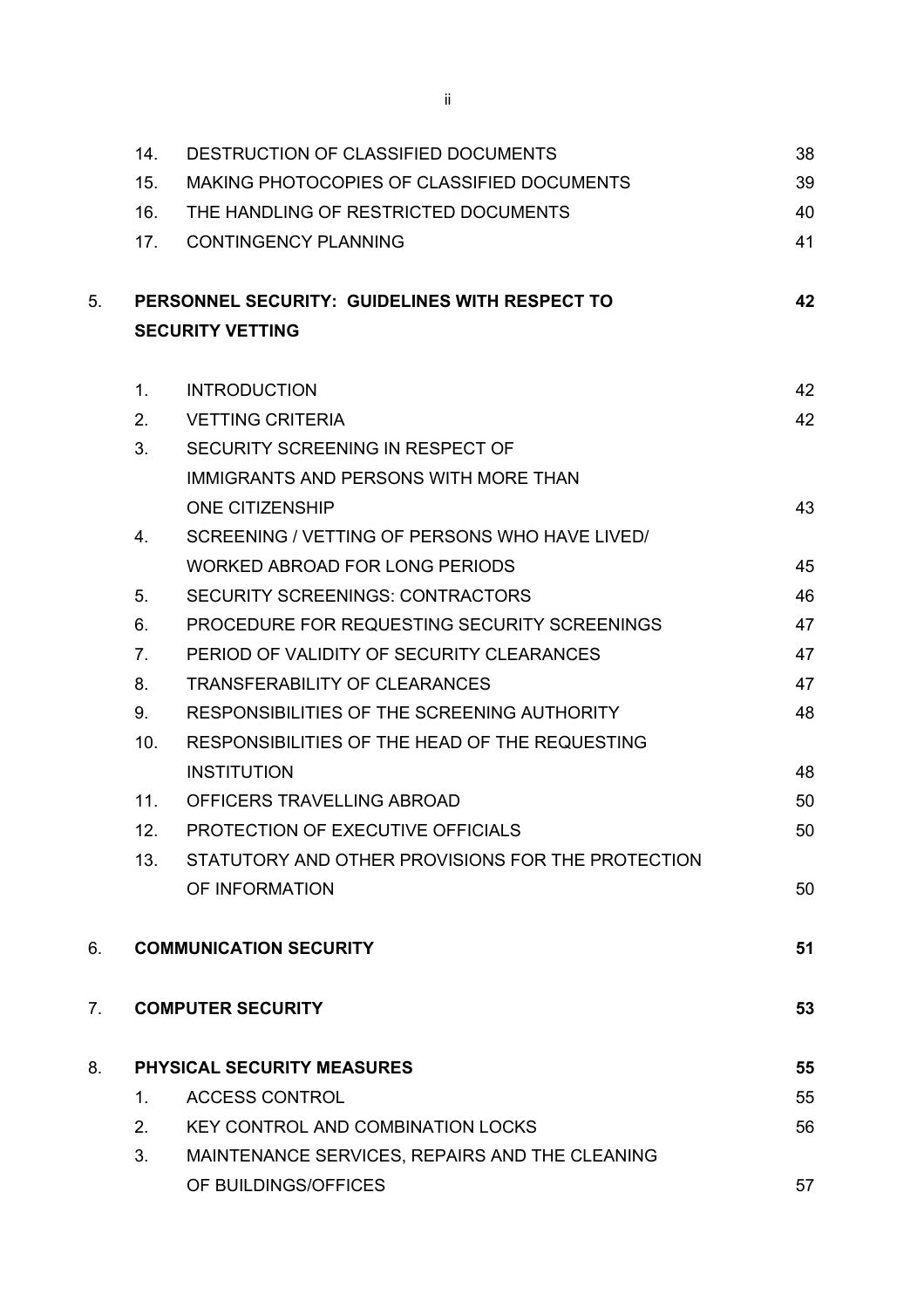|              | 4.                | <b>CONTINGENCY PLANNING</b>                                                                    | 57 |
|--------------|-------------------|------------------------------------------------------------------------------------------------|----|
| 9.           |                   | <b>BREACHES OF SECURITY</b>                                                                    | 58 |
|              | <b>APPENDICES</b> |                                                                                                |    |
| $\mathsf{A}$ |                   | DIVISION OF RESPONSIBILITIES WITH RESPECT TO THE PRACTICE<br>OF PROTECTIVE SECURITY IN THE RSA | 59 |
| <sub>R</sub> |                   | DECLARATION OF SECRECY                                                                         | 61 |
| C            |                   | REGISTER FOR THE REMOVAL OF CLASSIFIED MATERIAL                                                | 62 |
| D            |                   | APPLICATION FORM (Z204) FOR SECURITY VETTING                                                   | 63 |

iii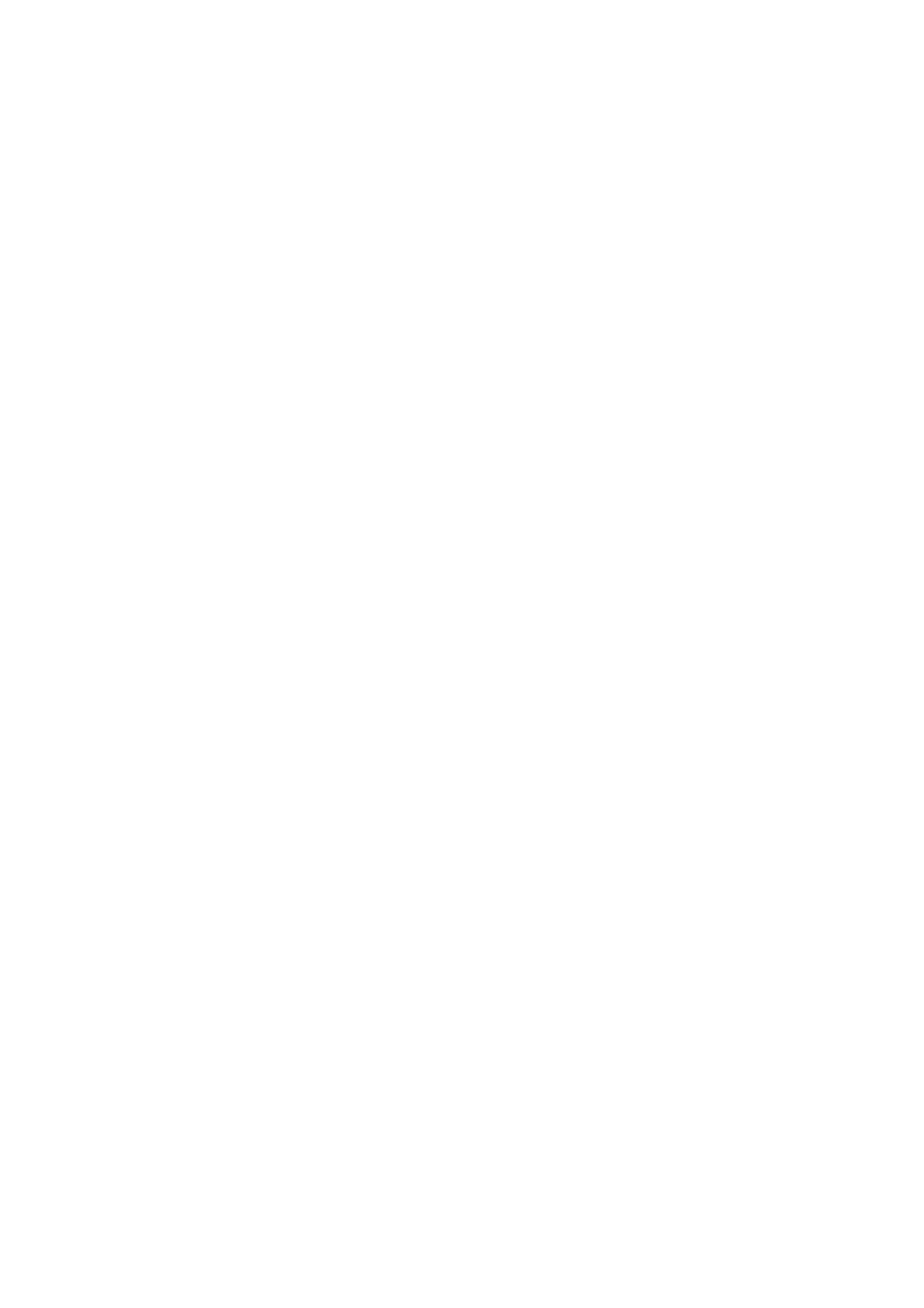#### **INTRODUCTION**

- 1. The need for secrecy and therefore security measures in a democratic and open society, with transparency in its governmental administration, is currently the subject of much debate, and will continue to be for a long time.
- 2. However, the issue need not be controversial, since the intended Open Democracy Act (not yet promulgated at the time of going to press) itself will acknowledge the need for protection of sensitive information, and therefore, will provide for justified exemption from disclosure of such information.
- 3. Although exemptions will have to be restricted to the minimum (according to the policy proposals regarding the intended Open Democracy Act), that category of information which will be exempted, as such needs protection. The mere fact that information is exempted from disclosure in terms of the Open Democracy Act, does not provide it with sufficient protection. Such information will always be much sought after by certain interest groups or even individuals, with sufficient access to espionage expertise, and highly sophisticated technological backing. The extent of espionage against the new South Africa should never be under estimated - it has actually escalated alarmingly during the past few years.
- 4. Where information is exempted from disclosure, it implies that security measures will apply in full. This document is aimed at exactly that need: providing the necessary procedures and measures to protect **such** information. It is clear that security procedures do not concern **all** information and are therefore not contrary to transparency, but indeed necessary for responsible governance.
- 5. The procedures and measures taken up in this volume are based on general security principles. It should, however, be remembered that in drawing up security directives it was not possible for the National Intelligence Agency (NIA) to take into account the particular circumstances and operations of each of the institutions where classified information is handled. Institutions should therefore compile their own rules of procedure to fit their own circumstances and operations. In the development of an own effective information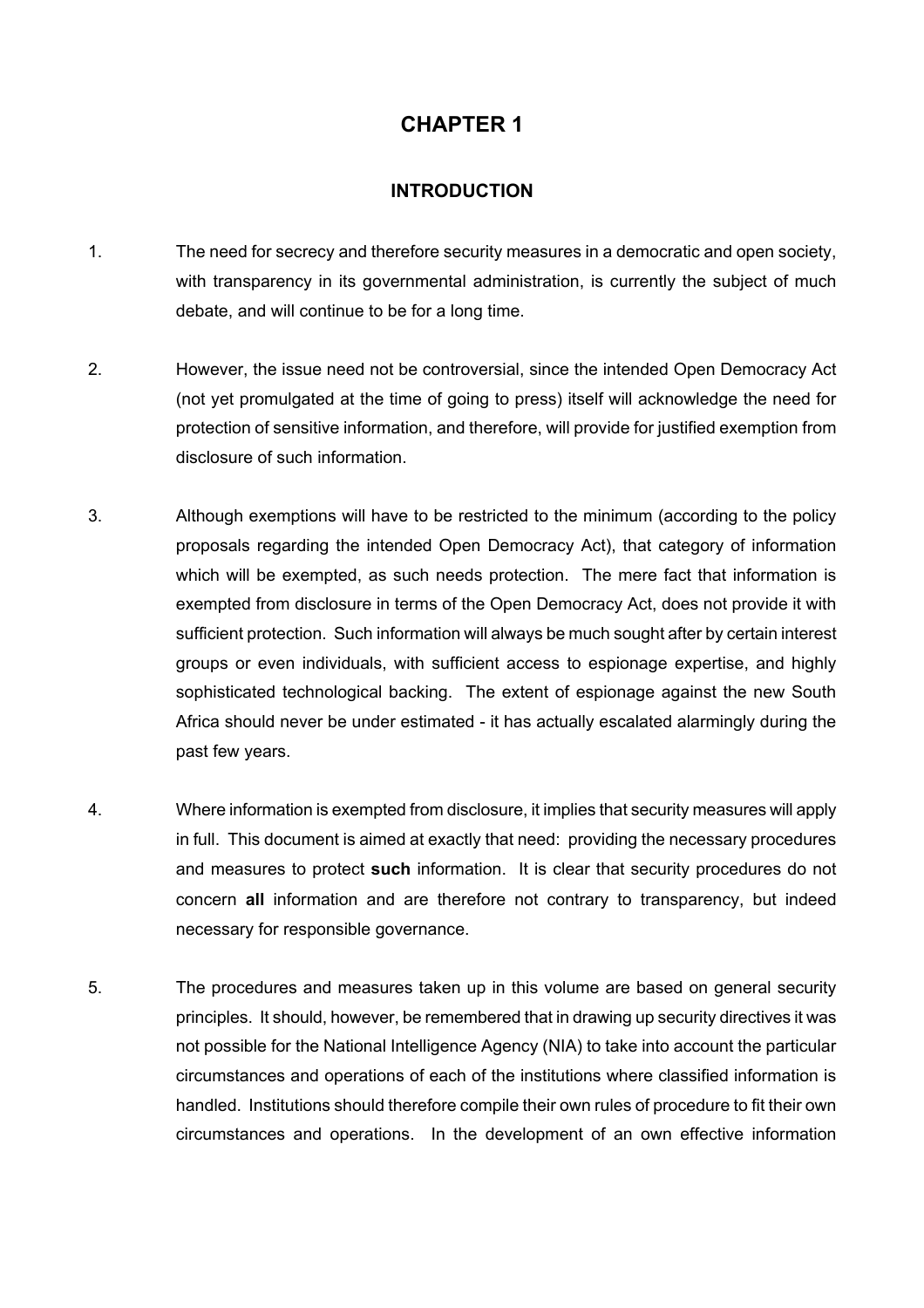security system, institutions should use this volume as a minimum standard on which to base it.

- 6. As stated above, this document lays down a minimum standard for the handling of classified information in all institutions, so that various institutions may send classified information to one another in the knowledge that the risk of compromising such information has been eliminated.
- 7. An effective security system, based on certain principles, is characterised by the following features:
- 7.1 Security prescriptions must be simple, comprehensible and capable of being carried out in practice.
- 7.2 Security prescriptions should not needlessly interfere with the actions of the individual. If this happens, the goodwill of the individual, which is essential for effective security, can be repressed. This can also lead to individuals treating security measures with disrespect.
- 7.3 In addition to what has been mentioned above, it is necessary to strive for a reconciliation between the requirements of sound administration with those of effective security.
- 7.4 It is necessary to constantly guard against both the overclassification and the underclassification of information. Misuse of classifications can result in the system being treated with contempt. The consequence will be carelessness with respect to the security system.
- 8. The security advisers of the National Intelligence Agency (NIA) are, in accordance with the responsibilities assigned to them (see Annexure A), constantly available to assist institutions in drawing up their own procedural directions. The security advisers may be contacted at the following address:

The Director-General National Intelligence Agency Private Bag X87 Pretoria

0001 (Attention: Information Security)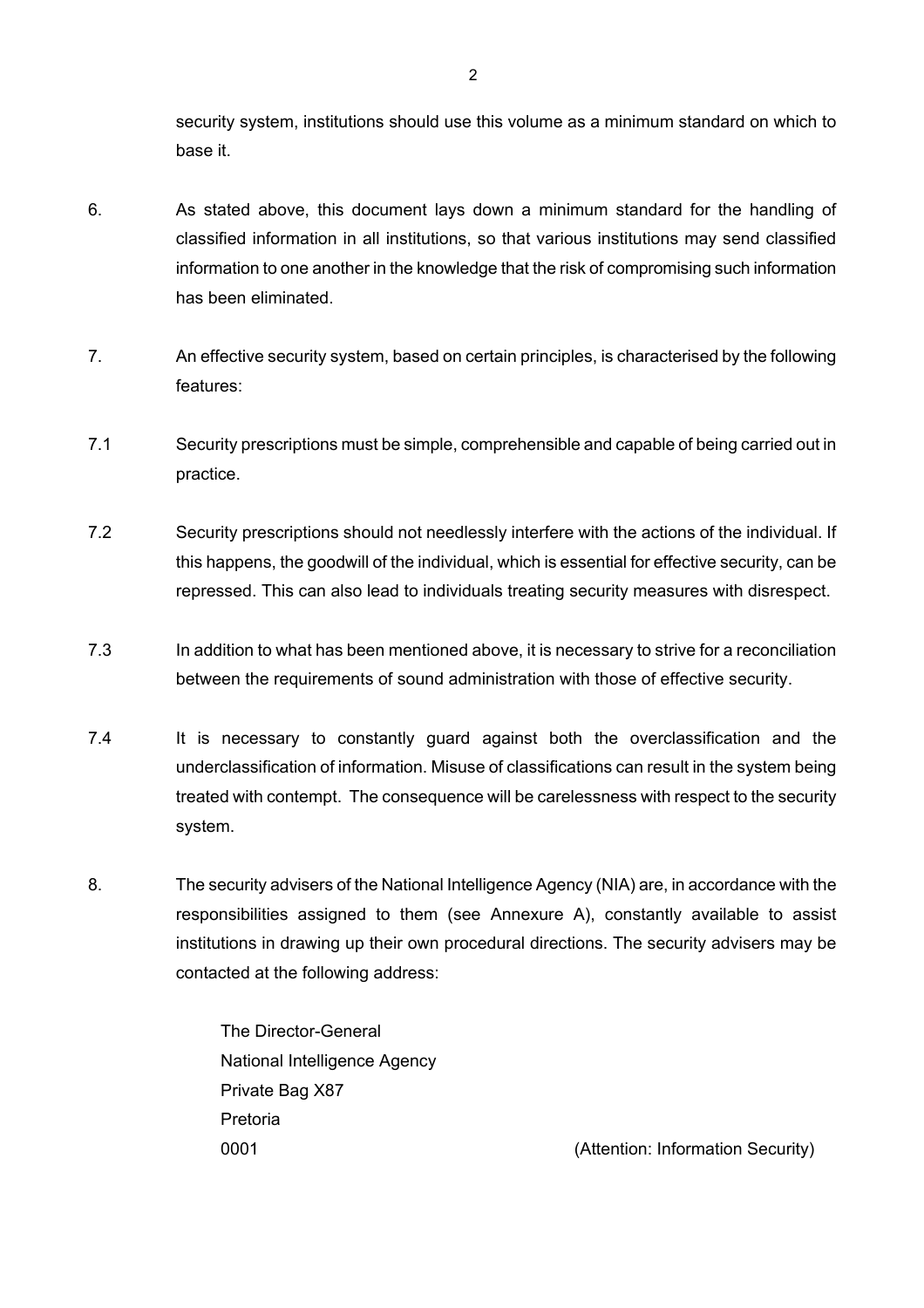Telephone number: (012) 317-5911

- 9. Although every effort has been made to take into consideration different and new perspectives on security issues, this document is by no means final. To reach finality on all matters would have meant that authorising and distributing this document would have had to be postponed indefinitely, while it is being awaited urgently by all institutions. Matters that still need to be ironed out, e.g. criteria for the different security classifications, definitions of new terms and concepts related to the security field, etc, will receive attention after this volume has been issued and will be contained in a revised edition at a later stage.
- 10. This document replaces the former **Guidelines for the Protection of Classified Information** (SP 2/8/1) of March 1988.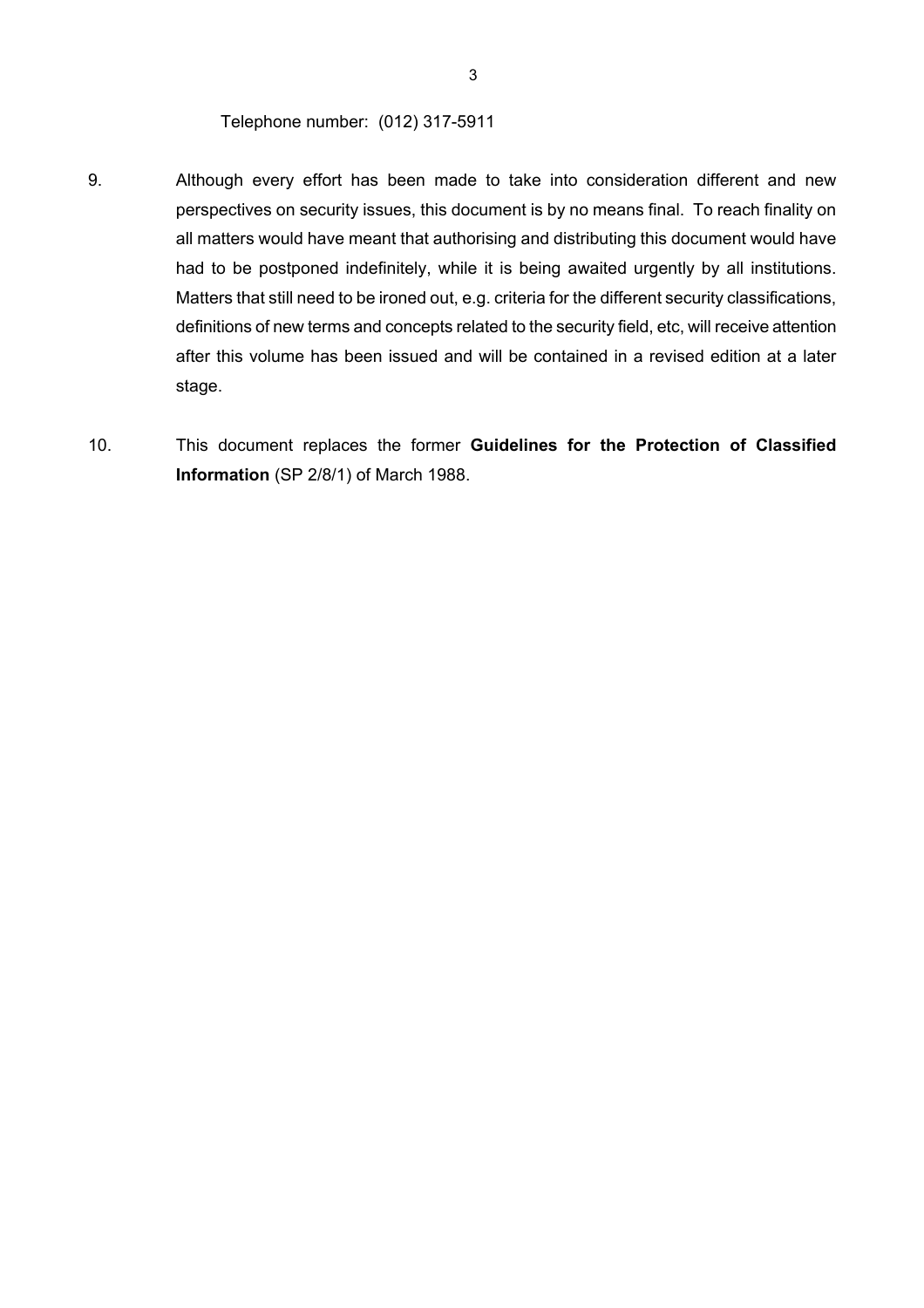#### **DEFINITIONS**

#### 1. **ACCESS CONTROL**

The process by which access to a particular area is controlled or restricted to authorised personnel only. This is synonymous with controlled access. See the Control of Access to Public Premises and Vehicles Act (Act 53 of 1985) as amended.

### 2. **AUTHOR**

The head of an institution, or the person acting on his behalf, who prepares, generates, or initially classifies a document or has it classified.

#### 3. **CLASSIFICATION**

- 3.1 All official matters **requiring the application of security measures** (exempted from disclosure) must be classified "Restricted", "Confidential", "Secret" or "Top Secret".
- 3.2 Upgrading, downgrading and regrading of documents may take place and will involve changing the classification in accordance with the system prescribed (see Chapter 4, paragraph 1.4).
- 3.3 To avoid confusion, it is essential for all bodies/institutions to maintain uniformity with respect to the classification system, and to assign to documents the same rating in accordance with the degree of security warranted by the contents and nature of the documents. The security classifications as defined below should therefore be applied by all institutions. By "document" is meant those matters as set forth in the definitions section of the Protection of Information Act (Act 84 of 1982).
- 3.4 The classifications mentioned above are described below.

**Note: Security measures are not intended and should not be applied to cover up maladministration, corruption, criminal actions, etc, or to protect individuals/officials involved in such cases. The following descriptions should be understood accordingly:**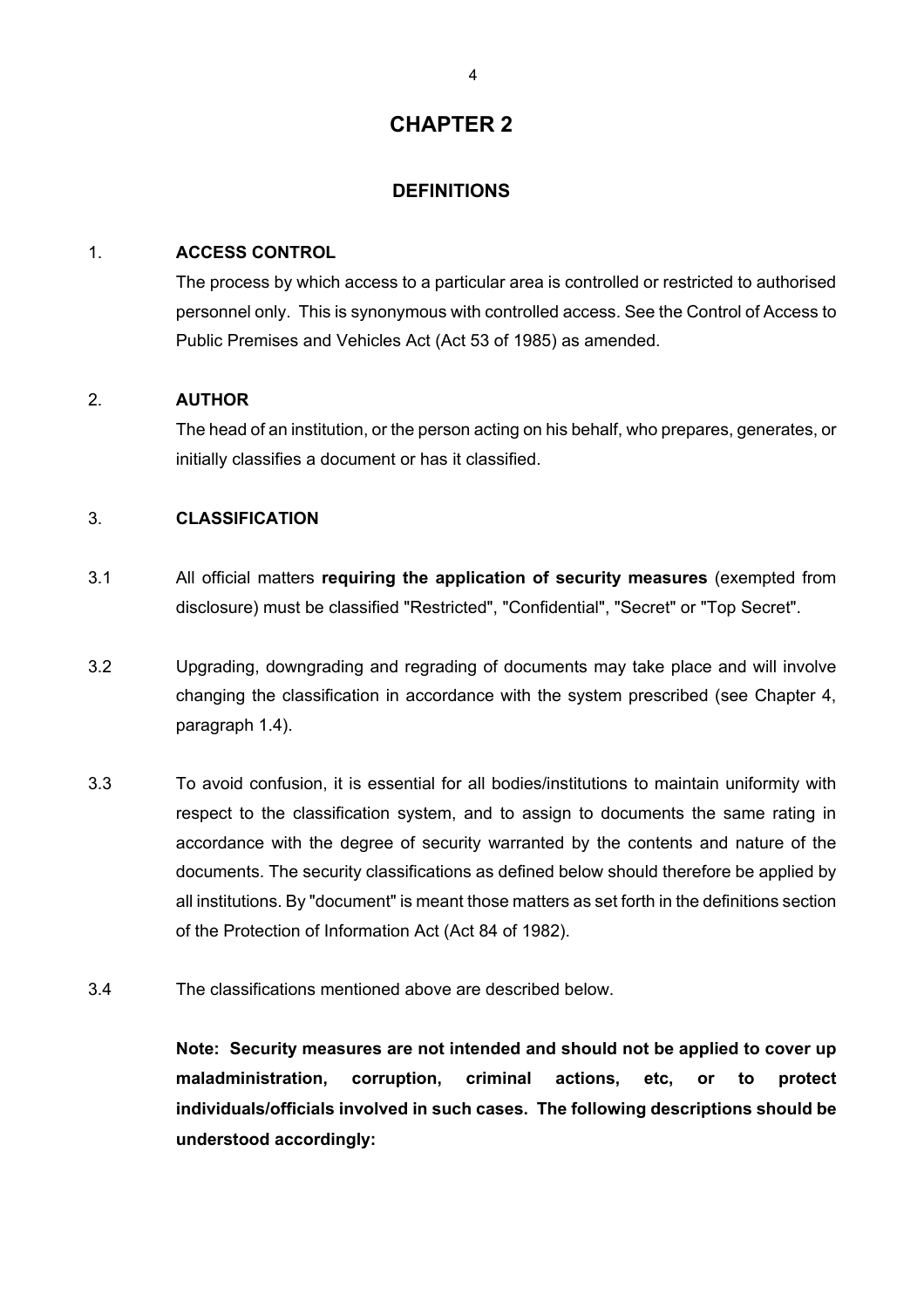#### 3.4.1 **Restricted**

**Definition**: RESTRICTED is that classification allocated to all information that may be used by malicious/opposing/hostile elements to hamper activities or inconvenience an institution or an individual.

**Test:** Intelligence/information must be classified as RESTRICTED when the compromise thereof could hamper or cause an inconvenience to the individual or institution.

**Explanation**: RESTRICTED is used when the compromise of information can cause inconvenience to a person or institution, but cannot hold a threat of damage. However, compromise of such information can frustrate everyday activities.

#### 3.4.2 **Confidential**

**Definition**: The classification CONFIDENTIAL should be limited to information that may be used by malicious/opposing/hostile elements to harm the objectives and functions of an individual and/or institution.

**Test:** Intelligence/information must be classified CONFIDENTIAL when compromise thereof can lead to:

- the frustration of the effective functioning of information or operational systems;
- undue damage to the integrity and/or reputation of individuals;
- the disruption of ordered administration within an institution; and
- adverse effect on the non-operational relations between institutions.

**Explanation**: CONFIDENTIAL is used when compromise of information results in:

undue damage to the integrity of a person or institution, but not entailing a threat of serious damage. The compromise of such information, however, can frustrate everyday functions, lead to an inconvenience and bring about wasting of funds;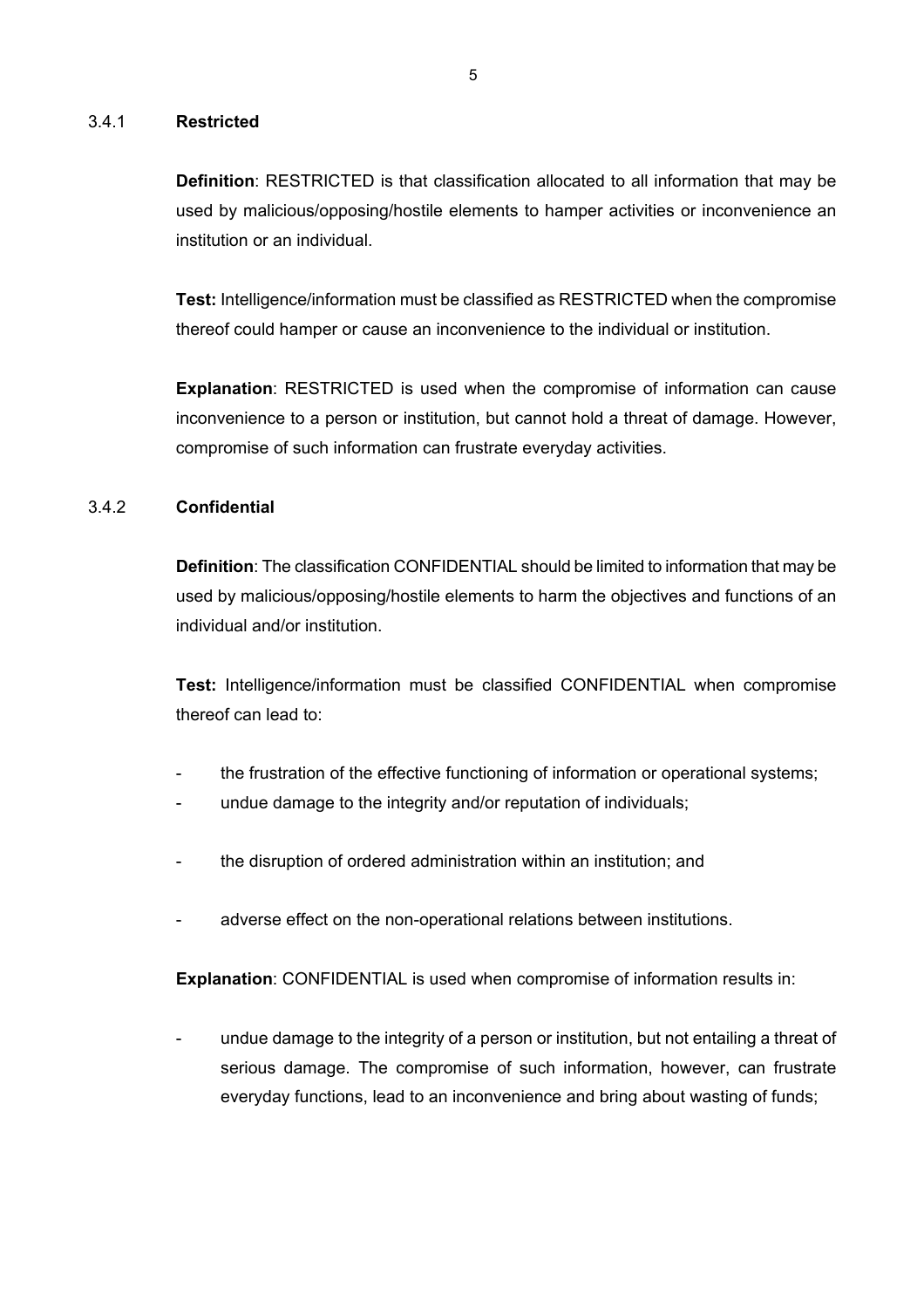- the inhibition of systems, the periodical disruption of administration (eg logistical problems, delayed personnel administration, financial relapses, etc) that inconvenience the institution, but can be overcome; and
- the orderly, routine co-operation between institutions and/or individuals being harmed or delayed, but not bringing functions to a halt.

#### 3.4.3 **Secret**

**Definition**: SECRET is the classification given to information that may be used by malicious/opposing/hostile elements to disrupt the objectives and functions of an institution and/or state.

**Test:** Intelligence/information must be classified as SECRET when the compromise thereof:

- can disrupt the effective execution of information or operational planning and/or plans;
- can disrupt the effective functioning of an institution;
- can damage operational relations between institutions and diplomatic relations between states;
- can endanger a person's life.

**Explanation**: SECRET is used when the compromise of information:

- can result in the disruption of the planning and fulfilling of tasks, ie the objectives of a state or institution in such a way that it cannot properly fulfil its normal functions; and
- can disrupt the operational co-operation between institutions in such a way that it threatens the functioning of one or more of these institutions.

#### 3.4.4 **Top Secret**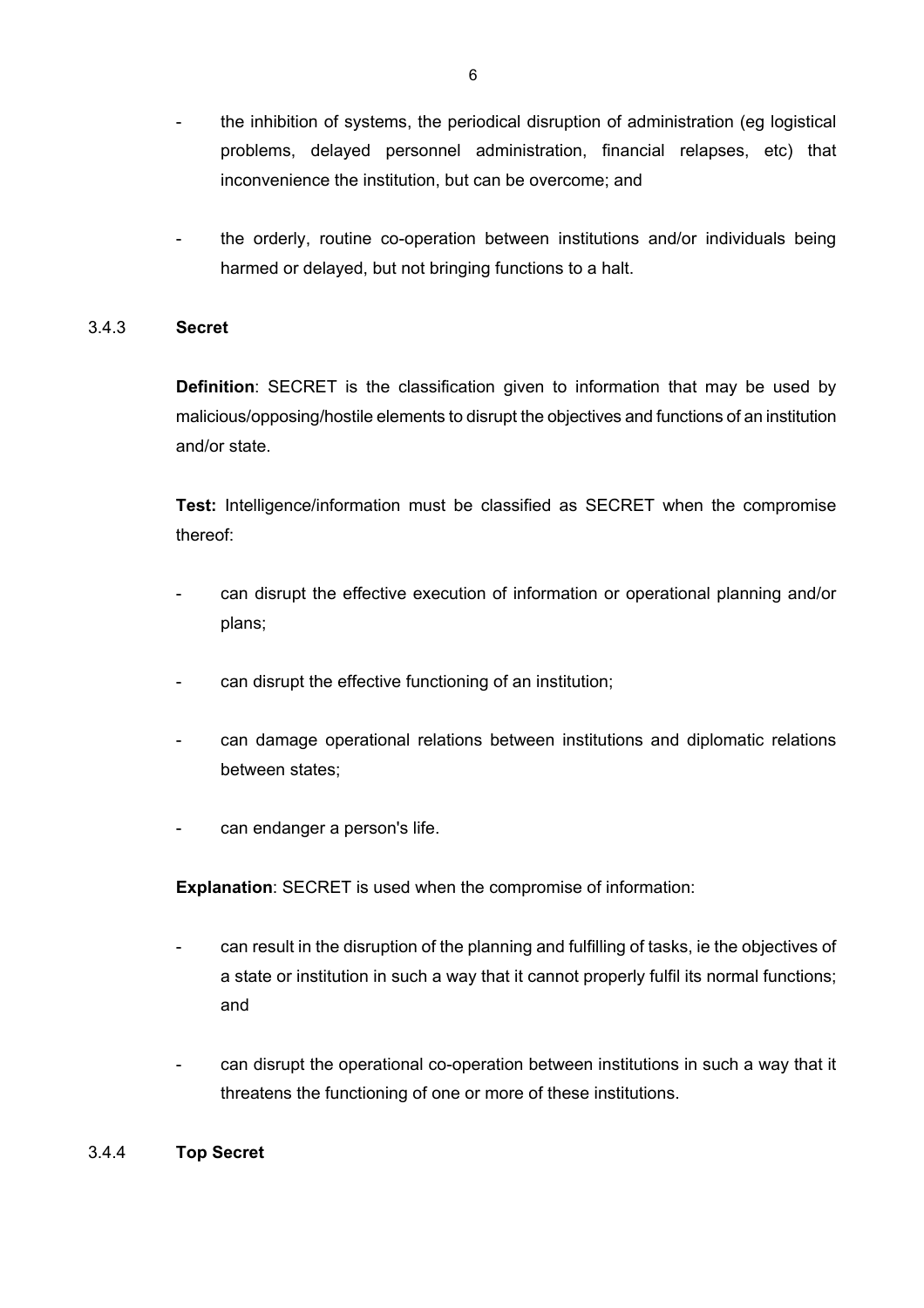**Definition**: TOP SECRET is the classification given to information that can be used by malicious/opposing/hostile elements to neutralise the objectives and functions of institutions and/or state.

**Test:** Intelligence/information must be classified TOP SECRET when the compromise thereof:

- can disrupt the effective execution of information or operational planning and/or plans;
- can seriously damage operational relations between institutions;
- can lead to the discontinuation of diplomatic relations between states; and
- can result in the declaration of war.

**Explanation :** TOP SECRET is used when the compromise of information results in :

- the functions of a state and/or institution being brought to a halt by disciplinary measures, sanctions, boycotts or mass action;
- the severing of relations between states; and
- a declaration of war

#### 4. **CLASSIFIED INFORMATION**

Sensitive information which in the national interest, is held by, is produced in, or is under the control of the State, or which concerns the State and which must by reasons of its sensitive nature, be exempted from disclosure and must enjoy protection against compromise.

#### 5. **CLASSIFY/RECLASSIFY**

The grading/arrangement or regrading/re-arrangement of a document, in accordance with its sensitivity or in compliance with a security requirement.

### 6. **COMMUNICATION SECURITY**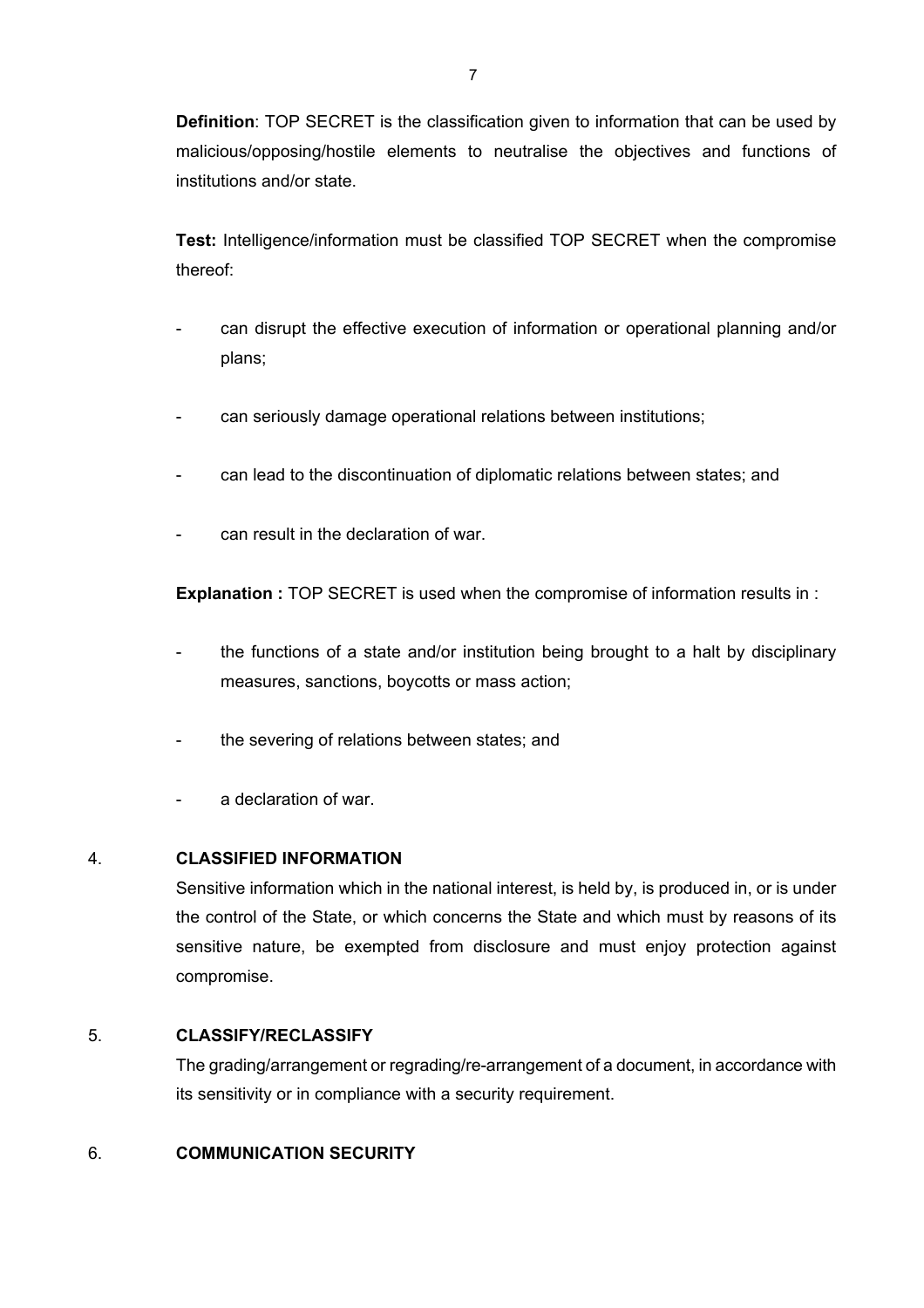That condition created by the conscious provision and application of security measures for the protection of classified communication.

#### 7. **COMPROMISE**

The unauthorised disclosure/exposure or loss of sensitive or classified information, or exposure of sensitive operations, people or places, whether by design or through negligence.

#### 8. **COMPUTER SECURITY**

That condition created in a computer environment by the conscious provision and application of security measures. This includes information concerning the procedure for the procurement and protection of equipment.

Everything that could influence the following is considered to be relevant to computer security:

- The confidentiality of data (an individual may have access only to that data to which he/she is supposed to).
- The integrity of data (data must not be tampered with and nobody may pose as another - e.g. in the electronic mail environment, etc).
- The availability of systems.

### 9. **CONTINGENCY PLANNING**

The prior planning of any action that has the purpose to prevent, and/or combat, or counteract the effect and results of an emergency situation where lives, property or information are threatened. This includes compiling, approving and distributing a formal, written plan, and the practise thereof, in order to identify and rectify gaps in the plan, and to familiarise personnel and co-ordinators with the plan.

#### 10. **CONTROLLING BODY**

The body which in terms of the rationalisation agreement, is responsible for controlling the security position within its sphere of responsibility.

### 11. **COPYING / DUPLICATING / REPRODUCING**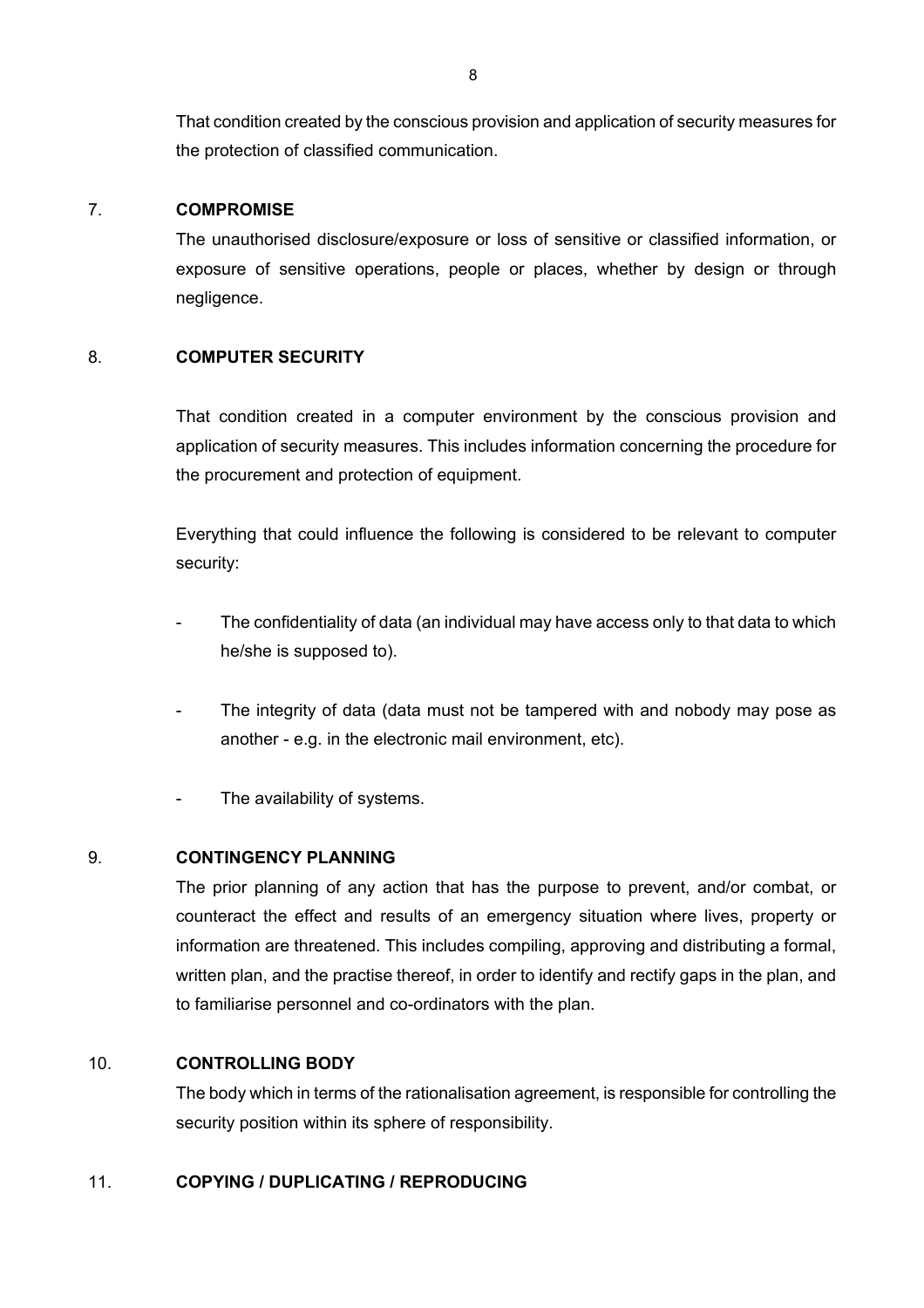The making of a copy of any document, whether by copying it out by hand, by photographic means or by any other means.

#### 12. **DECLARATION OF SECRECY**

An undertaking given by a person who will have, has or has had access to classified information, that he/she will treat such information as secret (see Appendix B).

#### 13. **DELEGATE**

A delegate is a person who is granted certain powers/authorities or functions in order to represent a higher authority in performing a specific task.

#### 14. **DELEGATION**

Delegation is the transfer of authority, powers or functions from one person/institution to another.

Delegation takes place in order to effect division of labour since it is physically impossible for a person/institution/body himself/herself to exercise all the powers/authorities assigned to him/her.

Delegatus delegare non potest - A delegate cannot delegate.

### 15. **DESTRUCTION OF CLASSIFIED MATERIAL**

The doing away with/expunging or destroying of classified documents.

### 16. **DISPATCHING CLASSIFIED DOCUMENTS**

The transfer of classified documents, in any manner whatever or by any channel whatever, from one point to another.

### 17. **DOCUMENT SECURITY**

That condition which is created by the conscious provision and application of security measures in order to protect classified documents.

#### 18. **DOCUMENT**

In terms of the Protection of Information Act (Act 84 of 1982) a document is: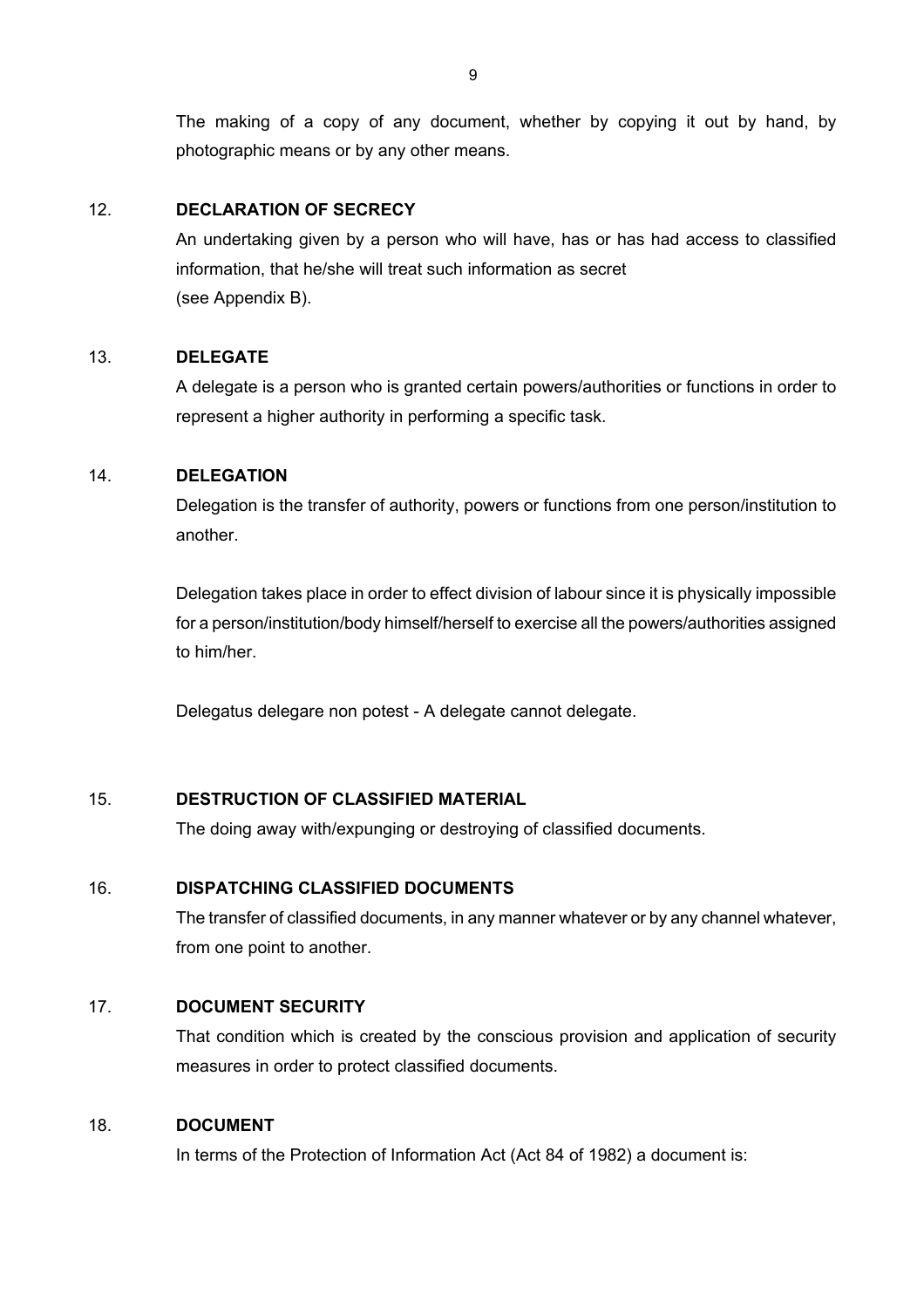- any note or writing, whether produced by hand or by printing, typewriting or any other similar process;
- any copy, plan, picture, sketch or photographic or other representation of any place or article;
- any disc, tape, card, perforated roll or other device in or on which sound or any signal has been recorded for reproduction.

#### 19. **EMPLOYER INSTITUTION**

The institution, whether a public, parastatal or private undertaking (where applicable), that employs any worker, official or officer who actually has, or may probably have, access to classified matters.

#### 20. **ESPIONAGE**

The methods by which states, organisations and individuals, attempt to obtain classified information to which they are not entitled.

#### 21. **HEAD OF AN INSTITUTION**

The person who is serving as the head of an institution, whether defined by law or otherwise, including the official acting in his place.

#### 22. **INFORMATION SECURITY**

That condition created by the conscious provision and application of a system of document, personnel, physical, computer and communication security measures to protect sensitive information.

#### 23. **INSTITUTION**

Institution means any department of State, body or organisation that is subject to the Public Service Act or any other law or any private undertaking that handles information classifiable by virtue of national interest.

#### 24. **NEED-TO-KNOW PRINCIPLE**

The furnishing of only that classified information or part thereof that will enable a person/s to carry out his/her task.

#### 25. **PERSONNEL CONFIDENTIAL**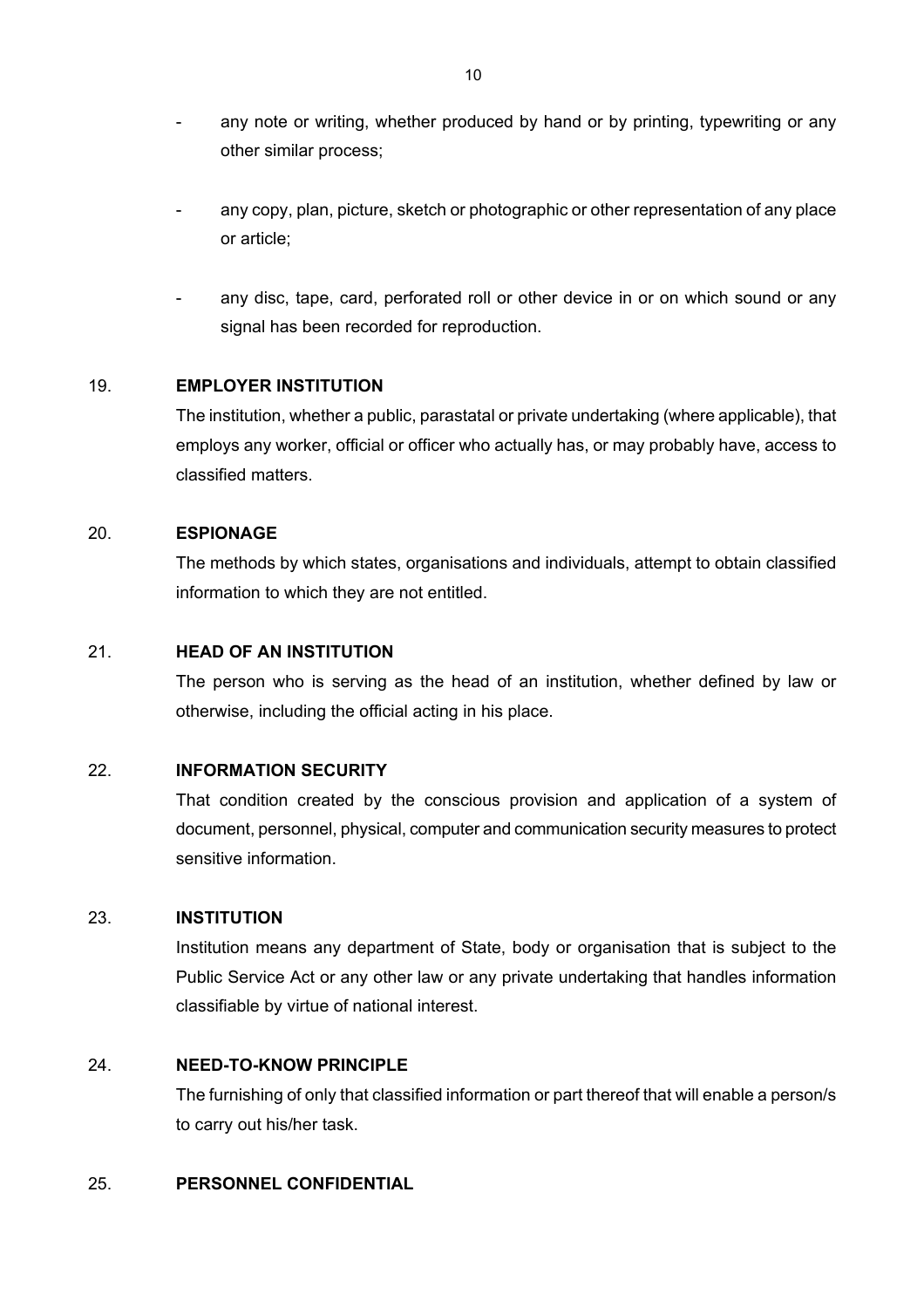A handling instruction indicated on personnel documents. Although these documents are to be handled in the same way as "restricted" documents, this is not a security classification. Should information regarding a personnel member be more sensitive than justified by the terms "Personnel confidential" or "Restricted" it should be classified according to regulations.

#### 26. **PERSONNEL SECURITY**

Personnel security is that condition created by the conscious provision and application of security measures in order to ensure that any person who gains access to classified information does have the necessary security clearance, and conducts him/herself in a manner not endangering him/her or the information to compromise. This could include mechanisms to effectively manage / solve personnel grievances.

#### 27. **PHYSICAL SECURITY**

That condition which is created by the conscious provision and application of physical security measures for the protection of persons, property and information.

#### 28. **PROTECTION OF PERSONS**

The physical protection of identified important persons against violence and insults, as well as the protection of information in the possession of such persons against unauthorised exposure or disclosure to malicious/opposing/hostile elements or persons.

#### 29. **RECEIPT OF CLASSIFIED DOCUMENTS**

The receipt and documenting or taking on record of classified documents.

#### 30. **SCREENING/ VETTING INSTITUTIONS**

Screening institutions are those institutions (the SA Police Service, the National Intelligence Agency, South African Secret Service or the SA National Defence Force) that, in terms of the rationalisation agreement, are responsible for the security screening/vetting of persons within their jurisdictions.

#### 31. **SECURITY**

That condition free of risk or danger to lives, property and information created by the conscious provision and application of protective security measures. Not to be confused with national security (i.e. peace, stability, development and progress), which is a far broader concept that encompasses not only absence of threats, risk or danger, but also the basic principles and core values associated with and essential to the quality of life,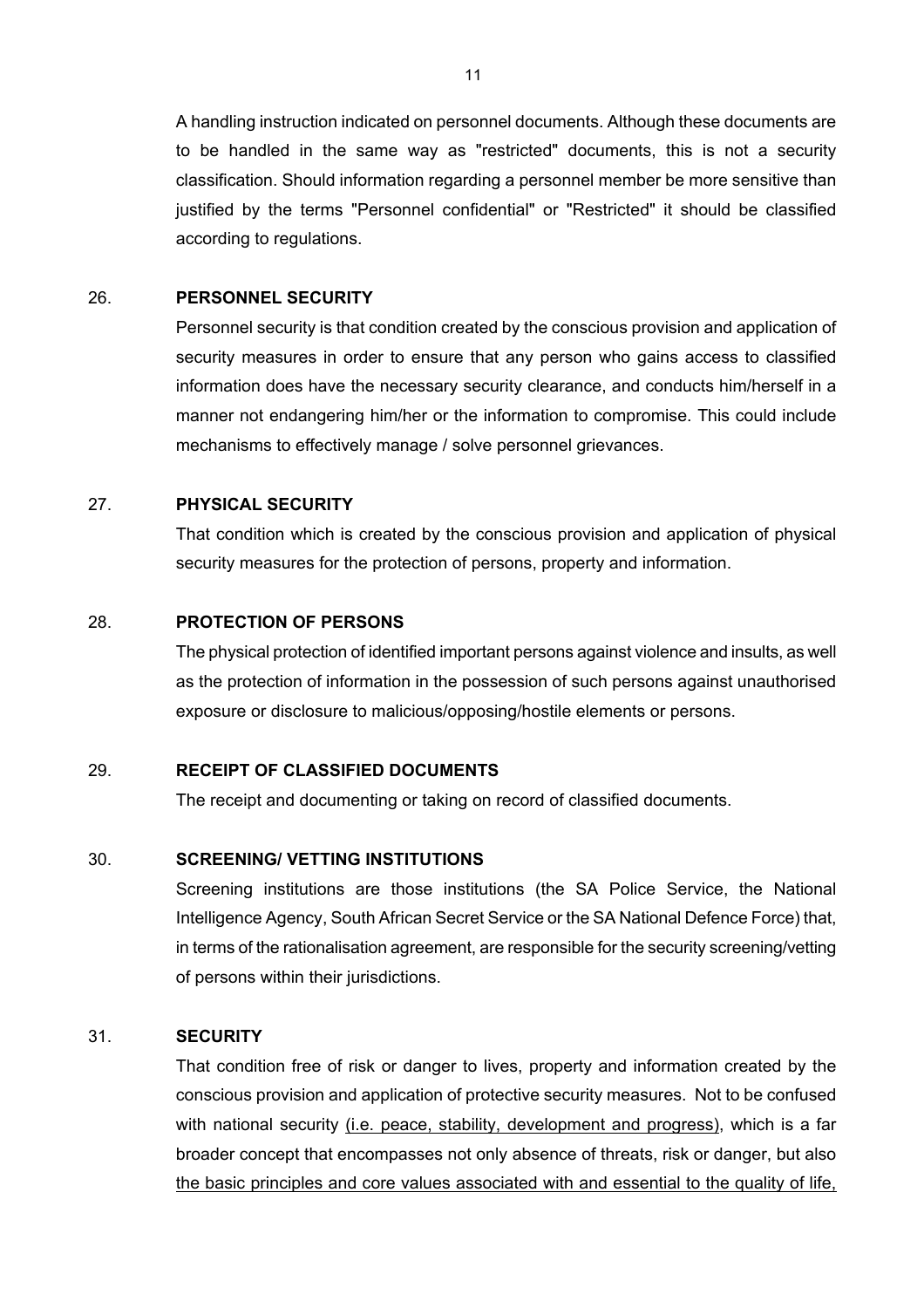freedom, justice, prosperity and development. (Quoted from the White Paper on Intelligence.)

#### **PROTECTIVE SECURITY**

Much narrower concept than National Security, although very much a part/element of the latter. This concept deals with the provisioning and maintaining of measures to protect lives, property and information and as such could include : vetting, security investigations, guarding, document, personnel, physical and IT security.

#### 32. **SECURITY AREA**

Any area to which the general public is not freely admitted and to which only authorised persons are admitted.

#### 33. **SECURITY AUDIT**

That part of security control undertaken to:

- determine the general standard of information security and to make recommendations where shortcomings are identified;
- evaluate the effectiveness and application of security policy/ standards/ procedures and to make recommendations for improvement where necessary;
- provide expert advice with regard to security problems experienced; and
- encourage a high standard of security awareness.

#### 34. **SECURITY CLEARANCE**

An official document indicating the degree of security competence of a person.

#### 35. **SECURITY COMPETENCE**

This is a person's ability to act in such a manner that he does not cause classified information or material to fall into unauthorised hands, thereby harming or endangering the security or interests of the State. Security competence is normally measured against the following criteria: susceptibility to extortion or blackmail, amenability to bribes and susceptibility to being compromised due to compromising behaviour, and loyalty to the state / institution.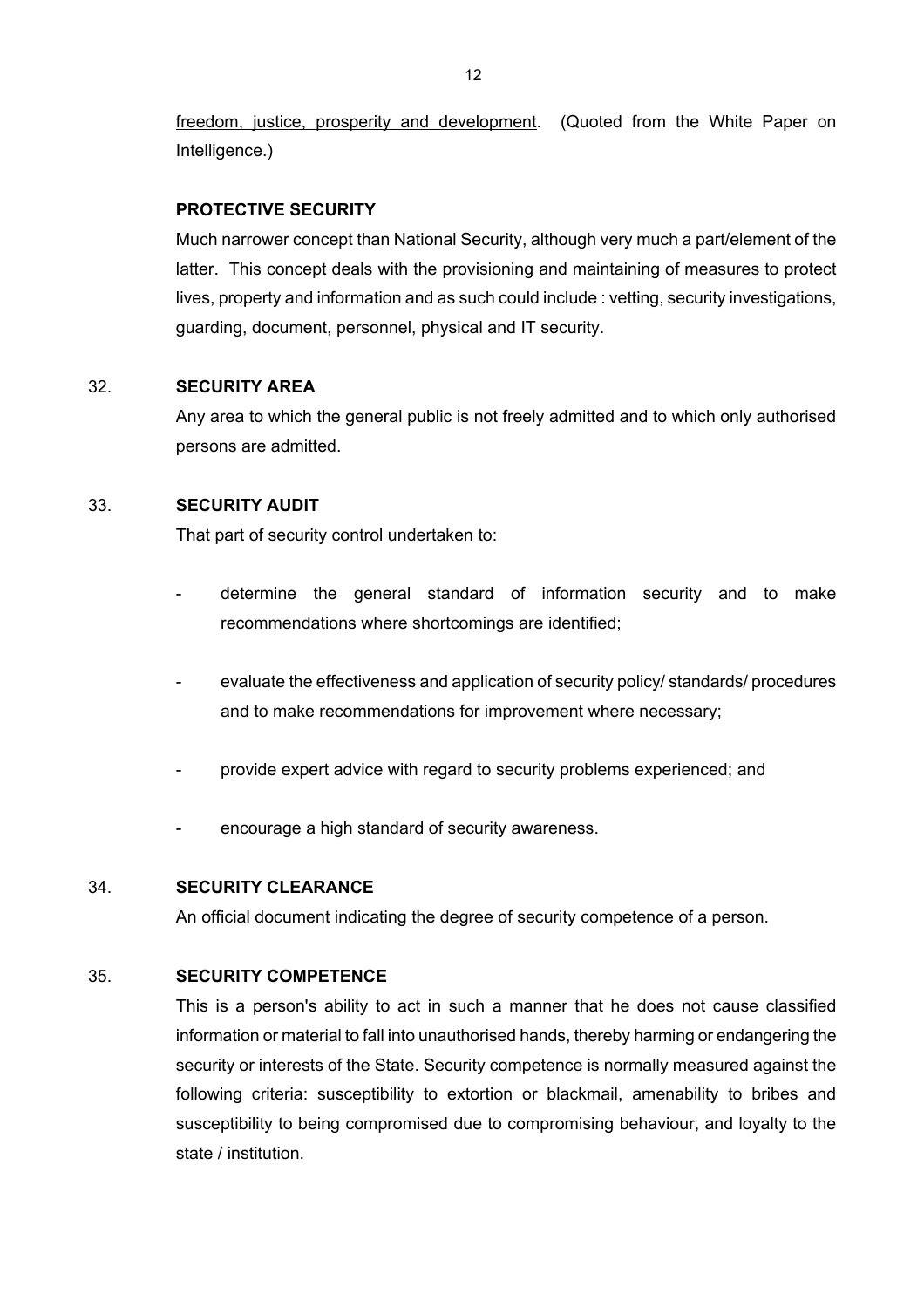#### 36. **SECURITY LOCK**

A lock with at least six levers or five checks of which the tumblers are not springy (eg Chubb, Abloy and Real).

#### 37. **SECURITY MEASURES**

All actions, measures and means employed to achieve and ensure a condition of security commensurate with the prevailing threat.

#### 38. **SECURITY SCREENING/VETTING**

The systematic process of investigation followed in determining a person's security competence.

#### 39. **STORAGE**

The safekeeping of classified documents in appropriate (prescribed) lockable containers, strongrooms, record rooms and reinforced rooms.

#### 40. **TRANSMISSION SECURITY**

Transmission security is a part of communication security and entails the safeguarding and secure use of systems linked to one another for the sake of communication.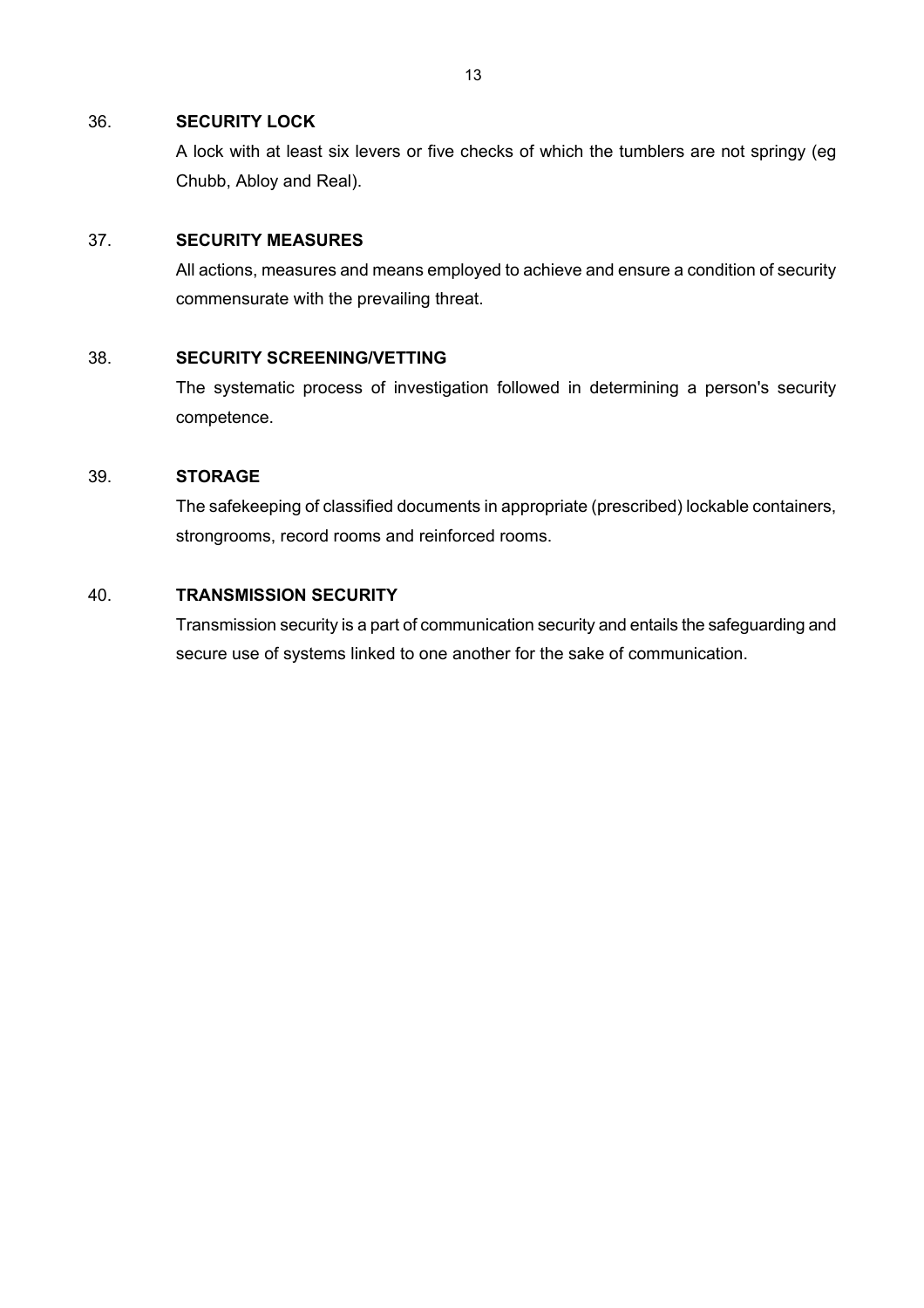### **THE PROVISION AND APPLICATION OF SECURITY MEASURES**

### 1. **RESPONSIBILITIES OF THE HEAD OF AN INSTITUTION**

- 1.1 The head of every institution bears overall responsibility for the provision and maintenance of security in his/her institution, under all circumstances.
- 1.2 Apart from the ordinary or customary powers of delegation to senior officers or employees, it is necessary to prepare a clearly formulated policy signed by the head of the institution with regard to security in order to maintain information security and to ensure physical security. This security function must be delegated in writing to a fit and proper officer/employee and provision shall be made for the effective administration and practice of security.
- 1.3 The policy shall set forth in unambiguous terms the powers, responsibilities and duties of the security staff, and must require all personnel to submit to security measures. Security being an integral part of the management function, the composition of the security component must be such that the line of authority does not obstruct access to top management.

### 2. **RESPONSIBILITIES OF THE HEAD OF THE SECURITY COMPONENT**

- 2.1 The functional execution of security policy as the primary function of the chief security officer shall place emphasis on, inter alia, the following responsibilities:
	- the recruitment and appointment of fit and proper persons as operational security officers;
	- the training of and the exercise of control over the security personnel;
	- the effective managing / administration of all spheres of security, which includes
		- \* planning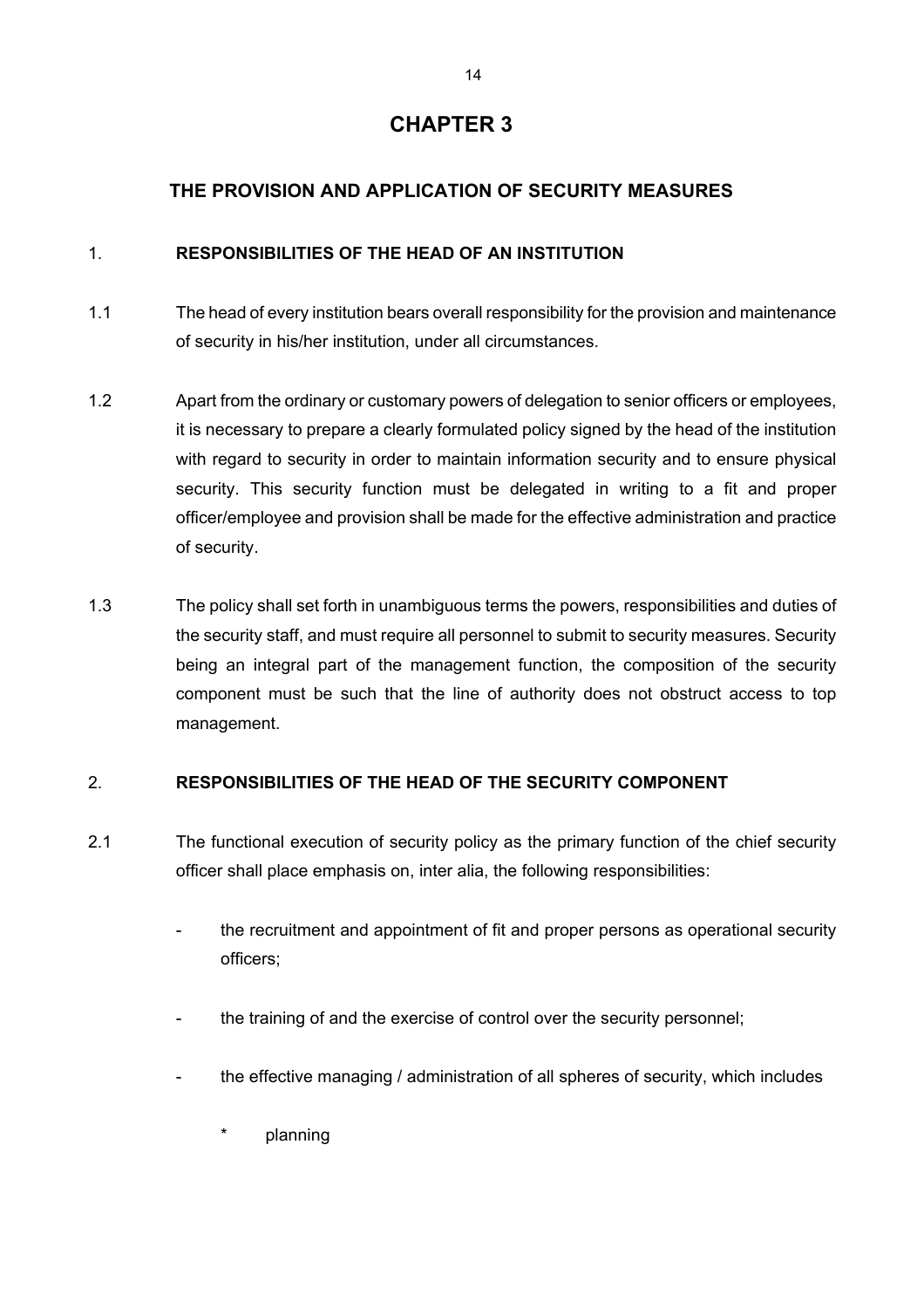- organising
- \* financing
- staffing
- \* guiding and directing
- \* controlling/checking.
- 2.2 The effective practice of security will include:
	- raising security consciousness;
	- drawing up rules of procedure;
	- the updating of relevant knowledge through self-study, attending symposia, etc;
	- training personnel to know, understand and apply security procedures and measures;
	- constant liaison, co-operation and co-ordination with, and reporting to, the controlling institutions;
	- reporting of all breaches or alleged breaches of security, or behaviour posing a security risk, to the appropriate institutions; and
	- compliance with security directives, as issued by the controlling institution.
- 2.3 In order to ensure that information security is undertaken on a sound basis throughout, the head of the security component must have direct access to the head of the institution and/or a seat in management meetings in as far as functional matters and policy are concerned. Following on this, "Security" should be a fixed item on the agenda.

#### 3. **OPERATIONAL SECURITY PERSONNEL**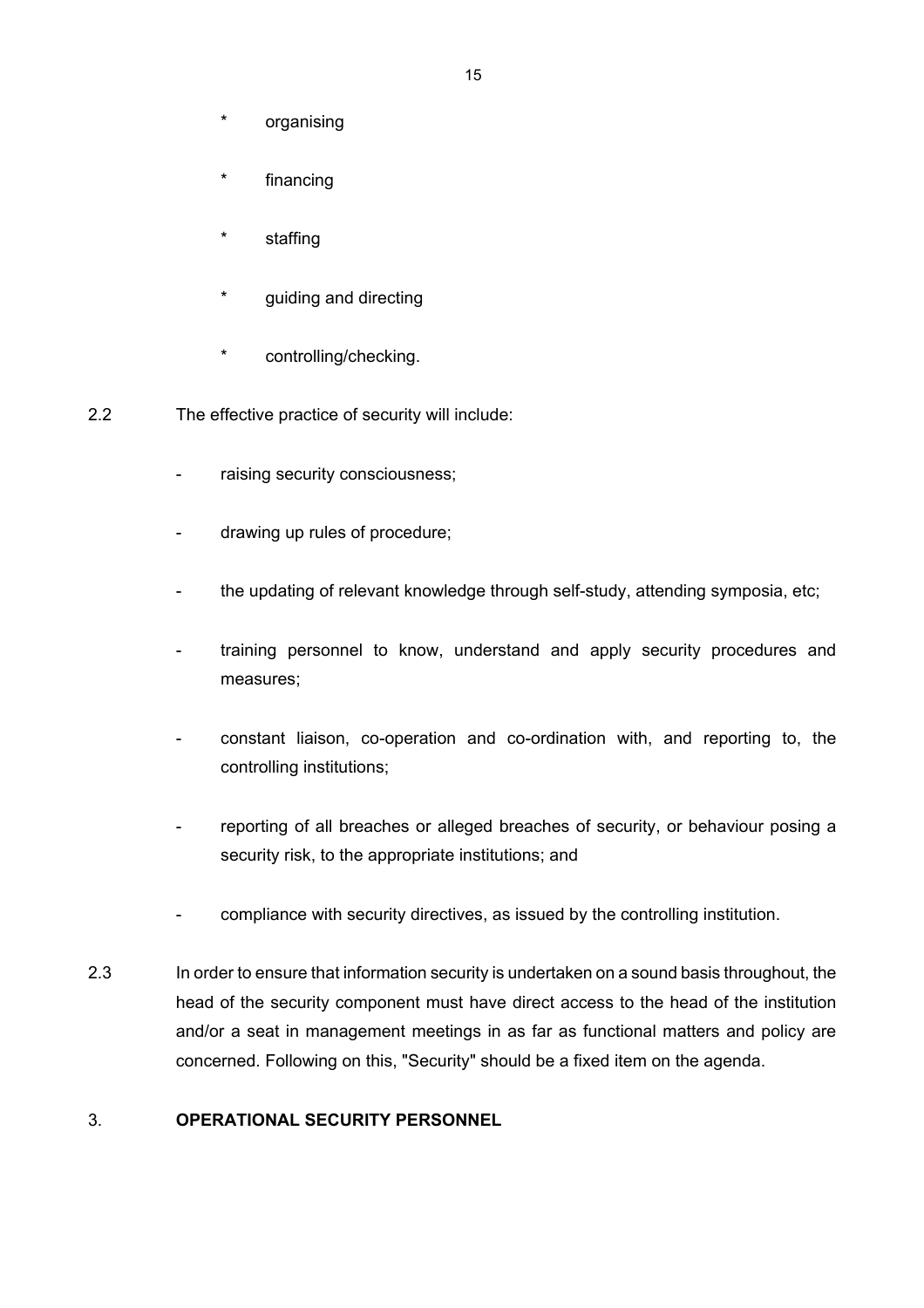The function of such personnel is to carry out policy and rules of procedure with regard to security, as laid down by the head of the institution (see Chapter 3, paragraph 1.2).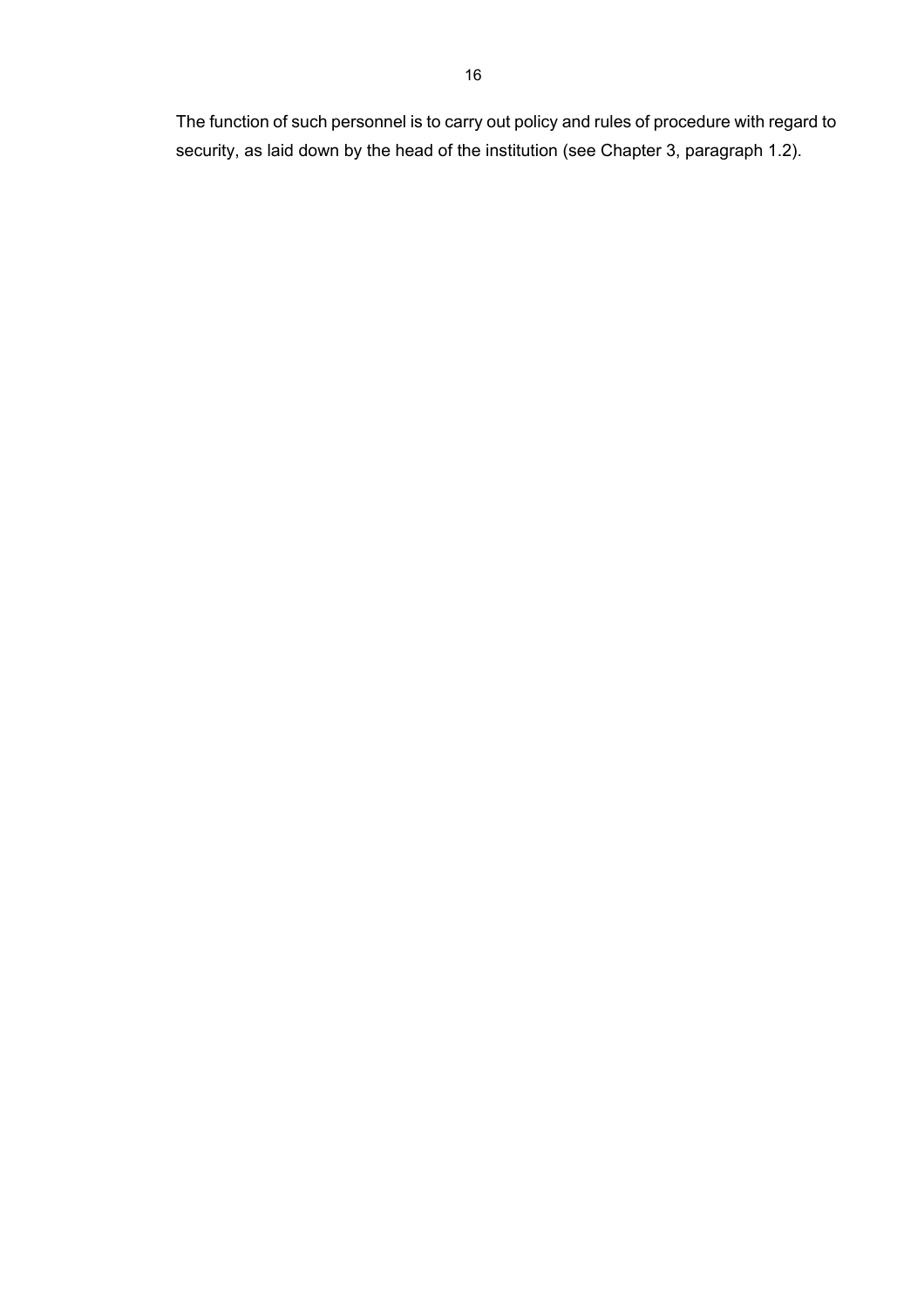### **DOCUMENT SECURITY**

These prescriptions apply to documents classified Confidential, Secret and Top Secret.

### 1. **CLASSIFICATION AND RECLASSIFICATION OF DOCUMENTS**

- 1.1 All bodies/institutions/organisations have at their disposal intelligence/information that is to some extent sensitive in nature and obviously requires security measures. The degree of sensitivity determines the level of protection, which implies that information must be graded or classified according to it. Every classification necessitates certain security measures with respect to the protection of sensitive information which will be known as classified information (refer to Chapter 2, paragraph 6).
- 1.2 The responsibility for the gradings and regradings of document classifications rests with the institution where the documents have their origin. This function rests with the author or head of the institution or his delegate(s).
- 1.3 The classifications assigned to documents shall be strictly observed and may not be changed without the consent of the head of the institution or his delegate.
- 1.4 Where applicable, the author of a classified document shall indicate thereon whether it may be reclassified after a certain period or upon the occurrence of a particular event. **This option is to be applied consistently upon the award of a classification higher than Restricted**.
- 1.4.1 Should the author of a document on which there is no embargo, reclassify such document, he must inform all addressees of the new classification.
- 1.4.2 The receiver of a classified document who is of the opinion that the document concerned must be reclassified, must obtain oral or written authorisation from the author, the head of the institution or his delegate(s). Such authorisation must be indicated on the relevant document when it is reclassified.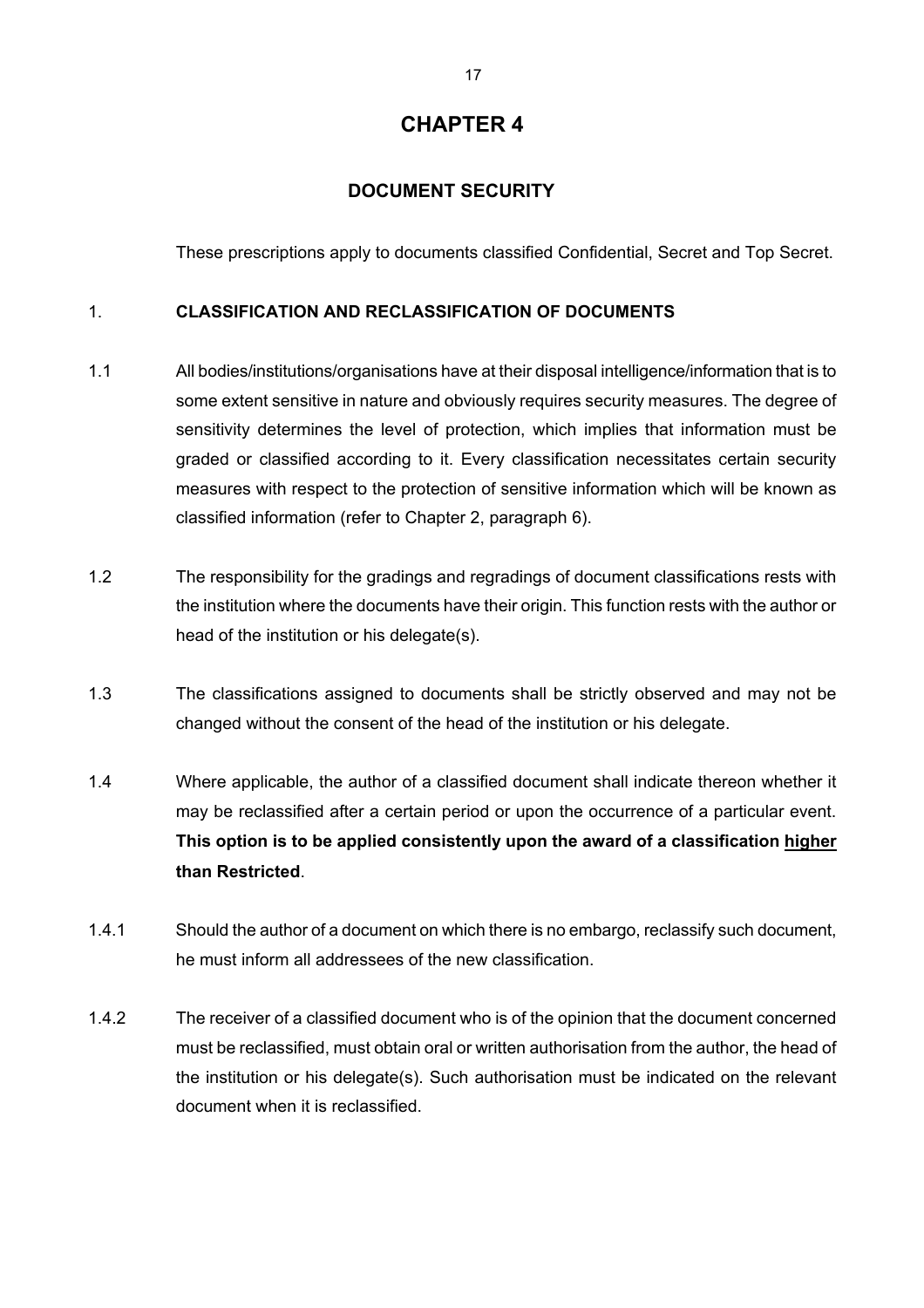- 1.5 The classification of a document or file will be determined by the highest-graded information it contains. The same classification as that of the original must be assigned to extracts from classified documents, unless the author consents to a lower classification.
- 1.6 Every document must be classified on its own merit (in accordance with its own contents) and in accordance with the origin of its contents, and not in accordance with its connection with or reference to some other classified document; provided that where the mere existence of a document referred to is in itself information that calls for a **higher** security classification than the document containing the reference, the **latter document** must be classified accordingly.
- 1.7 The author of a document must guard against the underclassification, overclassification or unnecessary classification of documents. The head of an institution or his/her delegate must on a regular basis test classifications of documents generated in his/her institution against the criteria applicable to the relevant classification (see Chapter 2, paragraph 3).
- 1.8 When a document is classified, the classification assigned to it must be indicated clearly on the document in the following way:

#### 1.8.1 **Documents and bound volumes**

The classification of loose and not permanently bound documents and bound volumes (books, publications, pamphlets) and other documents that are securely and permanently bound is typed/printed or stamped at the top and the bottom (preferably in the middle) of every page (including the cover).

#### 1.8.2 **Copies, tracings, photographs, drawings, sketches, etc**

- 1.8.2.1 Security classifications shall be indicated on such documents by means of rubber stamps or other suitable means. The exact position of the mark may vary, depending on the nature of the document, so that essential details shall not be obscured by the stamp. An effort must, however, be made to mark the document as clearly as possible, so that the mark will immediately attract attention.
- 1.8.2.2 Tracings or blueprints shall be marked in such a way that the security classification is visible on all copies. Where this is not possible, rubber stamps should be used to mark all the copies.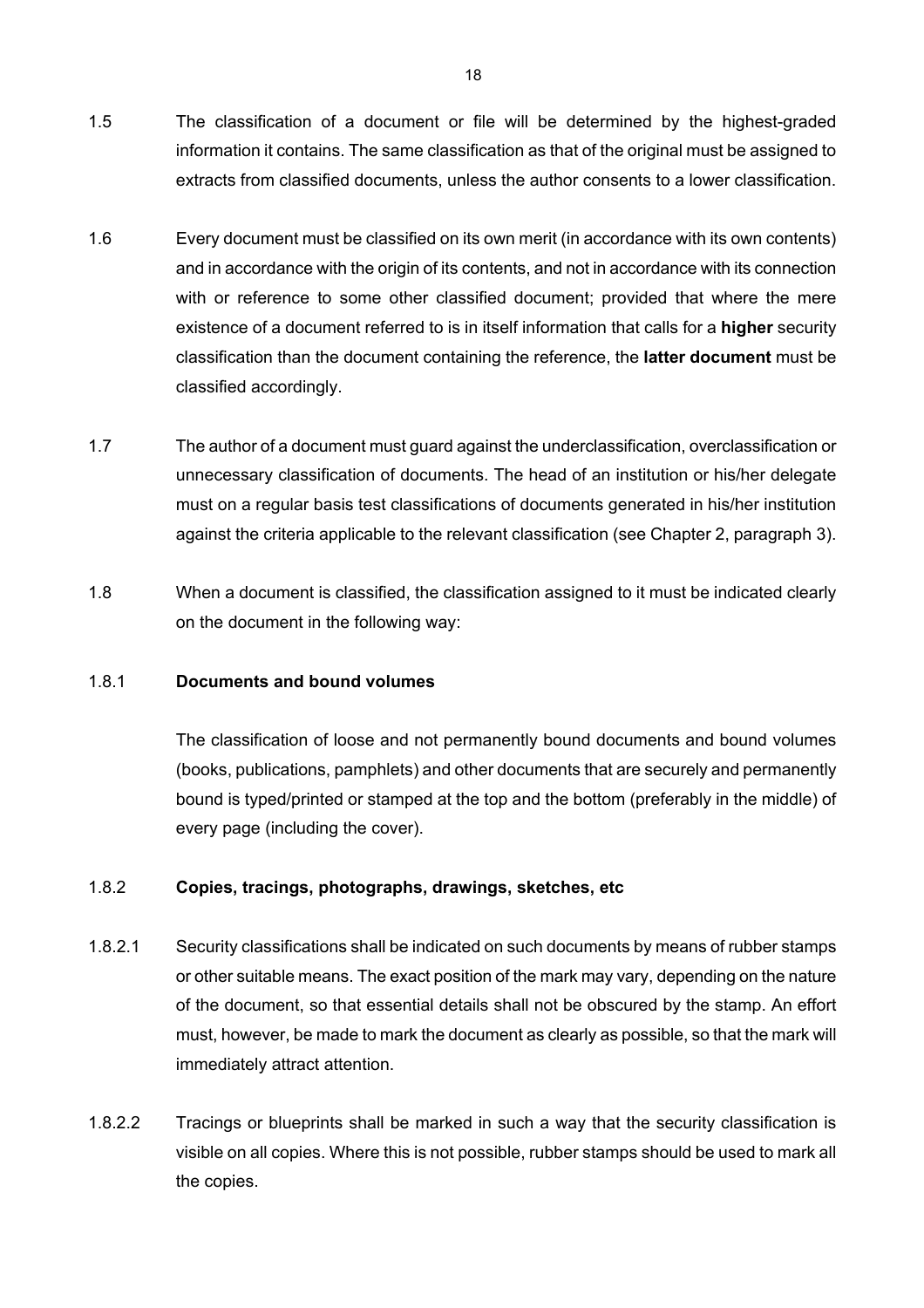- 1.8.3 **Rolled or folded documents.** Apart from being marked as prescribed on the face, a document such as this shall also be marked in such a way that the security classification will be clearly visible when the document is folded or rolled up.
- 1.8.4 **Tape recordings and documents on which no marks can be made.** Where, as in the case of tape recordings, certain photographs and negatives, it is physically impossible to place clear classification marks on a document itself; the document should be placed in a suitable box, envelope or other container and, if necessary, sealed. The nature and classification of the contents clearly marked on the outside of the container.
- 1.8.5 **Files.** A clear distinguishing mark, the significance of which is known to those who deal with the file concerned, should be placed on both the front and the back cover of Secret or Top Secret files.

Note: For an explanation of the classifications, see Chapter 2, Definitions.

#### 2. **ACCESS TO CLASSIFIED INFORMATION**

The general rules and prescriptions as to who may have access to or inspect classified matters are as follows:

- 2.1 A person who has an appropriate security clearance or who is by way of exception authorised thereto by the head of the institution or his/her delegate (see Chapter 5, paragraphs 3.6, 10.2 and 10.3), with due regard being paid to the need-to-know principle.
- 2.2 Persons who must necessarily have access to that classified information in the execution of their duties (the need-to-know principle) - **on condition that a suitable clearance has been issued or authorisation has been granted, as explained in Chapter 4, paragraph 2.1.**
- 2.3 Persons such as stand-in typists/secretaries and personnel at smaller centres who in general do not have access to classified material and who do not have a relevant security clearance, but are expected to have access to this information on an ad-hoc basis owing to the circumstances, on condition that the prescribed oath/declaration of secrecy was taken.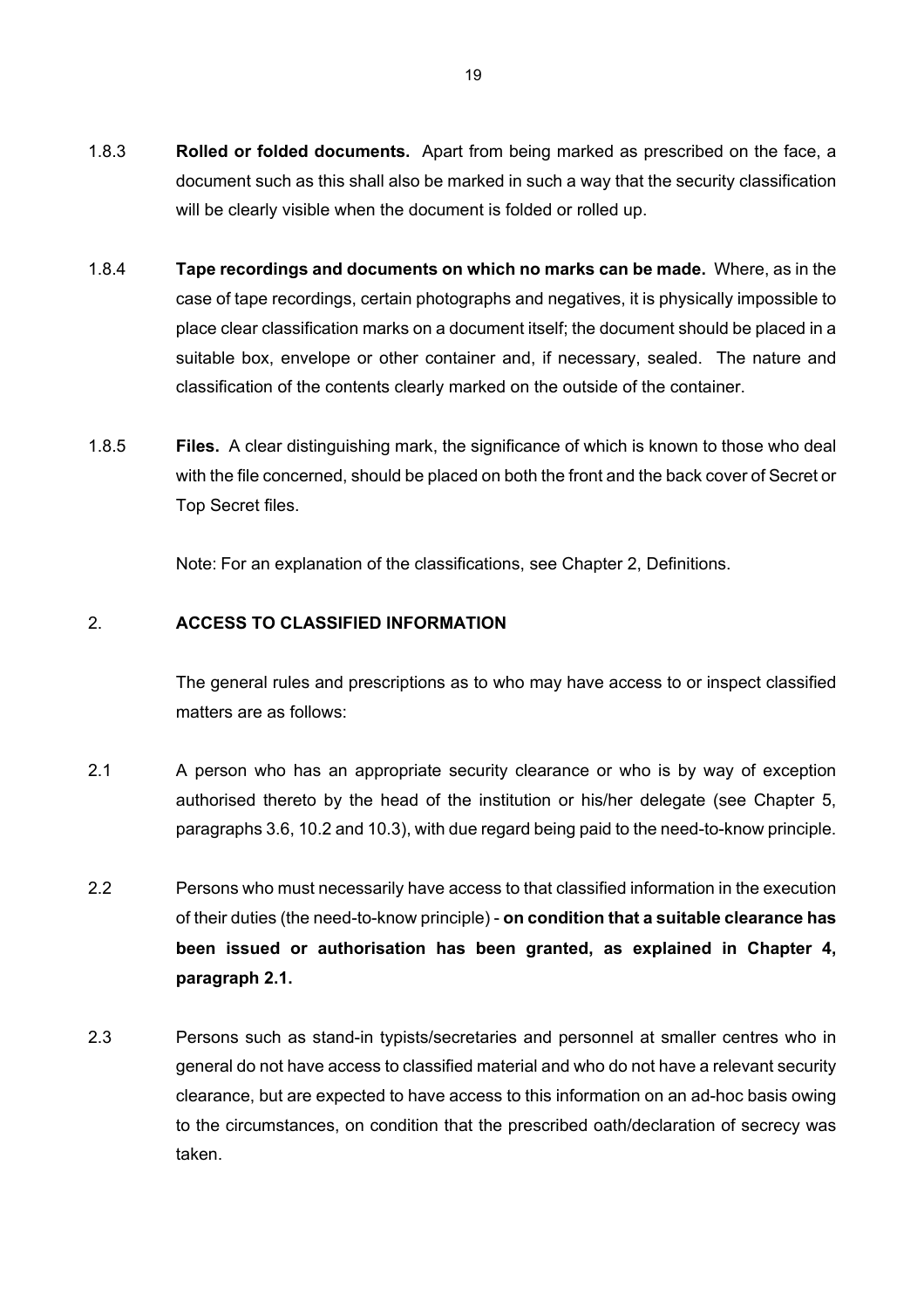#### 3. **HANDLING OF CLASSIFIED DOCUMENTS**

- 3.1 All classified documents must be stored in accordance with instructions while not in use (see Chapter 4, paragraph 10).
- 3.2 All incoming classified documents, including official, classified post marked "Personal" must be received and noted in a register by persons with the appropriate clearance. The object of such registration is to enable total control over such documents. This provision does not apply to documents bearing a classification of Restricted.
- 3.2.1 Officials who usually receive the incoming post of an institution (eg registration officers) must hand the unopened inner envelope of incoming classified correspondence to the appropriate official(s) who is/are authorised to open correspondence in a certain category. The latter is/are responsible for entering the correspondence concerned in the prescribed register.
- 3.3 All classified documents that are dispatched, made available or distributed, must be subjected to record keeping in order to ensure control thereof. This provision does not apply to documents that are classified as Restricted.
- 3.3.1 Measures must be taken to ensure that classified documents are not physically taken from one institution to another and/or informally handed to a member of another institution during a contact visit, in this way evading prescriptions for the registration of incoming and outgoing post.
- 3.3.2 The various institutions may draw up standard registers in which the particulars of classified postal material are to be entered. Registers for the particulars of postal material classified as Secret and Top Secret are to be classified accordingly. The registers must include the following particulars:
- 3.3.2.1 **Particulars of incoming post:** Serial number of the entry; Date of receipt; From whom received; Registered postal material and reference number; Classification (C/S/TS); Subject/heading; Disposal: File number, Recipient (signature); Further dispatch (serial number of the entry for outgoing mail in the register); Destruction (date and signature).
- 3.3.2.2 **Particulars of outgoing post:** Serial number of the entry; Date of dispatch; Reference number and date of the document; Classification; Subject/heading; Dispatched/addressed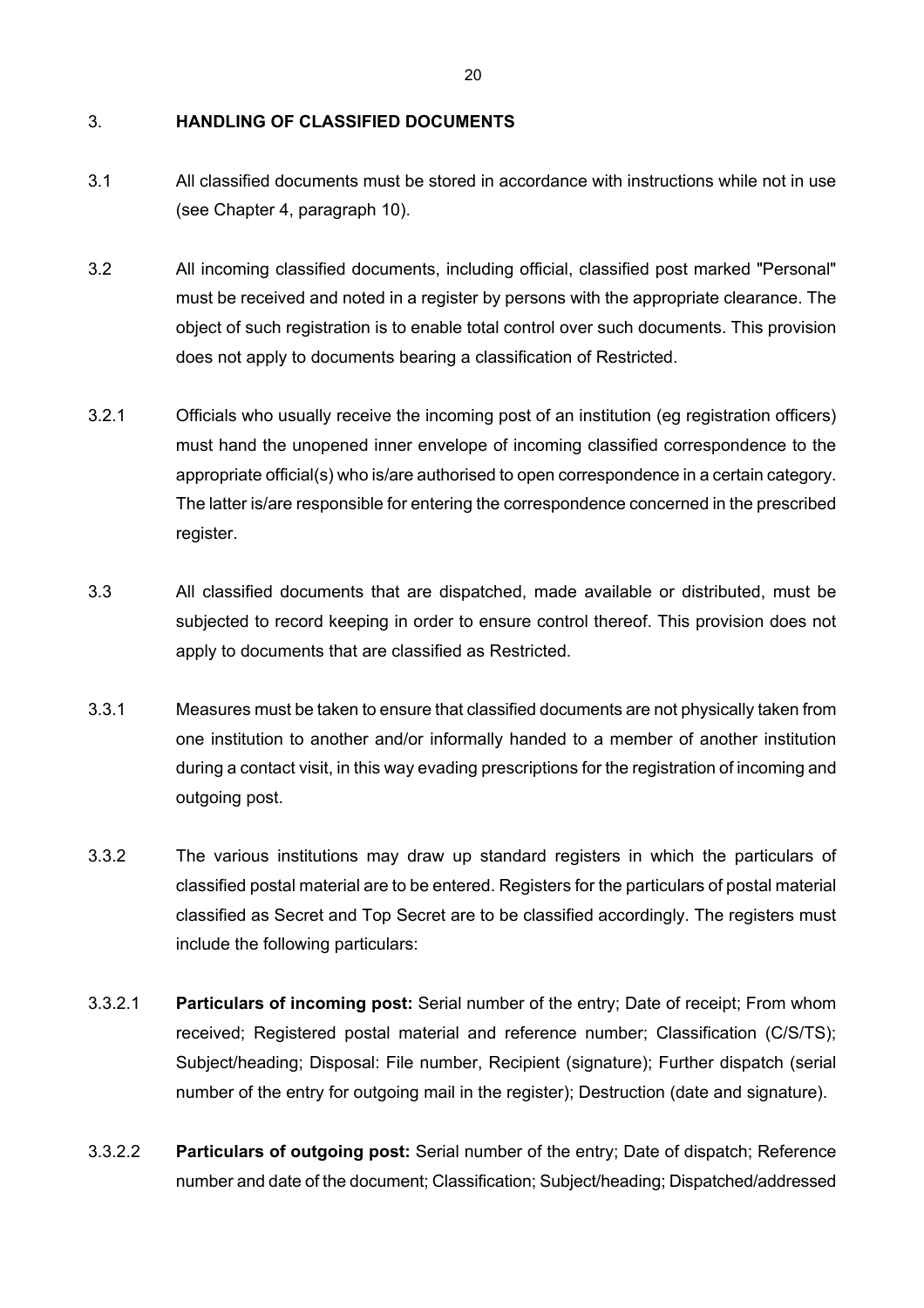to; Nature of dispatch (courier, by hand, registered post, facsimile, by computer); Registered number of postal material; Signature of the recipient (courier, registration, person dispatching); Receipt number; Date when receipt was obtained.

- 3.4 When Secret and Top Secret documents are distributed, dispatched or made available, they must be accompanied by a receipt voucher signed by the addressee, the receipt of which must again be controlled by the sender. The receipt voucher is classified only if the subject/heading of the document itself is classified, in which case the classification must agree with that of the document.
- 3.5 All Secret and Top Secret documents must be given copy numbers and an indication must be given of the number of copies produced, eg Copy 1 of 7 copies. The copy number should appear on the first page of each document, in the upper right-hand corner. (See paragraph 14 for the procedure to be followed when copies are made of classified documents.)
- 3.6 A serial number must be allocated to every document filed in a **classified file** as is indexed on a page attached to the inside of the file cover, together with the name/heading of the document concerned.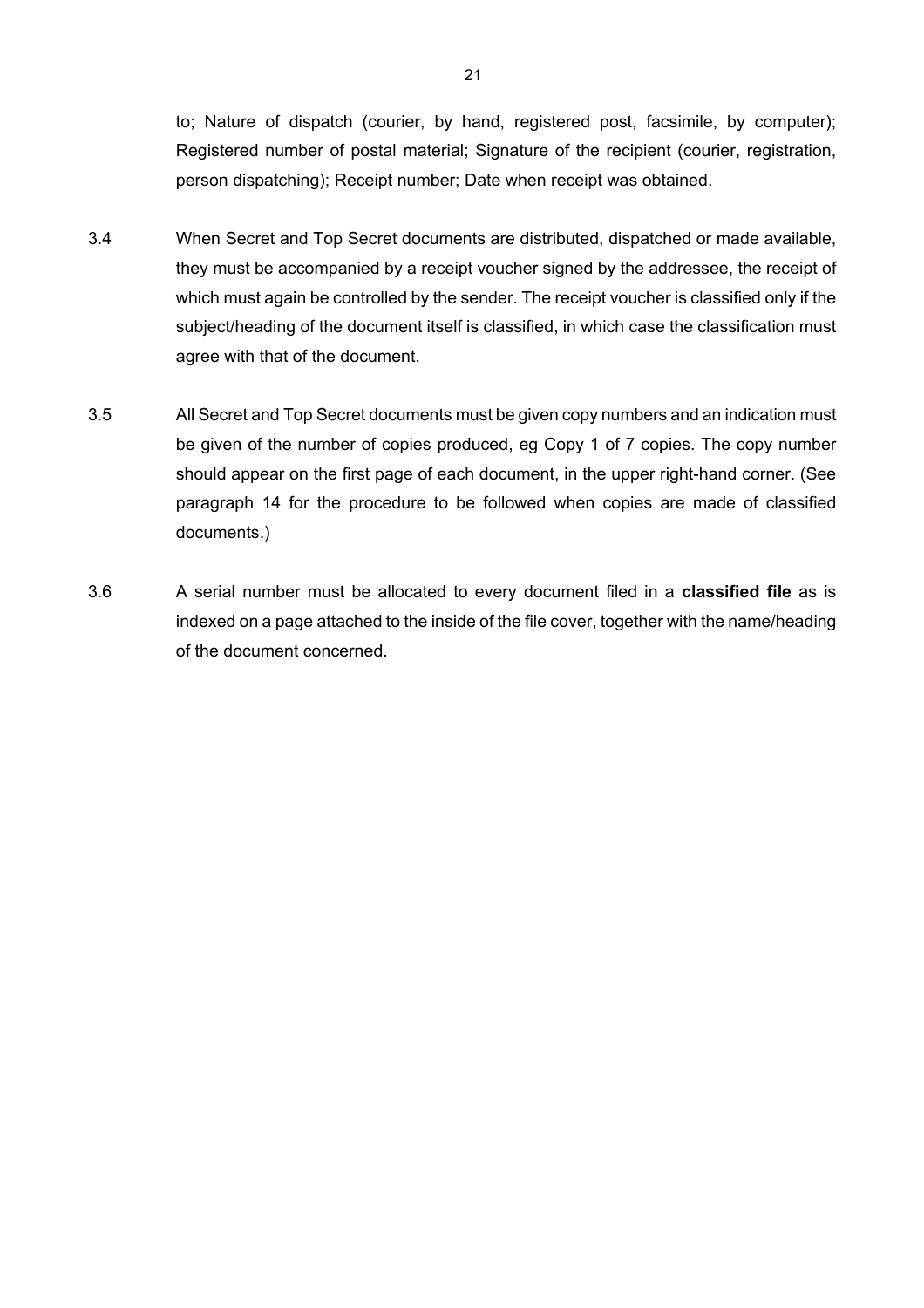#### 4. **TRANSMITTING DOCUMENTS BY MEANS OF FACSIMILE**

- 4.1 When classified documents are transmitted by means of facsimile, **only** facsimile machines equipped with encryption as prescribed by Communication Security Policy/Instructions must be used.
- 4.2 Classified reports may only be handled by a suitably cleared operator.
- 4.3 The Cryptographic equipment and facsimile machines must be kept in a room that is manned **at all times while it is unlocked or in use** by a suitably cleared, trained and appointed official, while care has to be taken that reports received through this apparatus are not accessible to unauthorised persons. The Cryptographic equipment must be handled in accordance with Communication Security Policy/Instructions.
- 4.4 A record must be kept of the transmission and receipt of classified documents.
- 4.5 After receiving a message, receipt must be acknowledged immediately. The recipient shall ensure receipt of **all pages.**
- 4.6 The recipient or the communication centre of the recipient, upon receiving the document, must ensure that it has been received clearly, accurately and in full. Thereafter, he/she shall immediately transmit an acknowledgement of receipt to the sender.
- 4.7 The recipient shall, on his/her copy, note the copy number as indicated on the distribution list.
- 4.8 Effective control must be exercised over "open" facsimile machines to ensure that these are **not** used for the transmission of classified documents.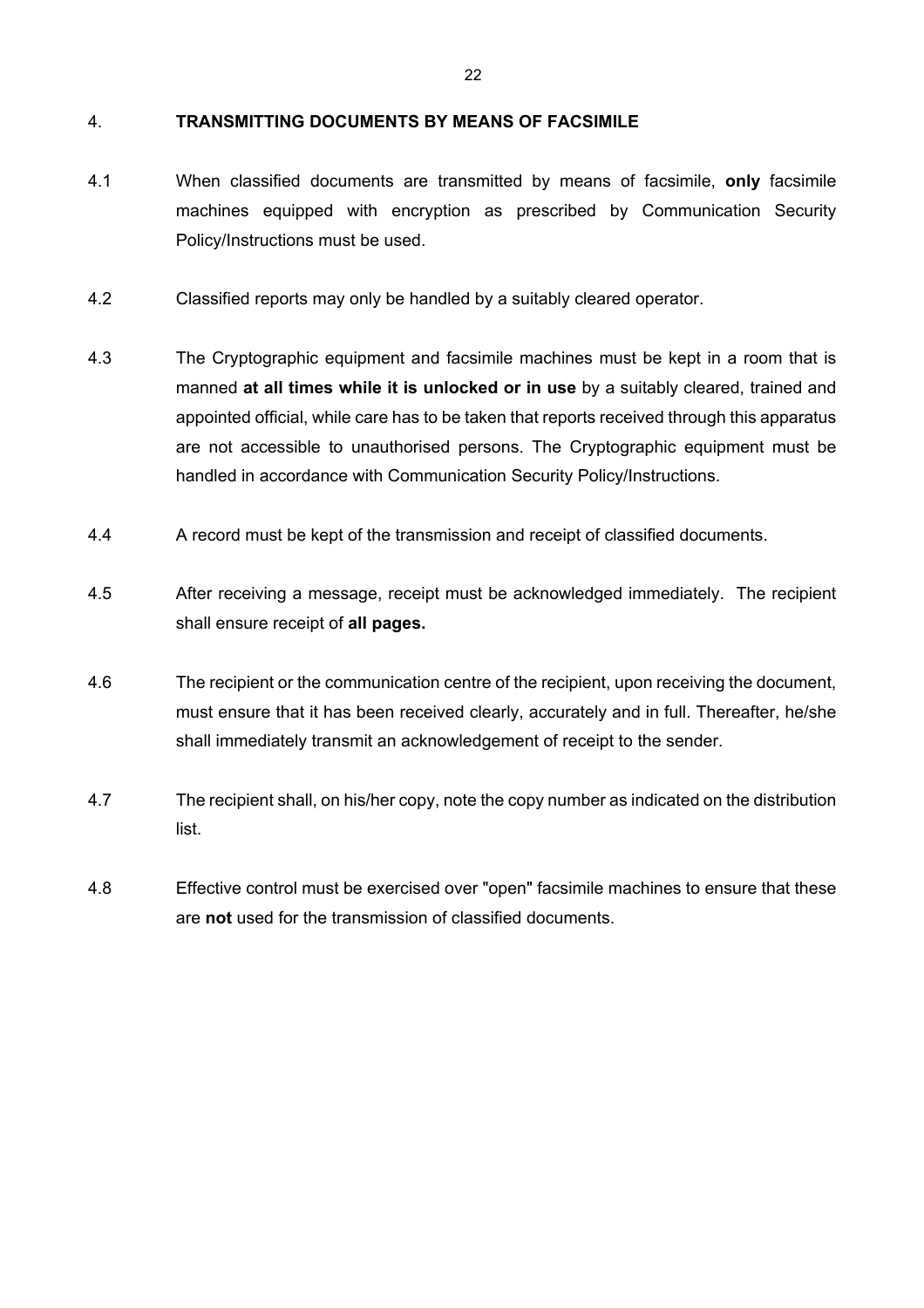#### 5. **TRANSMITTING DOCUMENTS BY COMPUTER**

- 5.1 Encryption as prescribed shall be applied with respect to the computerised transmission of classified documents.
- 5.2 A record shall be kept of the classified documents transmitted and received, provided that the recipient of documents must always acknowledge receipt of classified documents. It must also be remembered that all magnetic media must be regarded as documents and handled as such.
- 5.3 Such documents must be supplied with copy numbers (see Chapter 4, paragraph 3.5).

### 6. **DISPATCHING CLASSIFIED DOCUMENTS BY COURIER**

- 6.1 All classified documents (sealed according to prescription see Chapter 4 paragraph 8) must be noted in a register indicating the title/description of the document and the date and time of dispatch, and must be handed over against the signature of the courier.
- 6.2 A courier must convey classified documents in a safe locked container. It is recommended that where possible, the container should have a combination lock.
- 6.2.1 Secret and top secret documents (and where necessary also sensitive confidential documents) should be delivered locally only by hand (ie by a courier. The following shall be adhered to:
	- Couriers must have at least a Confidential security clearance).
	- Where possible the courier must be accompanied by a second person.
	- All classified material must be conveyed under safe conditions, that is preferably in an attache case with a code or combination lock (particularly if the courier is not accompanied by a second person).
	- The courier must obtain an appropriate receipt for the material.
	- On the return of the courier the receipts for classified deliveries must be checked by a responsible officer.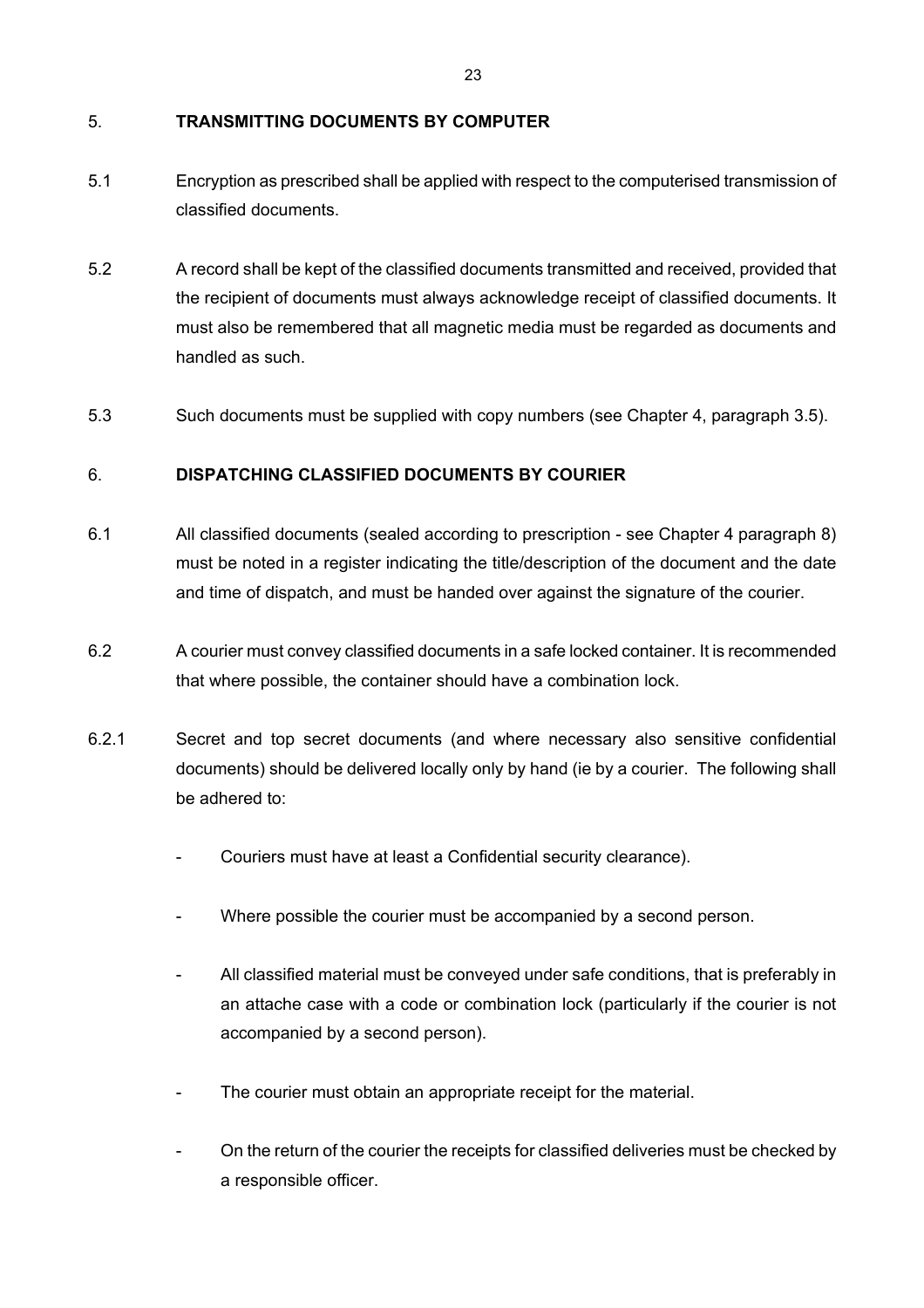- 6.2.2 Control must be exercised over the time taken by the courier to deliver the documents. Upon receipt, the recipient of such documents must check that the documents have not been compromised.
- 6.2.3 Couriers must be able to identify themselves when fetching or dispatching post.
- 6.2.4 Cryptographic equipment must be handled according to Communication Security Policy/Instructions.

#### 7. **DISPATCHING CLASSIFIED DOCUMENTS BY MAIL**

7.1 Classified documents in the Secret and Top Secret categories that cannot be dispatched by courier may, as an exception, be mailed on provision that it be sent by registered mail and then only with the express permission of the head of the institution or his delegate.

#### 8. **SEALING OF CLASSIFIED DOCUMENTS BEFORE DISPATCH**

- 8.1 Classified documents that are dispatched (excluding by facsimile and computer) must be sealed and handled in the following way:
- 8.1.1 A receipt to be signed by the addressee and returned to the sender, must be attached to the document and placed in the inside envelope. This does not apply to "Restricted" documents.
- 8.1.2 Classified documents must always be dispatched in a double envelope/cover, ie in an envelope placed within another (excluding "Restricted" documents). The following process shall be followed:
	- The seams of the inside envelope must be properly sealed with paper seals, counter signed and with the name of the office of origin clearly stamped on them. If paper seals are used for this purpose, they must be attached with passport glue (seals that can be re-used are not suitable for this purpose).
	- Thereafter wide translucent tape must be put on the seams, covering the seals and the stamps.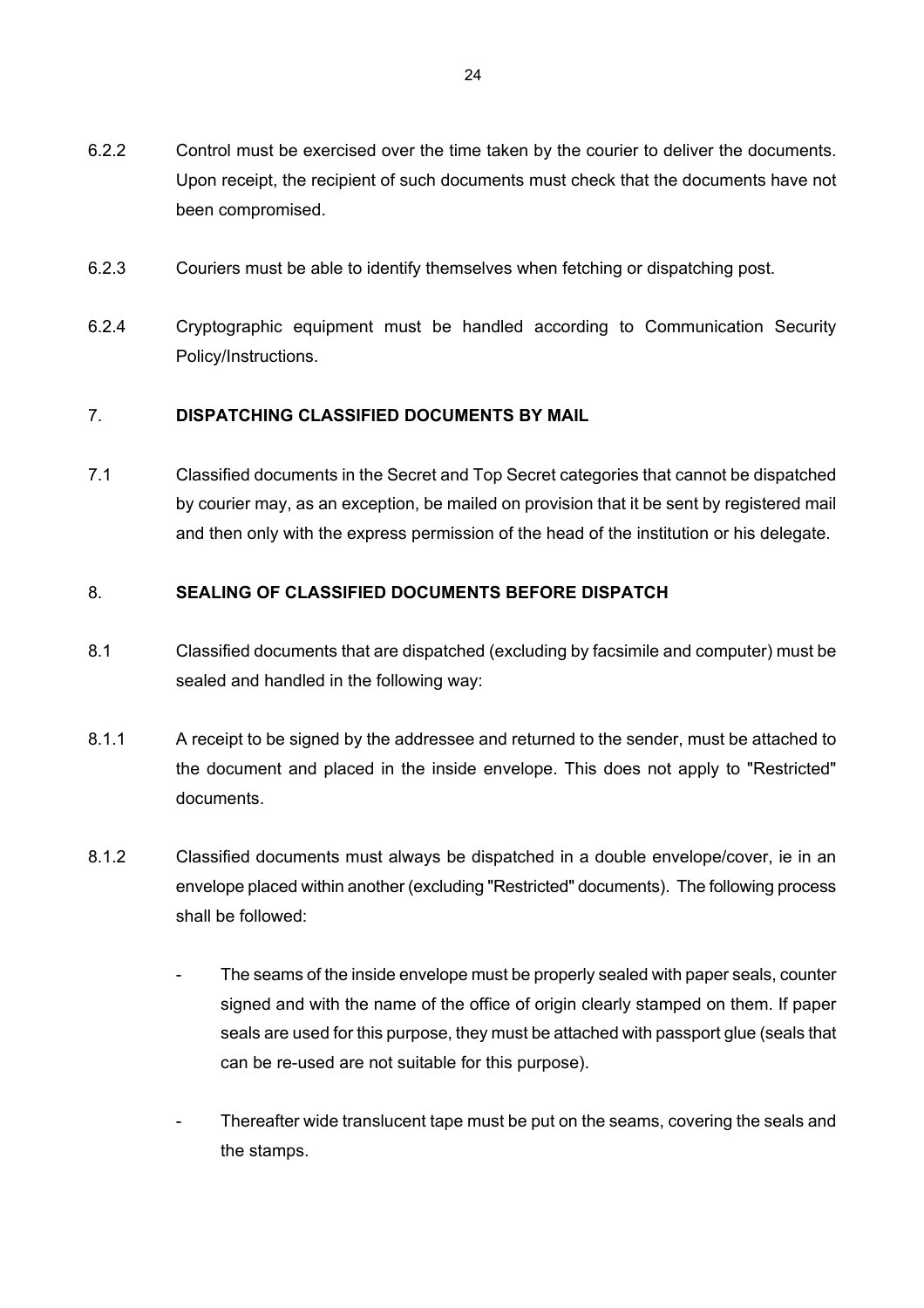- The reference number of the document, name and address of the addressee and other special instructions for dealing with the document must appear clearly on the front of the inside envelope.
- The security classification of the document must be indicated clearly on the front and the back of the envelope by means of a rubber stamp.

**Alternative method for sealing postal material in bulk**: The inside envelope can be sealed without seals, stamps, tape, reference number and classification by means of a mechanical process of vacuum packaging in plastic. Some of the requirements in this case are:

- A sticker on the envelope bearing the following particulars: reference number of the document, name, address and special handling instructions
- The plastic packaging must be of good quality (ie it may not tear).
- Changeable stamps of the relevant institution must be imprinted on the plastic packaging. For this purpose the ink must not be able to be removed from the plastic.
- Dispatch of such documents may **only** take place by courier. The delivery time must be controlled strictly and consistently.

**Remark**: Before implementing this alternative, the National Intelligence Agency must be contacted in order that the relevant institution may be advised on the maintaining of security standards.

- 8.1.2.2 The outer envelope should bear only the name and address of the addressee and the name and address of the sender. Under no circumstances should there be an indication of the nature or classification of the contents, since this could attract undesirable attention to the document.
- 8.1.3 Persons who normally receive incoming post in an office (such as the registry officers) must make sure that they know who is authorised to open incoming classified correspondence in each particular category and must hand the inner envelope unopened to the authorised officer(s) concerned.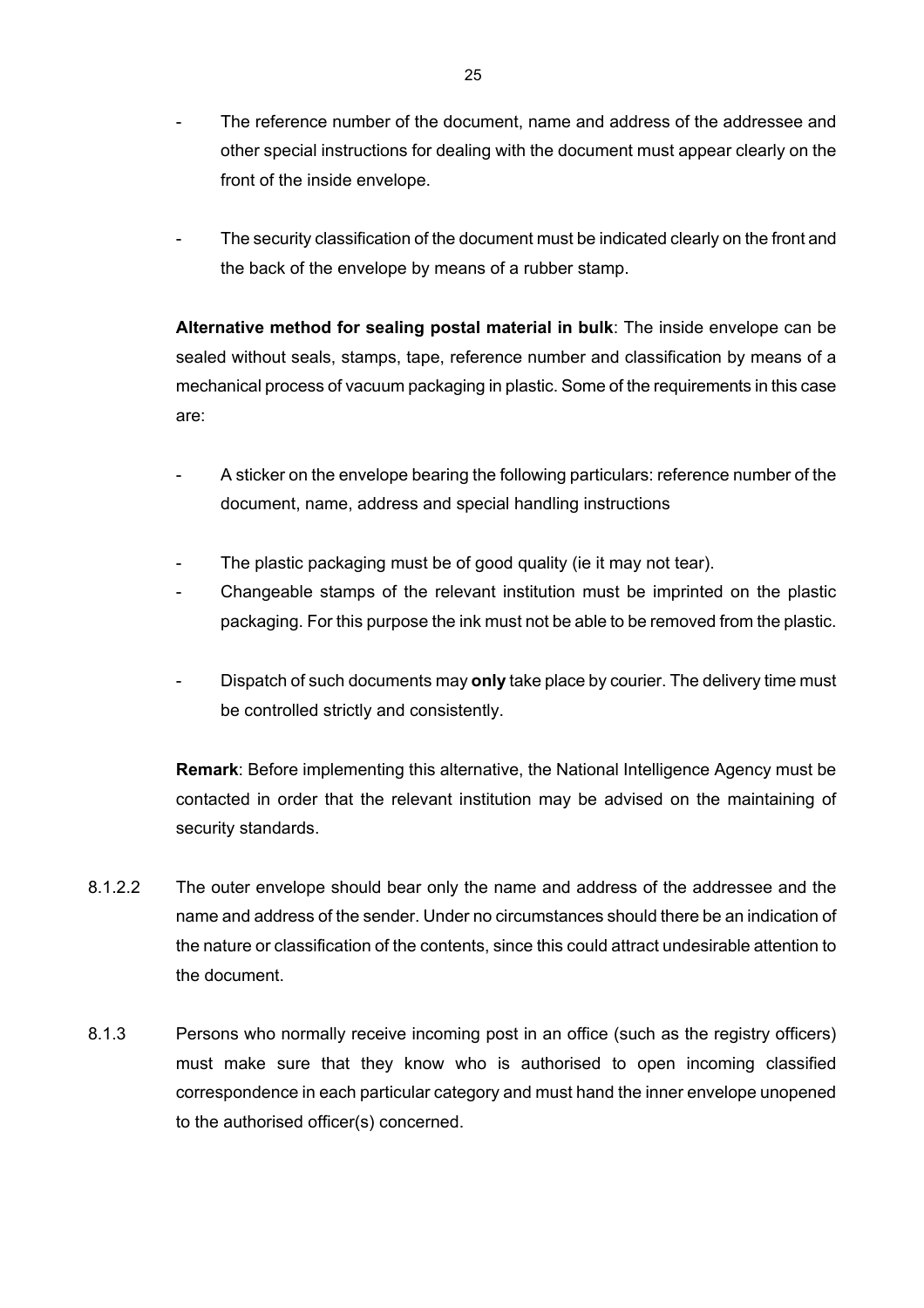#### 9. **BULK CONVEYANCE OF CLASSIFIED DOCUMENTS**

9.1 **Note.** When classified documents have to be conveyed in bulk by road, rail or air, the appropriate precautions must be taken for the protection thereof.

#### 9.2 **The bulk conveyance of classified documents by train**

- 9.2.1 The transportation of official documents to and from Cape Town at the beginning and end of the Parliamentary Session should comply with the following minimum requirements:
- 9.2.1.1 Documents must be packed in steel trunks and the locks of the trunks must be of an acceptable quality. Departments/ministries must apply proper key control at all times, even when the locks are not in use.
- 9.2.1.2 Each trunk/cabinet must be bound with at least two steel hoops (of the packing type) as an additional precaution to prevent the trunk/cabinet from being opened or opened accidentally during transport as a result of handling.
- 9.2.1.3 Trunks must not be marked with a mark indicating whether the contents are classified or not; each should merely bear a number to facilitate record-keeping.
- 9.2.1.4 A list must be kept of the contents of each trunk/cabinet opposite the number allocated to the trunk/cabinet.
- 9.2.1.5 Departments must co-ordinate the transportation arrangements for their trunks/cabinets of documents with their own ministries. Where more than one department is accommodated in the same building, there can be interdepartmental co-ordination with regard to transportation arrangements (also see Chapter 4, paragraph 9.2.1.12).
- 9.2.1.6 Departments must make arrangements in good time with Spoornet for trailers/containers (ie a lockable trailer on its own wheels/a lockable container) in which to load the trunks/cabinets.
- 9.2.1.7 After the trunks have been packed, locked and bound, the record of the numbers of the trunks and their contents, as well as the keys to the locks, must be given to responsible officer (eg the Parliamentary Officer), who will personally take the records and the keys with him to Cape Town or Pretoria as the case may be.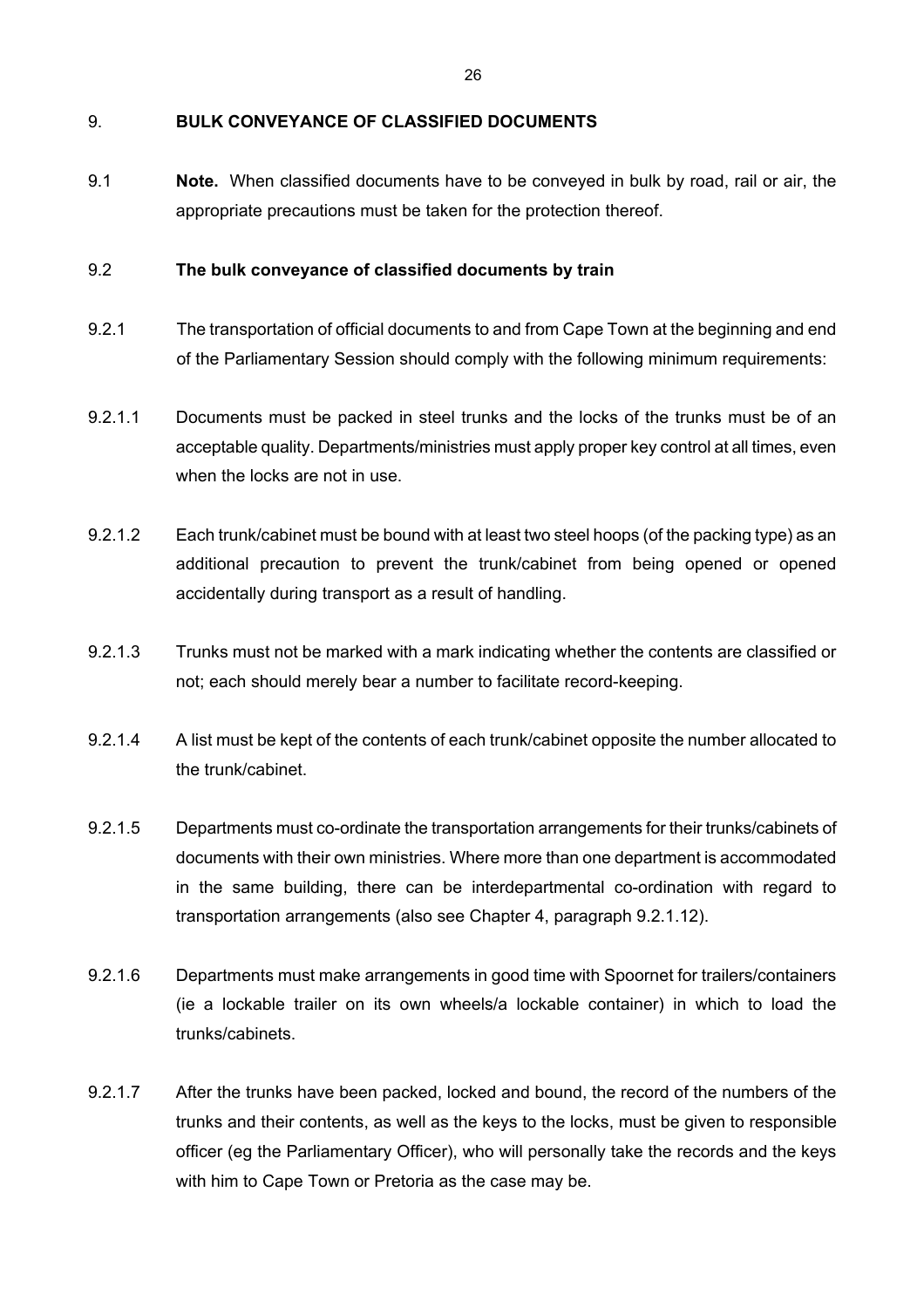- 9.2.1.8 The trunks/cabinets must then be carried out of the building and packed directly into the trailer/container, after which the trailer/container is sealed in the presence of the officer concerned. Care should be taken not to stack trunks/cabinets on the sidewalk to wait for the trailer/container.
- 9.2.1.9 The responsible officer must further ensure that he is present when the trunks/cabinets arrive at their destination, so that the seals of the trailer/container can be broken in his presence and trunks/cabinets (still locked and bound) can be checked.
- 9.2.1.10 When trunks/cabinets are not in use, proper control must be exercised over the locks and their keys. If possible they should be kept, sealed in envelopes, in a safe or strongroom.
- 9.2.1.11 Where departments have the capacity of their own for the transportation of documents between Cape Town and Pretoria, the documents must still be packed as prescribed above and the same control measures with regard to trunks/cabinets must be instituted.
- 9.2.1.12 Arrangements for the transportation of classified documents under accompaniment between Pretoria and Cape Town before and after the Parliamentary sessions can be coordinated with the National Intelligence Agency.

#### 9.3 **Diplomatic bags**

- 9.3.1 Classified and unclassified documents to be dispatched to RSA missions abroad or departmental representatives there must be sent to the Department of Foreign Affairs for dispatch, whether in diplomatic or airfreight bags. Unclassified documents are normally dispatched by freight bag, while Confidential, Secret and Top Secret material must be dispatched by diplomatic bag.
- 9.3.1.1 The diplomatic bag is classified as a Category A bag, and is therefore opened and handled differently from the freight bag for security reasons. Both types of bag are sent to missions abroad by scheduled flights (usually once a week but in some cases only every second week) and departments must therefore hand such postal items in to the relevant division of Foreign Affairs on or before the dispatch date, making use of a courier. A signature must be obtained acknowledging receipt of classified material.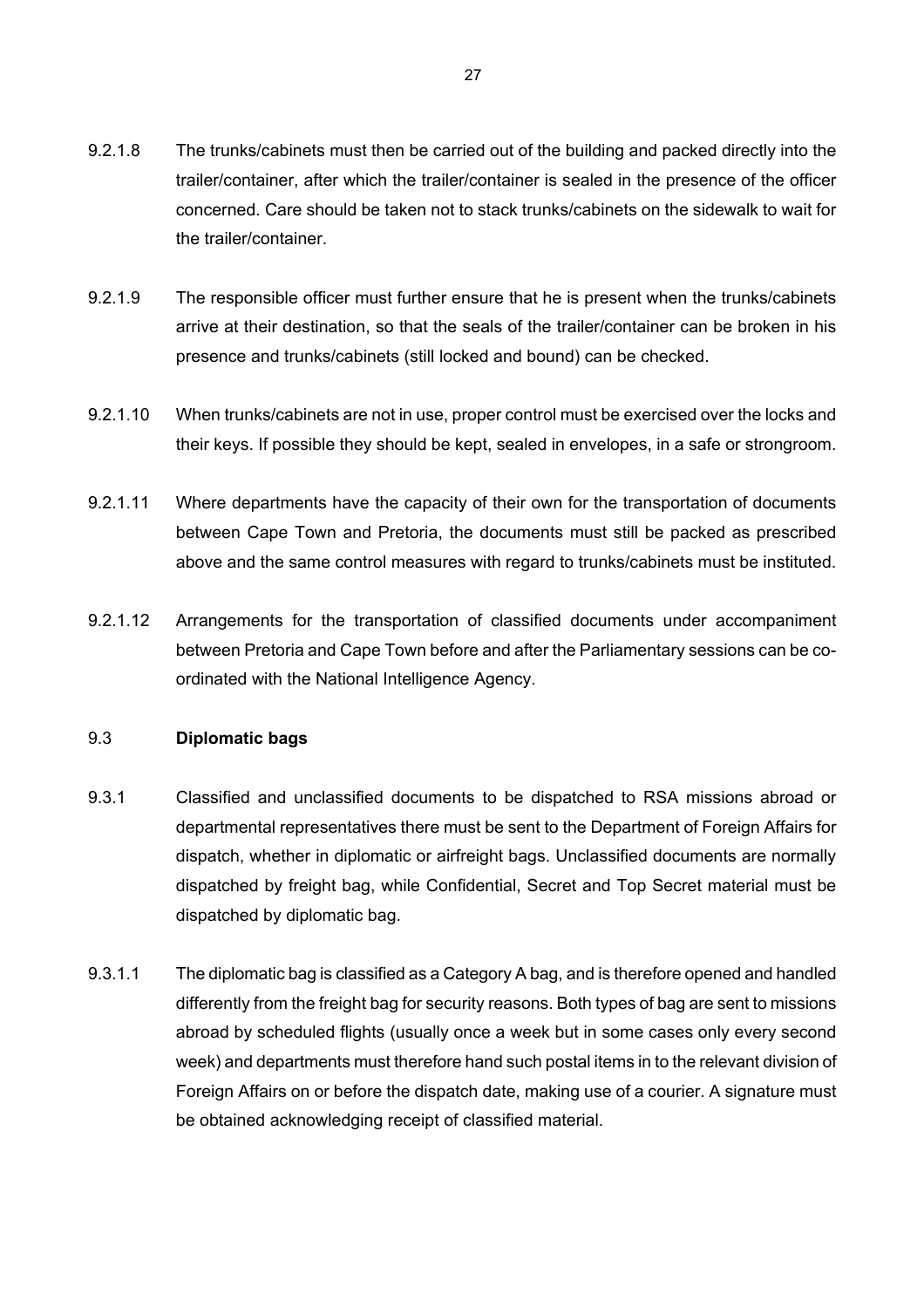- 9.3.1.2 In view of the substantial difference between the airfreight rates for the different types of bag, classified and unclassified documents destined for RSA missions abroad must be carefully separated beforehand by authorised officers in the dispatch offices of departments and made up into two (2) separate envelopes or packages. More than one classified document may be placed in each envelope for each individual mission (except in the case of cryptographic material) and it is therefore not necessary for Secret and Top Secret documents to be sealed individually in double envelopes as indicated in Chapter 4, paragraph 9.3.1.4 below. Cryptographic material must still be dispatched in accordance with the Communication Security Policy/Instructions. Strict precautions must, however, be taken to ensure that classified documents under cover of an unclassified letter are not erroneously placed in the envelope intended for the freight bag.
- 9.3.1.3 All confidential, secret and top secret documents for a particular mission must, as far as, possible be placed in a single envelope by authorised officers of departments. A schedule recording the titles, reference numbers and dates. of all the classified postal items for the mission concerned, must be made out in triplicate. The original plus one copy should be sealed in the envelope with the classified documents in the prescribed way. The third copy of the schedule is kept for record purposes, while the second copy, which is sealed into the envelope, is signed by the representative of the department concerned at the mission and returned to the department by the next returning freight bag as a receipt for the classified documents. In the case of non-sensitive documents, ie those that are sent by freight bag, a schedule is not required.
- 9.3.1.4 The envelope containing the classified material must be stamped clearly on the front and the back in the upper right-hand corner with the letters "DIP", (about 4cm x 4cm in size). The other envelope containing the non-classified items must be stamped "FV" in the same way and with the letters of the same size. For the rest only the name of the mission (eg: The SA Embassy, London; or, The Consulate-General, New York) the name of the addressee or the post occupied by him (eg: The Counsellor [Trade]), and the reference number, if any, should appear on the outside of the envelope. The envelope may also bear the address stamp of the sender department.
- 9.3.1.5 No private or personal items such as gifts, or foodstuffs or bank notes may be dispatched in the diplomatic bags, whether to an officer at a mission abroad or in the RSA. The Vienna Convention also provides that only official material may be dispatched in the bags concerned. In order to ensure that this provision is complied with, the Department of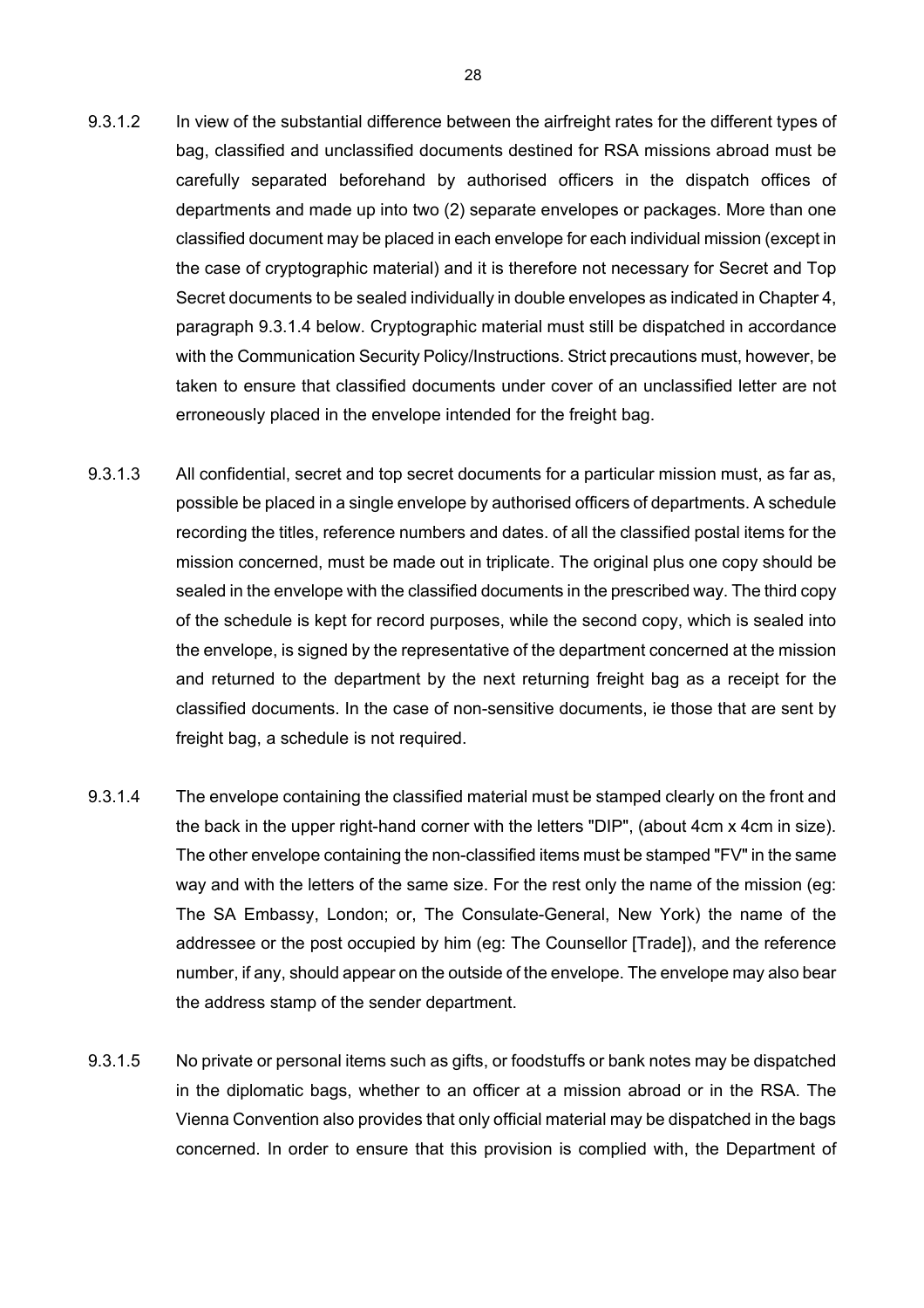Foreign Affairs may therefore, where it is considered necessary, examine the contents to ensure that the mentioned provisions are complied with.

- 9.3.1.6 Diplomatic bags must be conveyed to and from airports by an authorised, security-cleared officer. Where circumstances require this, two officers should be detailed for the task. In the case of RSA missions abroad, one of these may be a locally recruited person. While the bags are in the vehicle it may not under normal circumstances (with due regard to the ordinary traffic regulations) stop along the way for any reason, nor may the bags be left unguarded in the vehicle.
- 9.3.1.7 An officer travelling abroad must not take secret or top secret documents with him, unless it will be possible for the documents to remain continuously under his personal supervision, he has a courier's letter with him and he has the consent of the head of his department, who may delegate the giving of approval to the chief security officer or other senior officer(s). Officers requiring classified documents abroad should, when at all possible, arrange in advance for the documents to be dispatched by diplomatic bags as described above.

#### 9.3.1.8 **Conveyance of diplomatic and freight bags to and from airports**

- 9.3.1.8.1 Unless approval has been obtained for a different procedure the bags concerned must be conveyed to and from airports by car by at least two persons from the mission. One of these persons must be a transferred officer at the mission while the second may be a locally recruited staff member. The services of the latter may only be used in a supporting capacity, eg to drive the car and carry the bags. Locally recruited members may not, however, be permitted to sign for the bags.
- 9.3.1.8.2 While the bags are in the vehicle it may not under normal circumstances, with due regard to the ordinary traffic regulations, stop along the way for any reason, nor may the bags be left unguarded in the vehicle.
- 9.3.1.8.3 The officer receiving the incoming bags at the airport must satisfy himself that the bags are correctly addressed, that the consignment is complete, that the seals are unbroken and that the bag has not been tampered with in some way or other. Any irregularities in this regard must be investigated immediately and reported to Head Office, Department of Foreign Affairs, by telex or facsimile for the attention of Diplomatic Bags.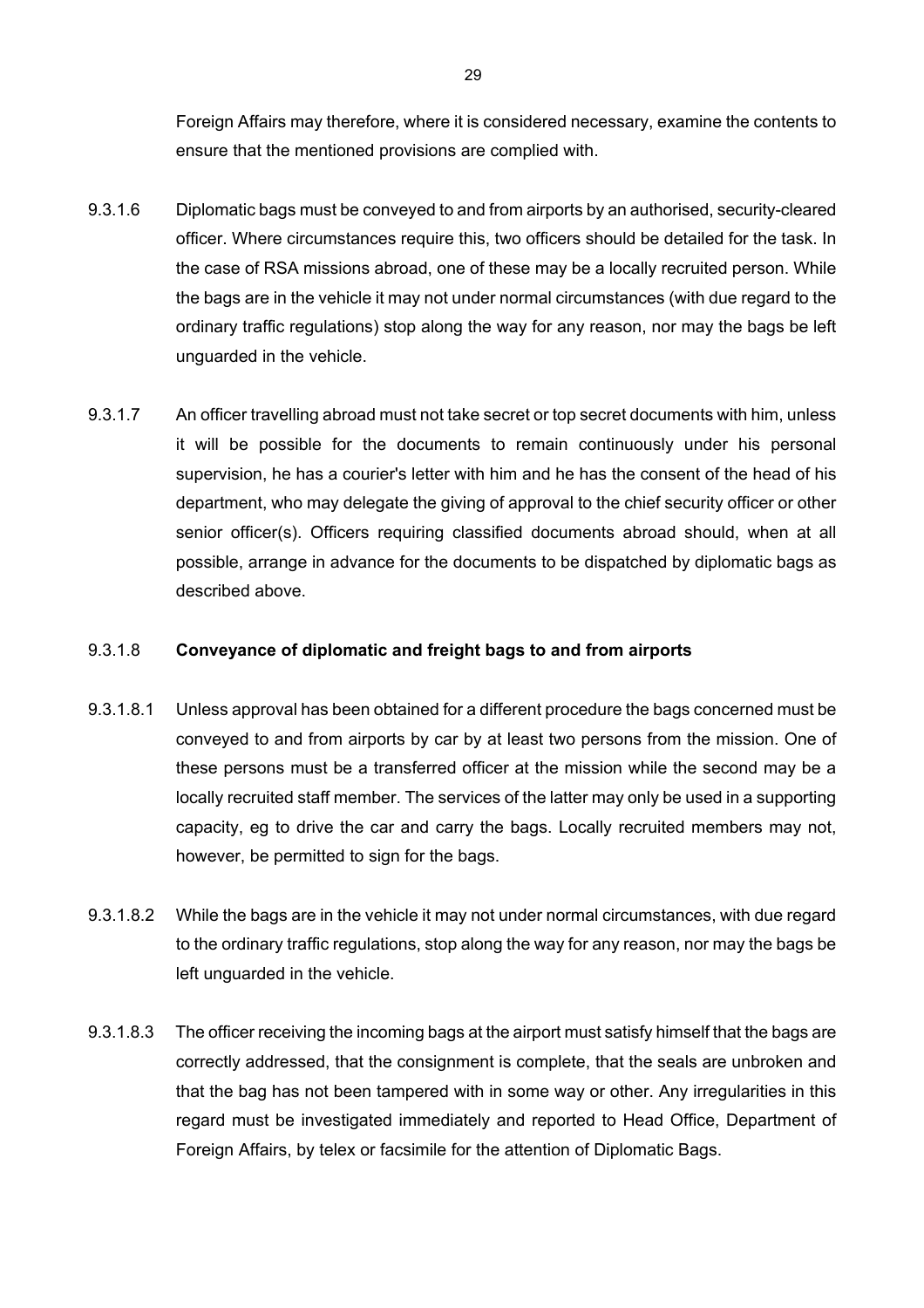- 9.3.1.8.4 The diplomatic postal service to and from airports concerned remains the joint responsibility of attached divisions (departments) of a mission. Therefore the attached personnel components concerned should undertake trips to the airport on a rotation basis to deliver or fetch diplomatic bags.
- 9.3.1.8.5 The head of the mission is responsible for, inter alia, the efficient functioning of the mission and therefore also for the handling of diplomatic bags. Accordingly it is his prerogative to make suitable arrangements, at his discretion and in consultation with heads of divisions, for the transportation of the diplomatic bags to and from airports.
- 9.3.1.8.6 The following applies in terms of the procedures for week-end/after hours duty at a mission by officers of attached departments:
	- Where only one officer of another department has been attached to a mission, diplomatic bag duty during normal office hours will be the exclusive responsibility of officers of the Department of Foreign Affairs, and week-end and after-hours duty (including diplomatic bag duty) will be the responsibility of officers of all attached departments.
	- Where more than one officer of another department has been attached to a mission, officers of all departments will be responsible for week-end/after-hours duty as for diplomatic bag duty during and outside normal office hours.
	- The Standing Committee (ie representatives of all departments at the mission) will be responsible for drawing up a duty roster which will be binding on all officers at the mission. Only the Standing Committee will have the power to make changes to such a duty roster.
- 9.3.1.9 The Department of Foreign Affairs will from time to time extend/amend instructions regarding the handling of diplomatic bags.

### 10. **STORAGE OF CLASSIFIED DOCUMENTS**

10.1 Classified documents that are not in immediate use must be locked away in a safe storage place (see par 10.4.2).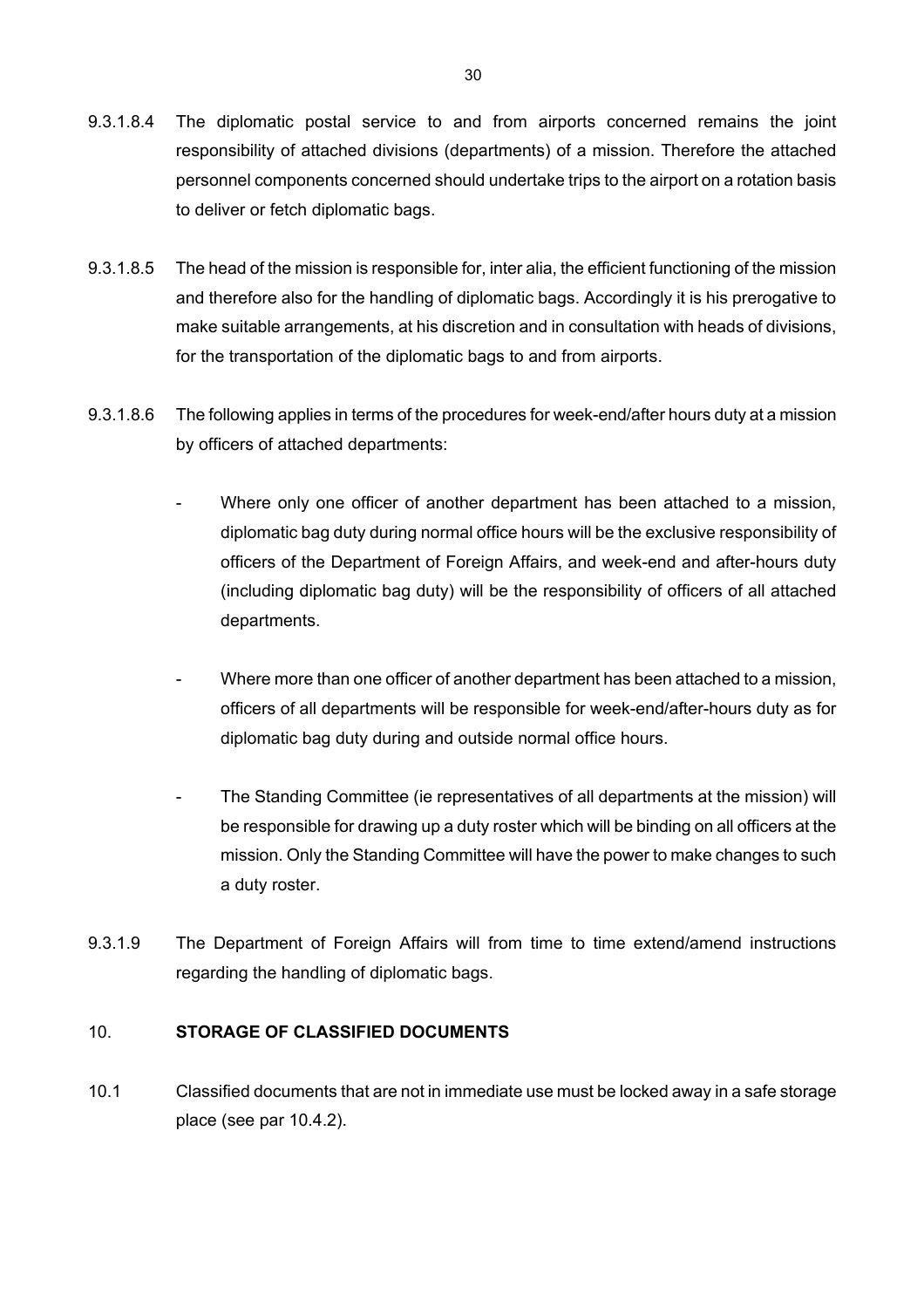- 10.2 The doors of all offices in which classified documents are kept must at least be fitted with security locks.
- 10.2.1 There must be proper control over access to and effective control over movement within any building or part of a building in which classified information is handled. The identification of visitors, the issue of visitors' cards or temporary permits, the escorting of visitors, the provision of identity cards for officers/employees working in the building/offices and the use of related documents and registers for this purpose are prerequisites for effective control over access to and within a building or part of a building.
- 10.2.2 Effective control must be instituted over access to security areas in a building such as cryptographic and computer centres, the registry (where secret and top secret documents and files are kept) and other areas identified as sensitive. An access register must be instituted and kept up to date for all persons/officers not normally working in these areas.
- 10.3 Where necessary (depending on the sensitivity of the classified material kept or dealt with in a particular room or division) doors, windows, fanlights, passages, stairs, etc, giving access to the room or division should be equipped with locks, bolts, iron bars or metal blinds of adequate strength, as the case may be. In some cases it may be sufficient to equip one room in a building in this way to serve as registry or storeroom for classified material.
- 10.4 Apart from taking the precautions mentioned above, all the doors of any room in which classified secret or top secret material is dealt with or handled must be fitted with security locks (see Chapter 2: Definitions) and must be locked when it is vacated, even for a short period, by the person(s) using the room.
- 10.4.1 If the officer(s) leave the room for a longer period, eg during the lunch hour, all classified secret and top secret material must be locked away in a safe or metal cabinet which is of adequate strength and equipped with a security lock.
- 10.4.2 When classified documents are not in use, it must be stored in the following way:
	- Restricted: Normal filing cabinet.
	- **Confidential:** Reinforced filing cabinet.
	- **Secret:** Strongroom or reinforced filing cabinet.
	- Top Secret: Strongroom, safe or walk-in safe.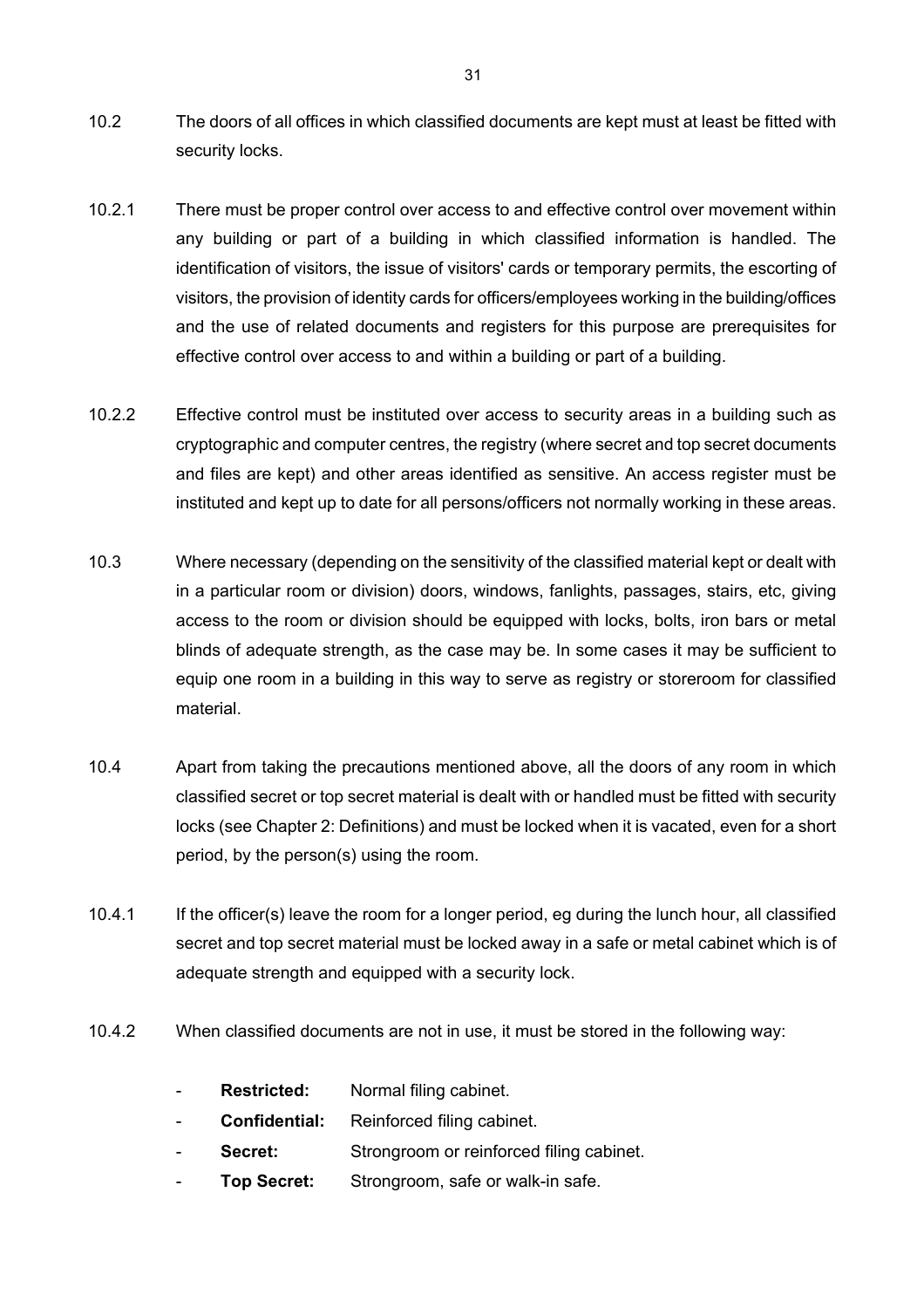- 10.5 The keys to any building, part of a building, room, strongroom, safe, cabinet or any other place where classified material is kept must be looked after with the utmost care and **effective key control must be instituted. The keeping of the necessary key registers and the safe custody of duplicate keys and control over such keys must be strictly adhered to.**
- 10.6 The keys to safes and strongrooms must be kept in safe custody in accordance with Chapter 23, paragraphs 23.3.6, 23.3.10, 23.3.12 and 23.3.14 of the Provisioning Administration Manual and other relevant directions.
- 10.7 If a strongroom or safe is fitted with a combination lock, the combination must, apart from being reset when it is purchased, **be changed at least once every three months**, or on the following occasions:
	- When it is suspected that it has been compromised.
	- On resumption of duty after a continuous period of absence, whether on vacation leave or for official reasons, if the combination had necessarily to be made known to some other person for use during the period concerned.
	- When a new user takes over.
- 10.7.1 Combinations may be compromised by:
	- unauthorised persons noting the combination through observation when the lock is opened;
	- failure to set the combination in accordance with the manufacturer's specifications;
	- failure to change the combination after a reasonable period.
- 10.7.2 Precautions must therefore be taken by the authorised user to ensure that no other unauthorised person is present when the new combination is set or the lock is opened. When a combination is reset, the following rules should be adhered to :
	- The figures making up a specific combination should not be used more than once in succession, even if they are in a different order.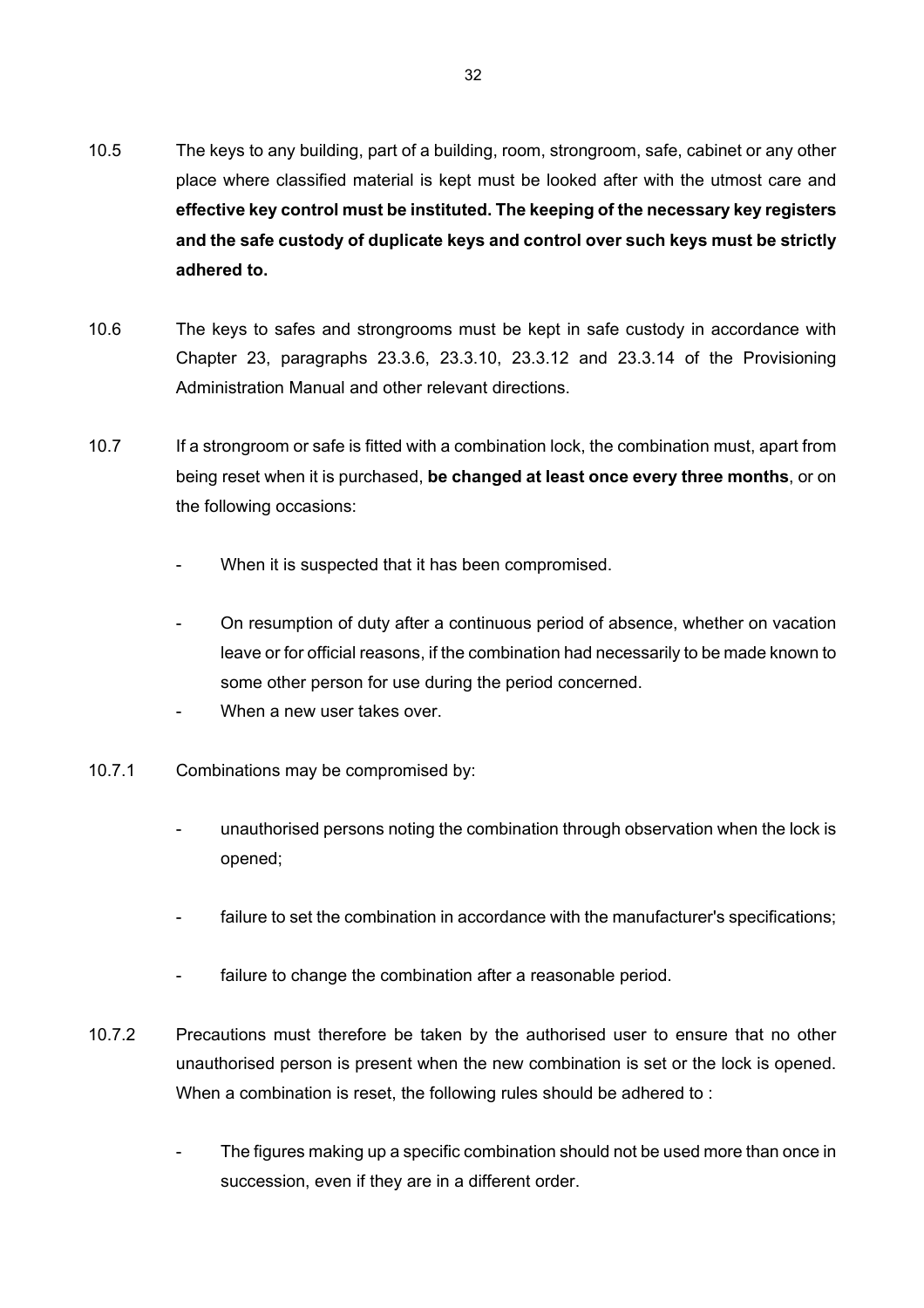- Avoid the use of numbers with some personal significance, eg age, date of birth, telephone numbers, street addresses and numbers of safes, etc. Also avoid the figures zero (0), five (5), ten (10) and multiples of the last two. High and low numbers should preferably be used alternately. (eg 68-13-57-11)
- Only the user may set a combination lock.
- 10.7.3 Knowledge of a combination should be restricted to the minimum number of persons desirable on the grounds of operational requirements, eg in the case of a communal safe.
- 10.7.4 After the combination has been reset, the new combination must be handed to the Head of Security or other person designated for the purpose in a sealed envelope for safe custody, so that he can complete the combination lock register.
- 10.8 As far as safe and strongroom keys and the combinations of cryptographic centres are concerned, the requirements contained in the Communication Security Instructions must be complied with.
- 10.9 Access to any controlled building, part of a building or room where classified information is handled/stored outside normal office hours should be prohibited to all persons who do not work there. Repairs to and the cleaning of such premises must take place in the presence **and under supervision** of the persons who work there. Persons who have to gain access to a building after hours must be duly authorised accordingly by the Head of the Institution or his delegate. The Head of Security must take appropriate steps to arrange access and record keeping.

#### 11. **REGISTRIES AND FILES**

#### 11.1 **Central Registries for Receiving of Incoming Mail and Dispatching of Outgoing Mail**

11.1.1 An effective registry is the core of effective document control and of document security. One registry in an institution should be the central/main registry where **all** incoming mail must be received, opened and from where it must be distributed internally. This receiving and distributing must be recorded in the relevant registers (whether electronic or hard copy).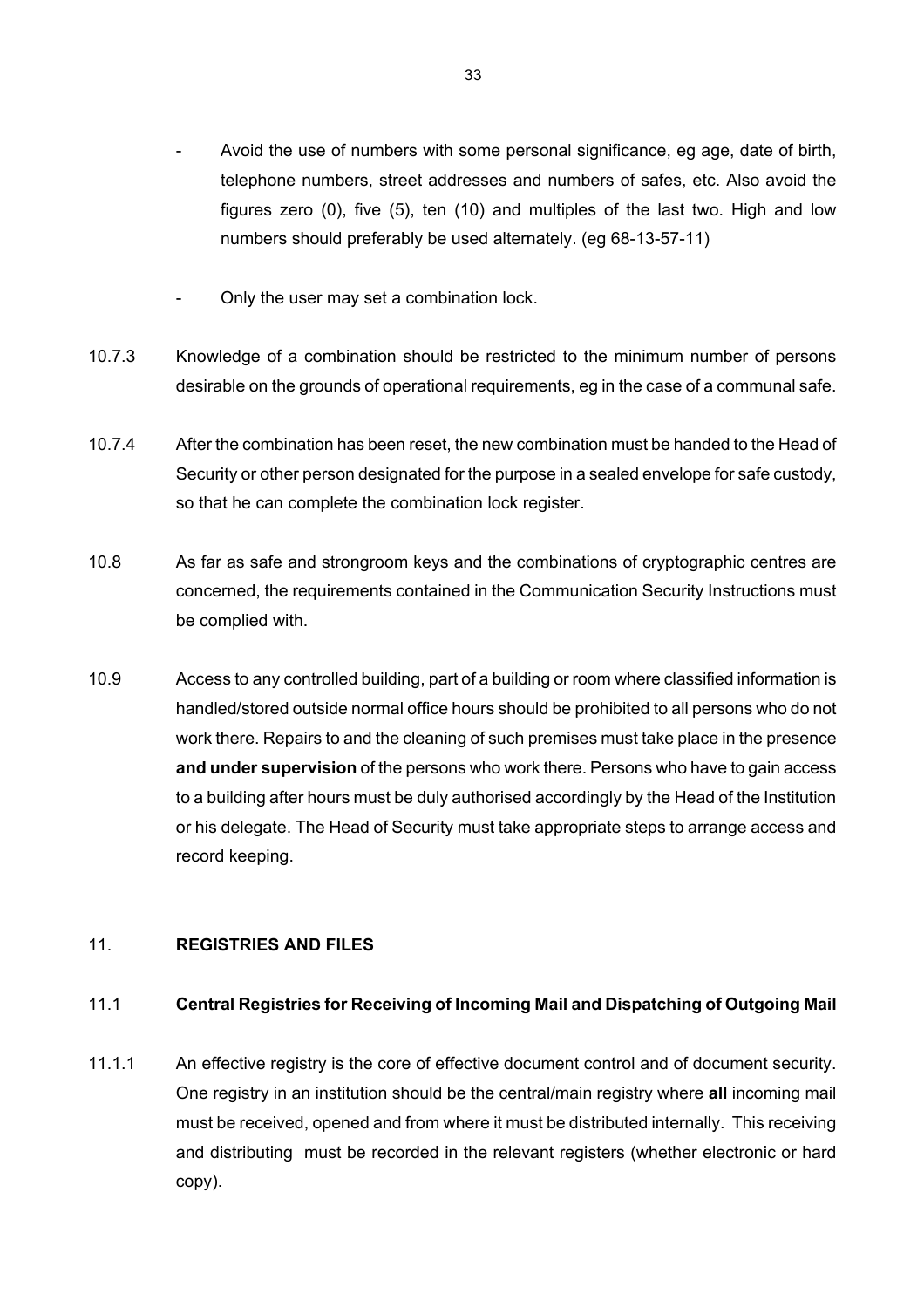11.1.1.1 Internal distribution should be reflected in registers for incoming and outgoing mail, that should be kept at all other registries or offices where internal mail are received. These registers should contain the following particulars:

> **Particulars of incoming post:** Serial number of the entry; Date of receipt; From whom received; Registered postal material and reference number; Classification (C/S/TS); Subject/heading; Disposal: File number, Recipient (signature); Further dispatch (serial number of the entry for outgoing mail in the register); Destruction (date and signature).

> **Particulars of outgoing post:** Serial number of the entry; Date of dispatch; Reference number and date of the document; Classification; Subject/heading; Dispatched/addressed to; Nature of dispatch (courier, by hand, registered post, facsimile, by computer); Registered number of postal material; Signature of the recipient (courier, registration, person dispatching); Receipt number; Date when receipt was obtained.

- 11.1.1.2 Apart from being registered, a system of route cards, or similar, should be implemented to ensure that a document can be traced at any time.
- 11.1.2 Outgoing mail should be forwarded to the central registry from where it will be dispatched. This forwarding and dispatching must be subject to the control measures as described in the MISS/elsewhere.

#### 11.2 **Access to Registries**

Access to registries should be controlled. No unauthorized person (any person that has no direct line functional responsibility inside the registry) must be allowed inside.

#### 11.3. **Management of Files**

- 11.3.1 Files should be opened according to the actual need when the need arises, and not just because the filing system provides for the existence of such a file.
- 11.3.2 The particulars appearing on the file should be at least: the name/topic of the file, the file number, the classification, and who are/is authorized to have access to that file.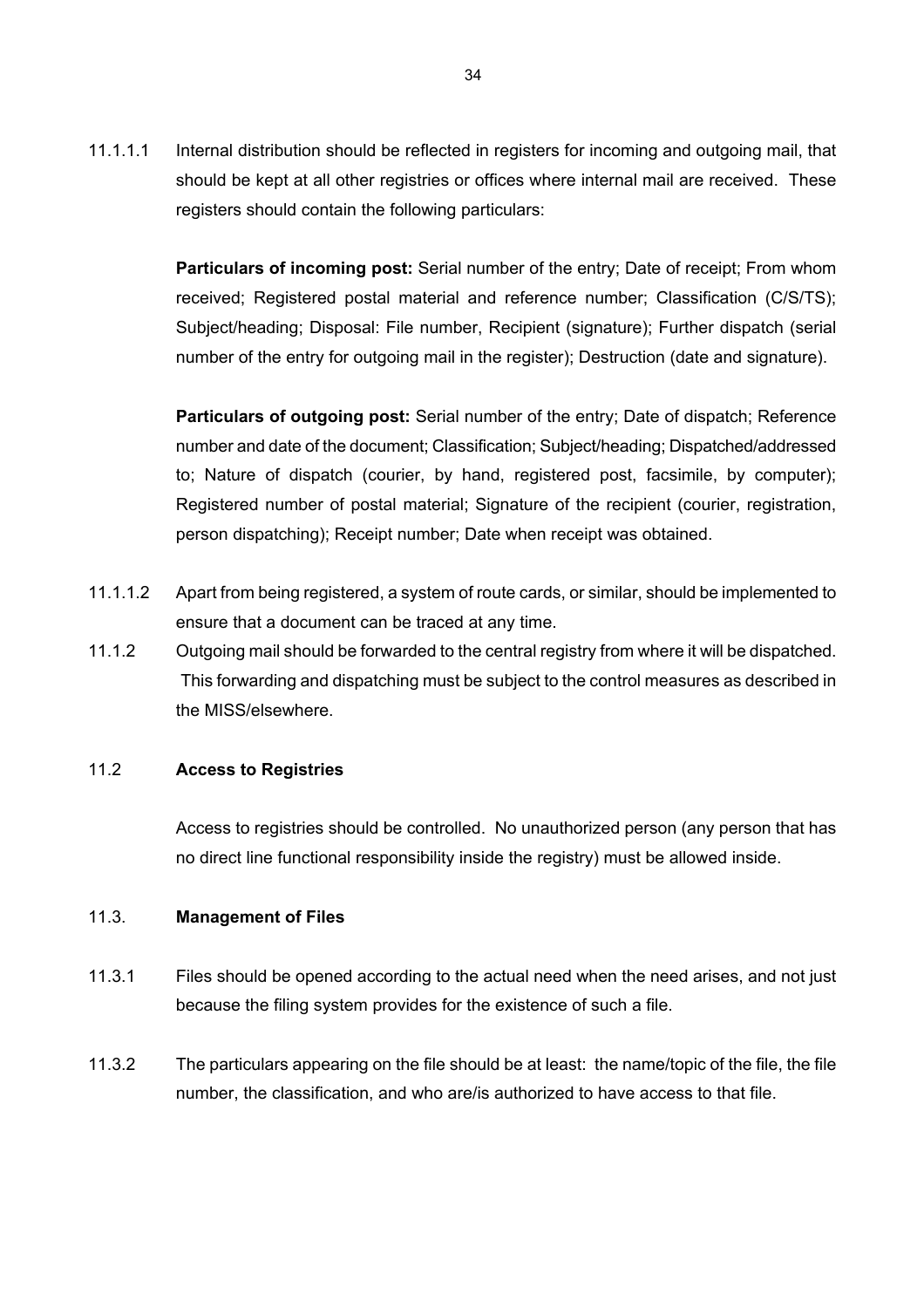- 11.3.3 A register should be kept of all files opened/in existence. As and when a file is opened, the particulars must be entered in the register. This register must indicate the number of volumes in existence for any given file number.
- 11.3.4 A file must be classified according to the highest level of classification of the documents it contains.
- 11.3.5 The classification mark must be affixed on the file as described elsewhere/in the MISS.
- 11.3.6 Classified files must be stored in facilities as prescribed for classified documents.
- 11.3.7 All documents filed in a file must be given a serial or index number, in the sequence as it is filed, but preferably in chronological order. An index page must be fixed in the file, on which should be recorded the index/serial numbers of the documents on that file, as well as the topic/heading of each document.
- 11.3.8 A subfile must be opened for each file and kept inside the main file. It should have the same particulars as the main file. When the main file is drawn and taken out of the registry (which should **not** be common practice), an indication must be made on the subfile to whom the main file has been issued, and when. The subfile should remain in the registry and all documents that should be filed on the main file must be placed on this until the main file has been returned.
- 11.3.9 No file must be allowed to remain outside the registry for more than one working day all files must be returned to the registry before closure on the same working day. Exceptions can be allowed, **provided** that storage facilities in the relevant office are on standard (as prescribed) and that the return of the file is followed up on a **daily** basis by the head of the registry.
- 11.3.10 **Only** authorized persons may be allowed access to classified files. Internal policy should dictate who may authorize such access, subject to the need-to-know principle.

#### 12. **REMOVAL OF CLASSIFIED DOCUMENTS FROM PREMISES**

12.1 The removal of classified documents from office buildings shall be prohibited as far as possible.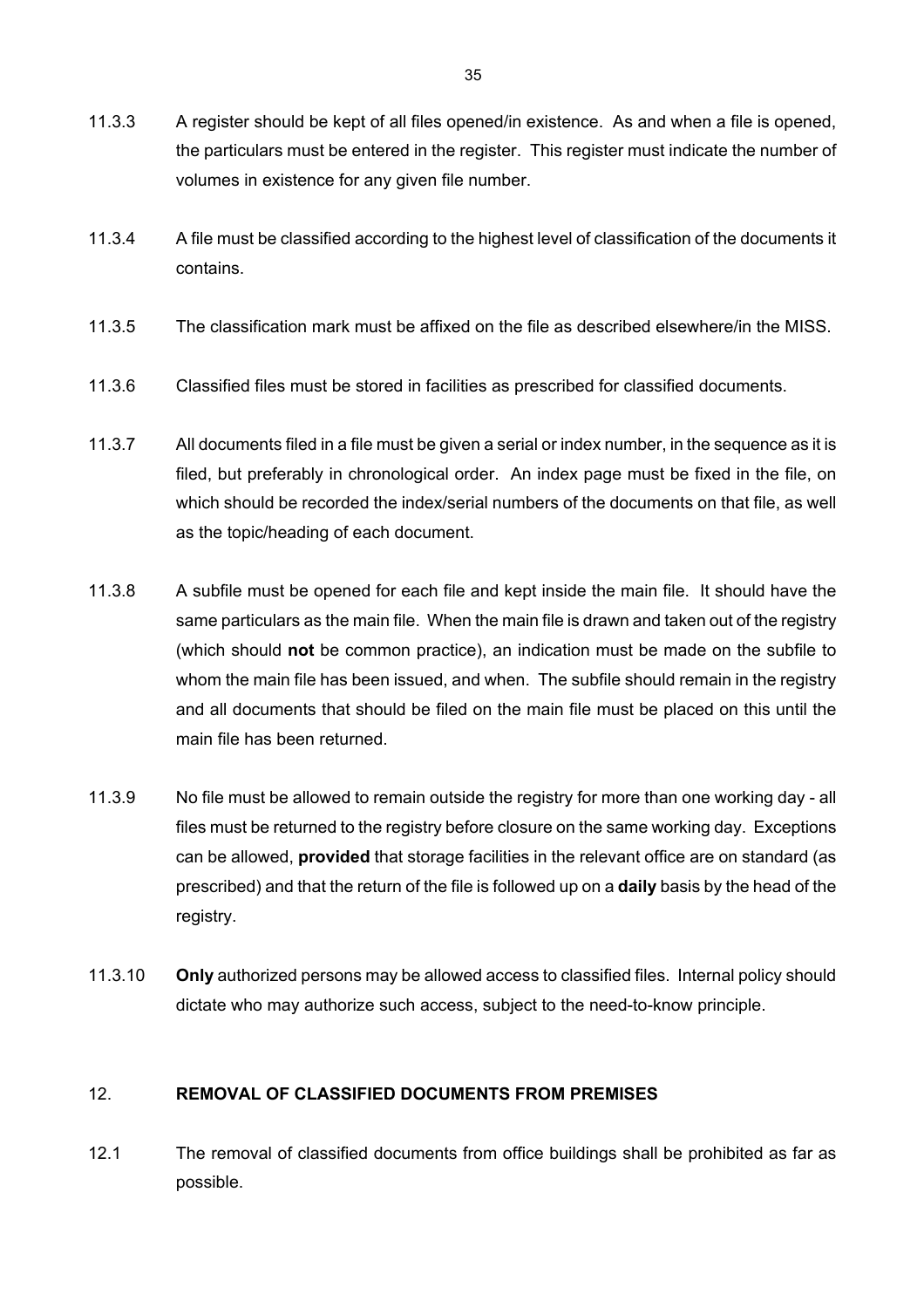- 12.2 Classified material (with the exception of "Restricted" documents) may not be taken home without the written approval of the Head of the Institution or his delegate; a list of the documents to be removed must be handed to the person in control of record keeping. (The form in Appendix C can be adjusted to suit this purpose.) Persons may take classified documents home only if they have proper lock-up facilities (see Chapter 4, paragraph 10.1), in other words, if a person has no such facilities, the documents may not be kept at such a person's home for the purpose of work after hours.
- 12.3 Classified documents taken out of a building with a view to utilisation at meetings or appointments must be removed in a lockable security attache case. Furthermore, all guidelines included in Chapter 4, paragraph 10 apply in this regard.

#### 13. **THE TYPING OF CLASSIFIED DOCUMENTS**

- 13.1 Classified documents may be typed only by persons having the appropriate security clearance. Such typing must be done in a manner that will ensure that the information is not divulged to unauthorised persons.
- 13.2 Drafts of classified documents, typewriter ribbons, and copies and floppy disks must at all times be treated as classified documents.
- 13.3 In this regard also see the **Manual for Computer Security**.

### 14. **DESTRUCTION OF CLASSIFIED DOCUMENTS**

14.1 In terms of the Archives Act, 1962, all documents received or created in a government office during the conduct of affairs of such office are subject to the Act, except where they are excluded, due to their very nature or the prescriptions of some or other Act of Parliament. It should be a point of departure that all state documentation is subject to the Archives Act, unless justifiably excluded along the above-mentioned lines. It should be noted that no document is to be excluded merely because it is classified. Heads of Departments will have to decide, after consultation with their legal advisers as well as the Director: State Archives whether the document(s) concerned is/are of such a nature that there is a legitimate demand for secrecy that goes beyond the degree of safekeeping by the State Archives.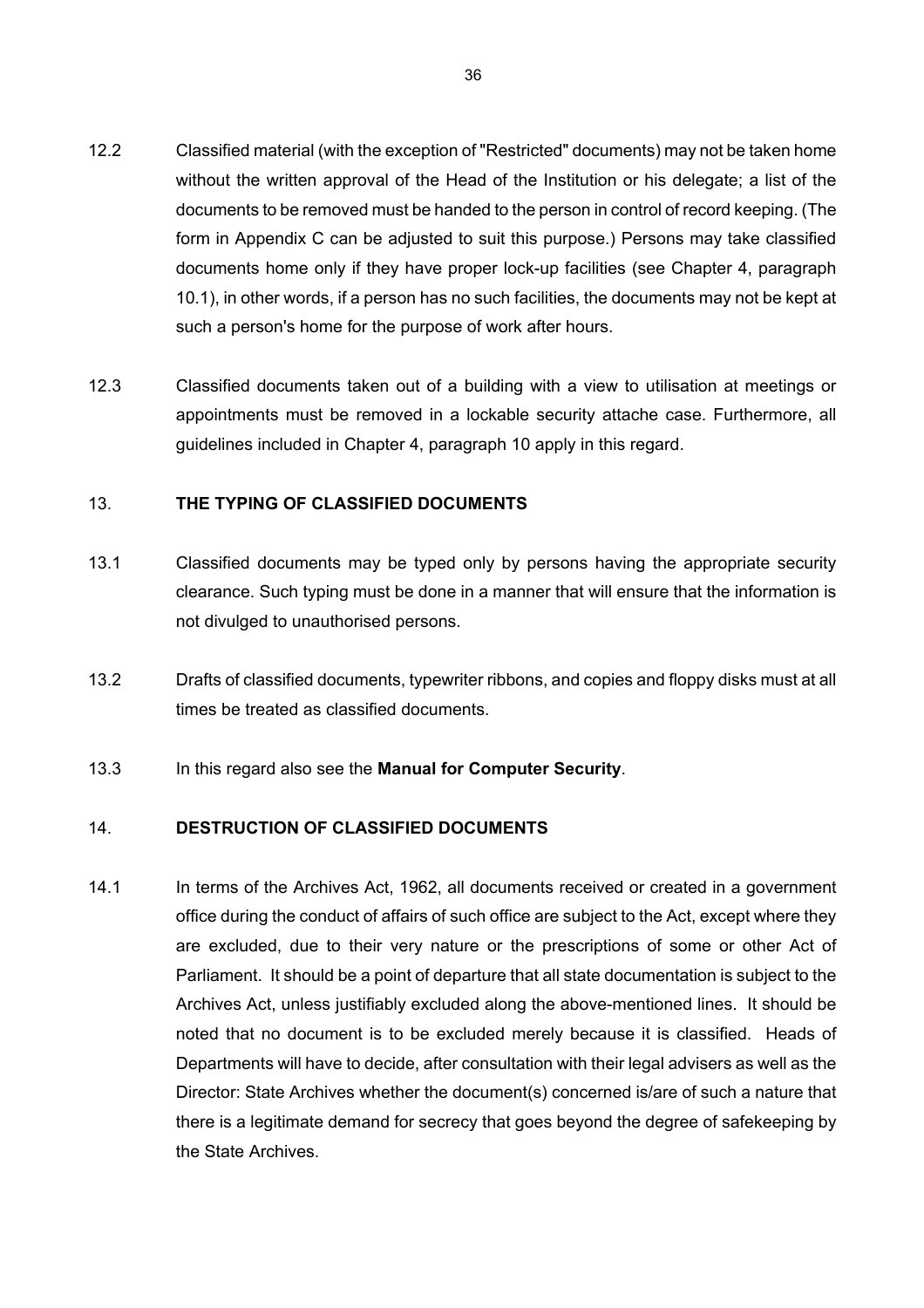- 14.2 Where destruction has been properly authorised, it should take place by burning or some other approved method, eg by means of a shredder (in the latter case - preferably a crosscut machine), in which case the strips may be no wider than 1,5 mm. The officer who has destroyed the documents must give a certificate of destruction of the documents concerned to the head of the institution or his delegate.
- 14.2 The process of destruction must be such that reconstitution of the documents destroyed is impossible.
- 14.3 If the necessary precautions are not instituted, access to waste-paper baskets is probably one of the easiest ways for unauthorised persons to obtain sensitive information. Special attention should therefore be given by all those concerned to the disposal of drafts, notes, used carbon paper, typewriter ribbons, etc, that may contain information. Such waste must be stored separately under lock and key and must be periodically collected by an officer(s) specially designated for this purpose and destroyed by means of burning or shredding.
- 14.4 In terms of the procedure for the destruction of classified documents from other departments/institutions, a destruction certificate must be supplied to the author.

#### 15. **MAKING PHOTOCOPIES OF CLASSIFIED DOCUMENTS**

- 15.1 All mechanical/electronic reproduction appliances should be properly controlled to prevent the unauthorised or uncontrolled copying of classified documents. This apparatus must therefore either be centralised or distributed and be under the direct control of an authorised and aptly cleared officer.
- 15.2 The relevant institution/body must keep a record of all the reproductions of classified documents at its disposal. The register must contain the following particulars: Date, Person requesting copies/reproduction, Classification, File reference, Heading/nature of documents, Purpose of the copies, Number of copies, Meter reading before and after copying.
- 15.3 Oral or written authorisation for the copying of secret and/or top secret documents by the author, head of the institution or his delegate(s) is required for the copying of secret and/or top secret documents. Such authorisation must be indicated on the original document.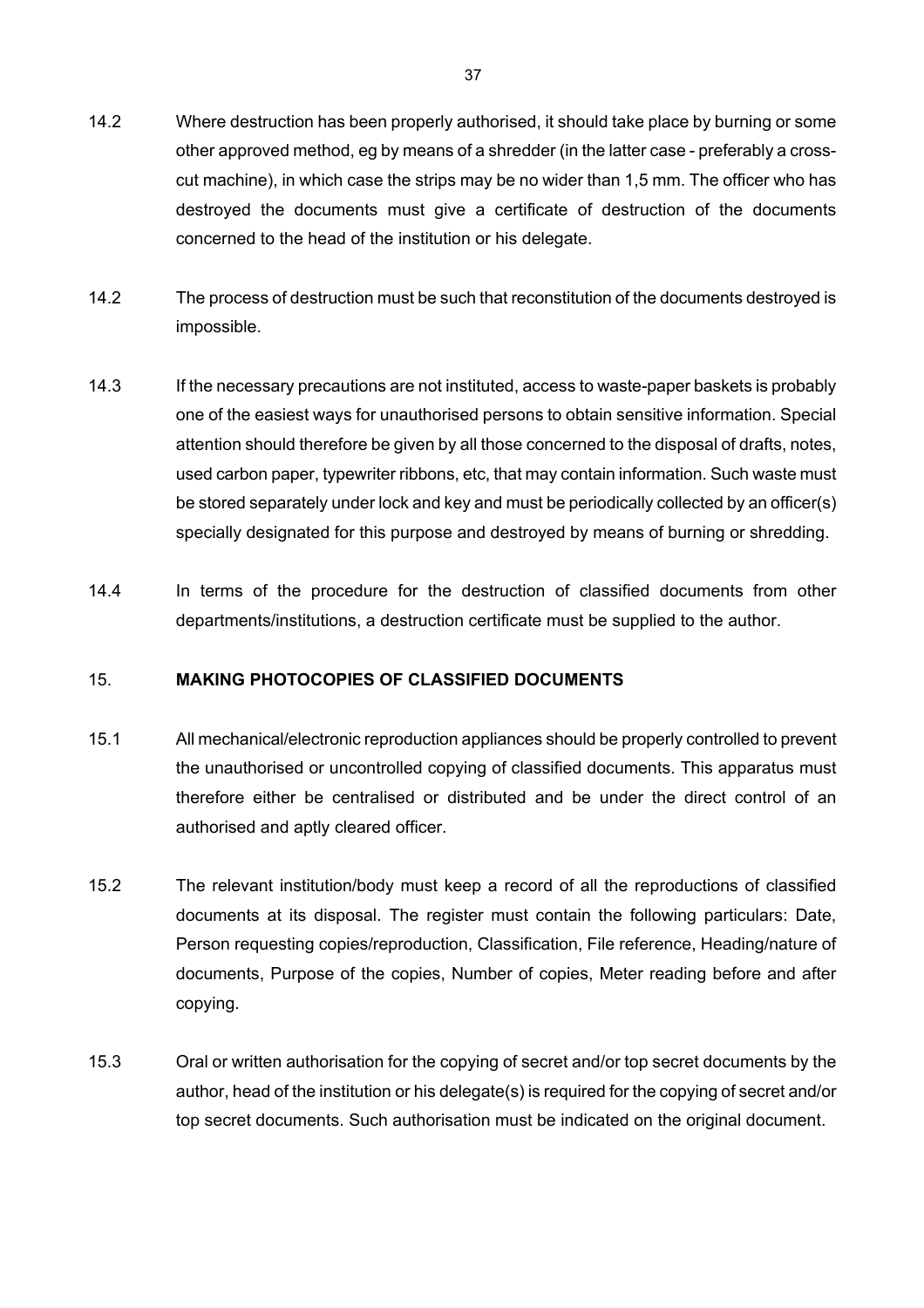- 15.4 Copies of all secret and top secret documents must receive a copy number and be registered in the same way as the original document. The number of copies of such documents must be restricted to a minimum, and copies of appendices and addenda must be numbered in accordance with the relevant classified document. All addressees/departments, individuals concerned and the corresponding copy numbers must be written in the file and record copy. Alternatively a distribution list can be attached to all copies of the relevant document concerned, indicating the addressees and the applicable copy number.
- 15.5 No copies or duplicates may be made of the documents of The National Intelligence Coordinating Committee (NICOC). Only NICOC may make available additional copies on request.

#### 16. **THE HANDLING OF RESTRICTED DOCUMENTS**

- 16.1 Documents classified as "**Restricted**" are deemed to be restricted to only the relevant institution.
- 16.2 Precaution must therefore be taken to prevent unauthorised persons from gaining insight into **Restricted** documents.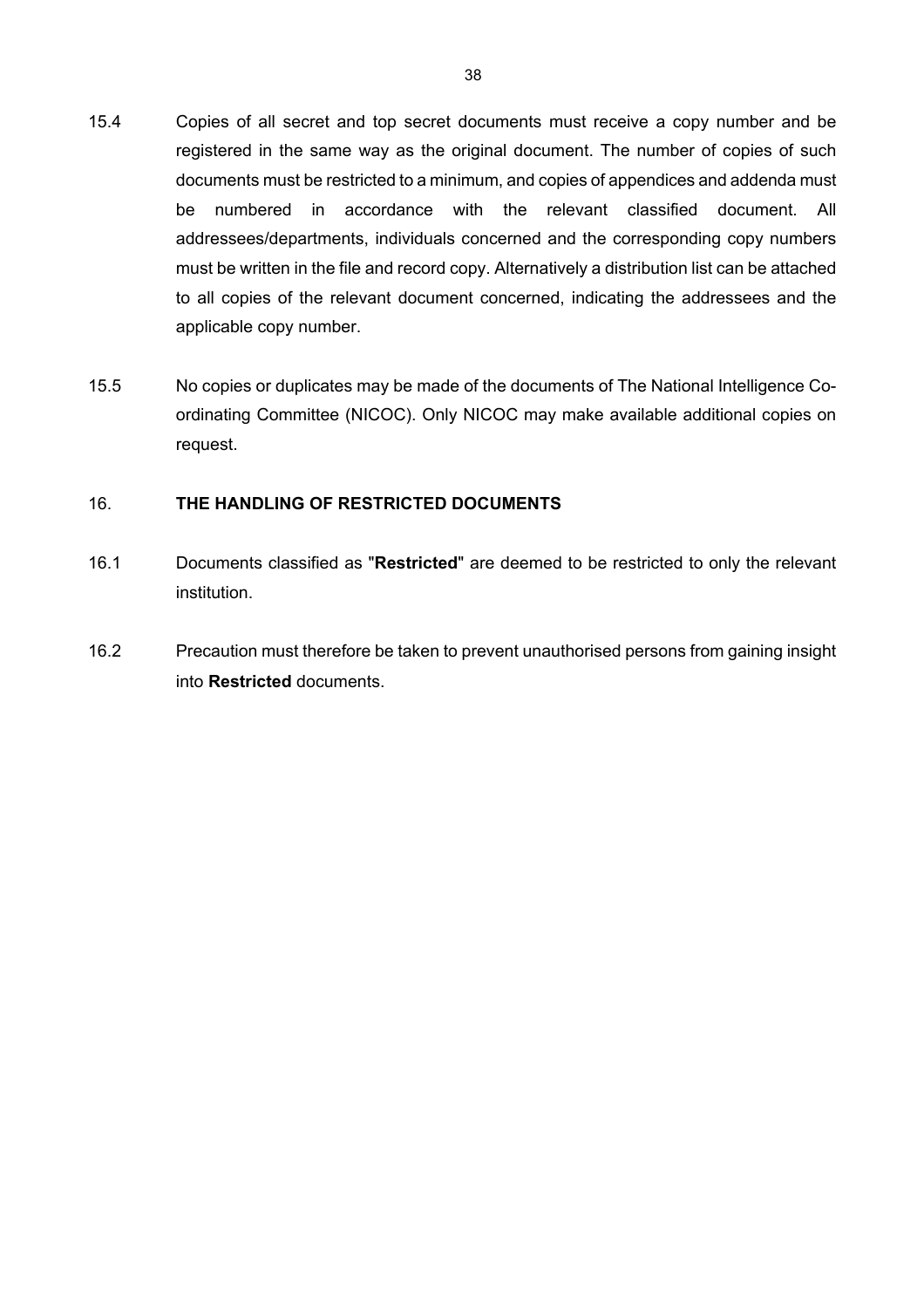### 17. **CONTINGENCY PLANNING**

17.1 The contingency plan of an institution must provide for the destruction, storage and/or moving of classified/sensitive documents in the event of an emergency in order to prevent the risk of being compromised.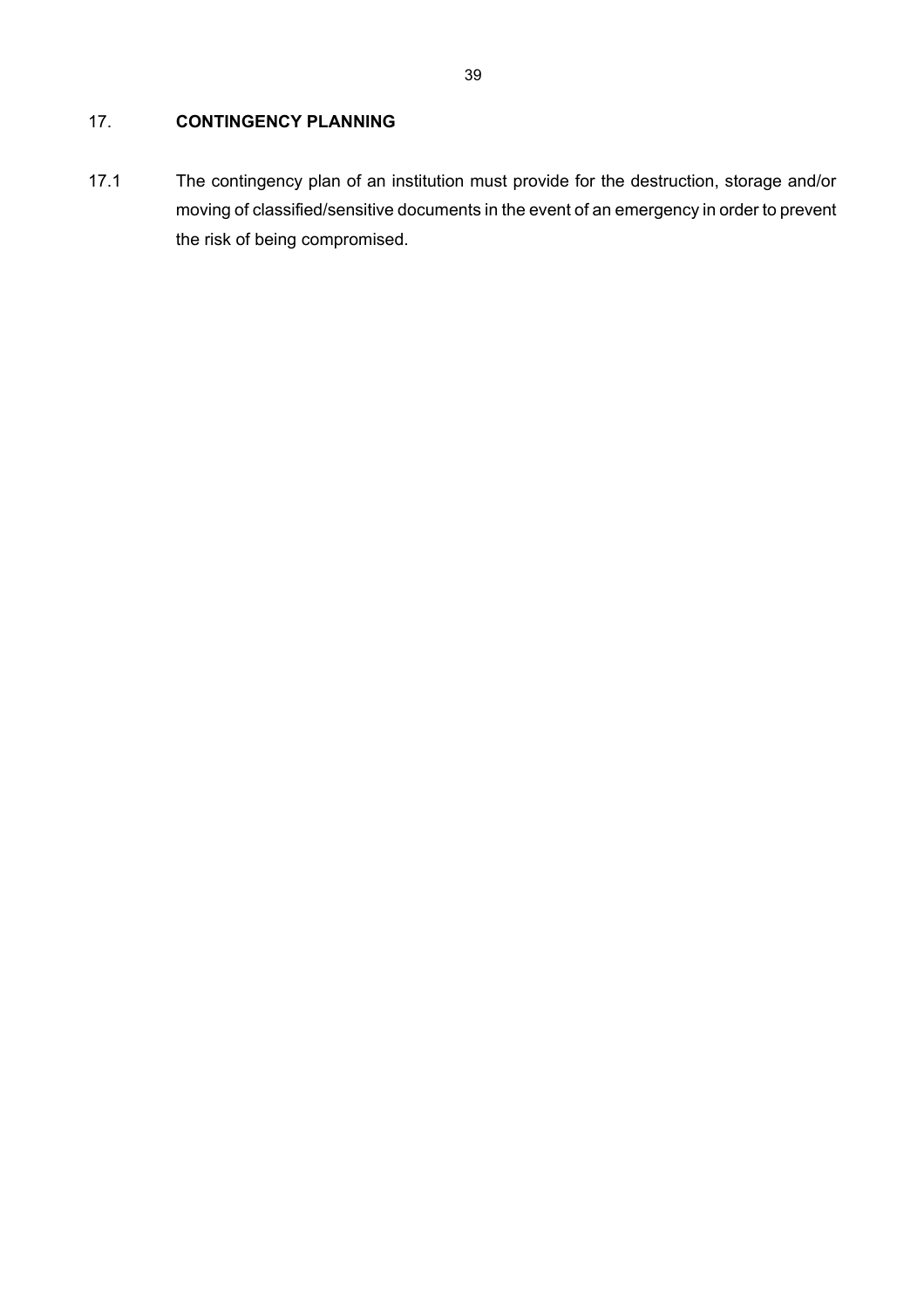# **PERSONNEL SECURITY: GUIDELINES WITH RESPECT TO SECURITY VETTING**

#### 1. **INTRODUCTION**

- 1.1 Security vetting is the systematic process of investigation followed in determining a person's security competence.
- 1.2 The degree of security clearance given to a person is determined by the content of and/or access to classified information entailed by the post already occupied/to be occupied by the person.
- 1.3 A clearance issued in respect of a person is merely an indication of how the person can be utilised, and does not confer any rights on such a person.
- 1.4 A declaration of secrecy should be made on an official form by an applicant to any government post, before he/she is appointed or during the appointing process.
- 1.5 Political appointees (Director Generals, Ambassadors, etc) will not be vetted, unless the President so requests or the relevant contract so provides. From the lowest level up to Deputy Director General all staff members and any other individuals who should have access to classified information, must be subjected to security vetting.
- 1.6 A security clearance gives access to classified information in accordance with the level of security clearance, subject to the need-to-know principle.

### 2. **VETTING CRITERIA**

2.1 Vetting/screening criteria need to be adjusted continuously owing to the development in the political field and changes in the social and socio-economic fields. On a macro level, screening criteria must be adjusted to the norms and values of the community of which the person is a part. However, on the micro level, screening criteria must provide for the unique nature of individuals and organisations. The overall picture of an individual's security competence (which is the result of individual differences and the individual's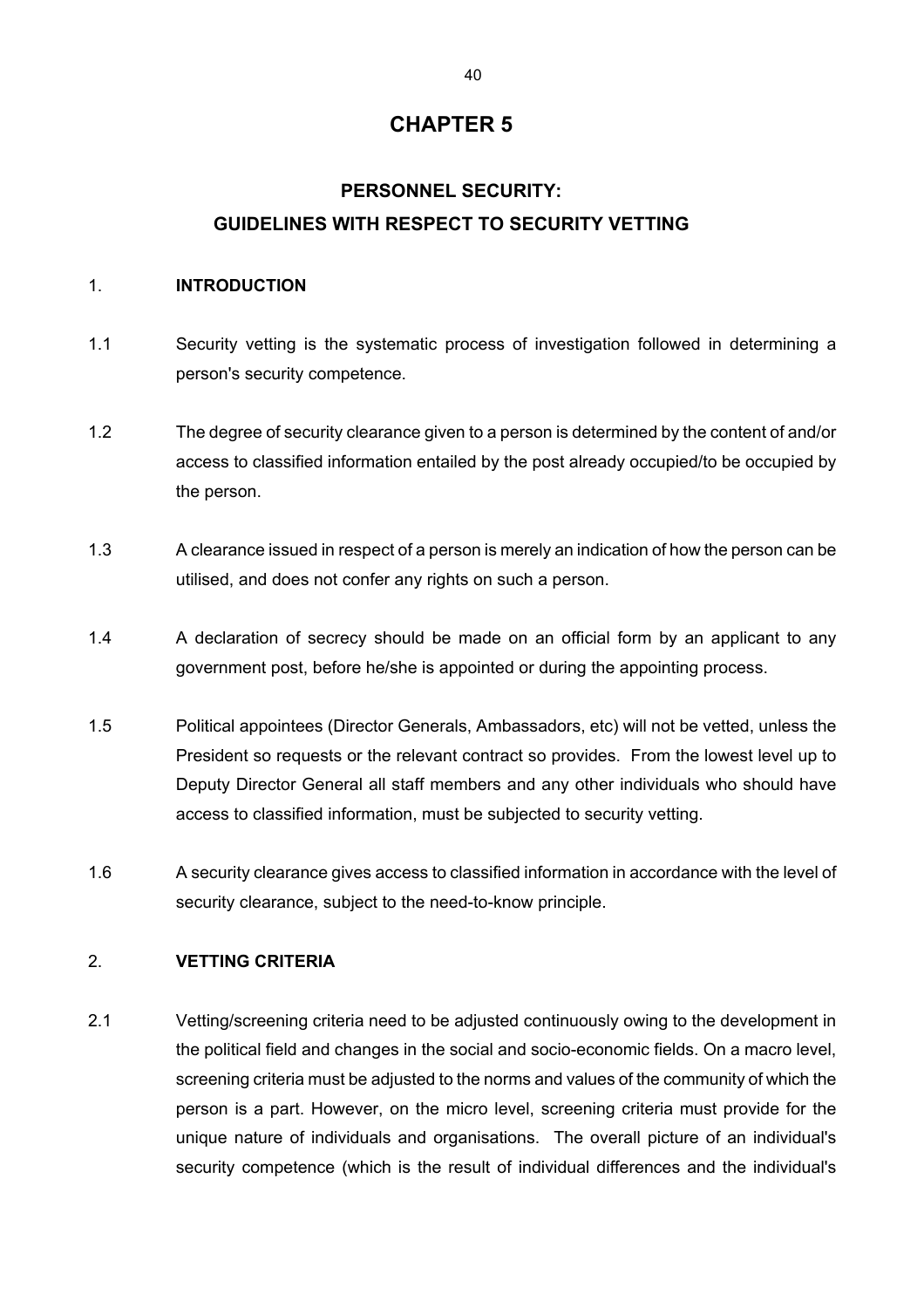unique way of handling situations) has to play a determining role in a vetting recommendation/decision.

2.2 Aspects such as gender, religion, race and political affiliation do not serve as criteria in the consideration of a security clearance, but actions and aspects adversely affecting the person's vulnerability to blackmail or bribery or subversion and his loyalty to the State or the institution do. This also includes compromising behaviour.

# 3. **SECURITY SCREENING IN RESPECT OF IMMIGRANTS AND PERSONS WITH MORE THAN ONE CITIZENSHIP**

- 3.1 **Confidential Clearance.** A confidential clearance may be considered in respect of an immigrant who has been resident in the RSA for ten consecutive years of which at least those five years preceding the clearance were spent as a South African citizen. He/she must provide sufficient proof that any former citizenship has been relinquished.
- 3.2 **Secret Clearance.** A secret clearance is only considered in respect of an immigrant who has been resident in the RSA for fifteen consecutive years of which at least those ten years preceding the clearance were spent as a South African citizen, also on the condition that the person has relinquished his/her former citizenship.
- 3.3 **Top Secret Clearance.** After an immigrant has been resident in the RSA for a period of twenty consecutive years (of which fifteen years were spent as a South African citizen), a top secret clearance may be considered, on the condition that such a person has relinquished his/her former citizenship. Every case will be dealt with on merit owing to the unique nature of each situation. This means that not all immigrants who comply with the requirements will automatically qualify for a top secret clearance.
- 3.4 **Dual Citizenship.** Each application for a security clearance in respect of persons with dual citizenship must be assessed on the merits of each individual case.
- 3.5 **Persons without valid Identification Documents.** No clearance can be issued in the following cases:
- 3.5.1 Any person who is not in possession of a valid identification document or residence permit for the RSA.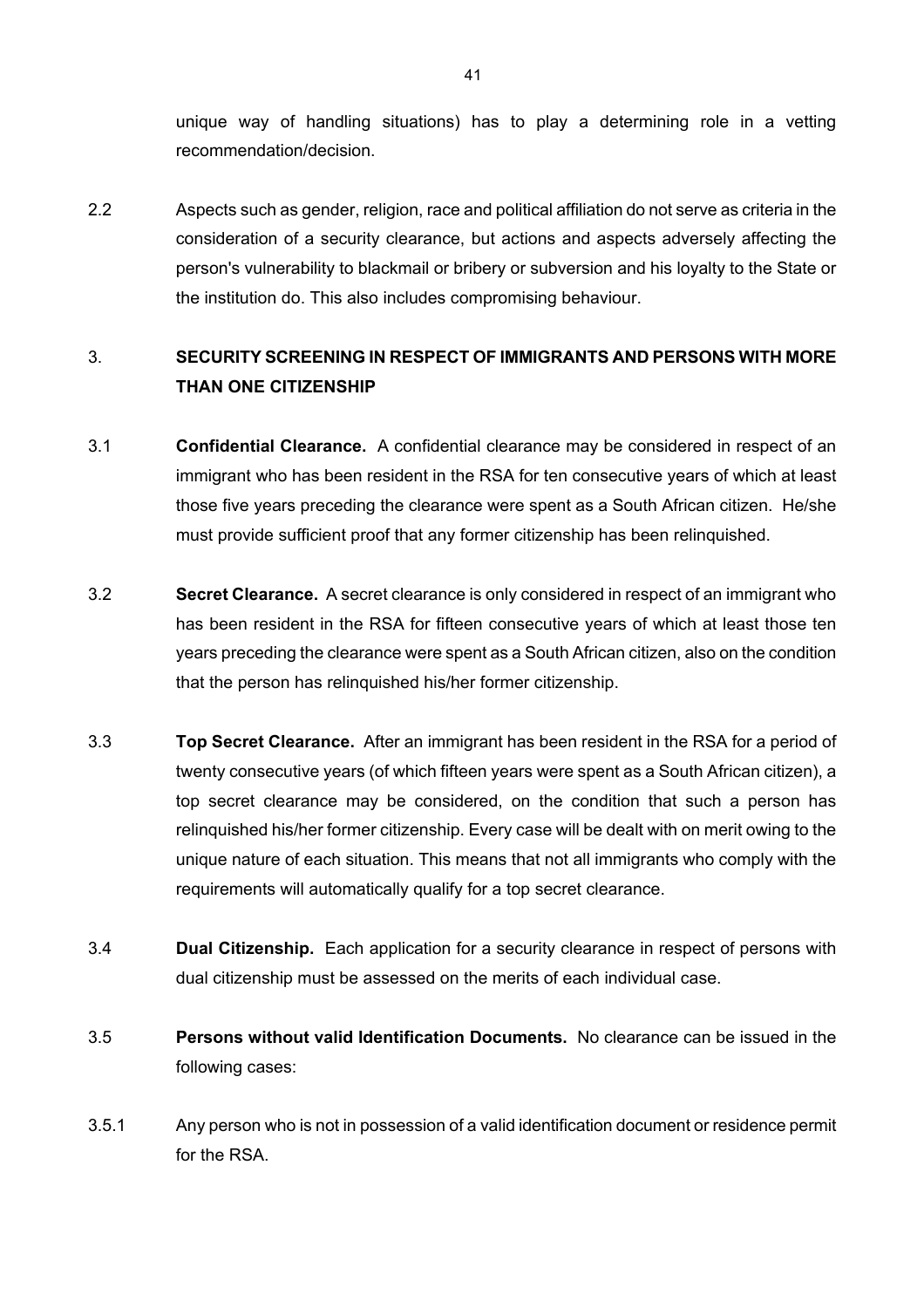- 3.5.2 Naturalised RSA citizens who have not applied for a new identification document after naturalisation, since the document that was issued before naturalisation expires on naturalisation.
- 3.6 **Employing Immigrants who do not meet Clearance Requirements.** If on account of his/her indispensable expertise, it is considered essential to employ an immigrant while he/she does not satisfy the clearance requirements as laid out above and he/she is to be utilised in a post, the work of which is classified, the vetting authority will be unable to make a positive recommendation with regard to the issue of a security clearance in respect of such a person, but can merely institute an investigation to determine whether such an immigrant is suitable from a security point of view for the post concerned. In such an event the head of the employing institution may authorise that the immigrant be used in the post (see Chapter 5, paragraph 10.2), on the condition that the employing institution must
	- submit a certificate to the National Intelligence Agency and the responsible screening institution in which the absolute necessity of employing such immigrant is set forth and it is also declared that no **RSA citizen** with the same expertise is available or can be recruited in the RSA and, in cases where an immigrant from a state formerly seen as controversial has been employed, that an immigrant from **a non-controversial country** could not be obtained;
	- provide the responsible screening institution with a description of and an indication of the sensitivity of the responsibilities attached to the post to be occupied by the immigrant;
	- declare that it accepts full responsibility for compliance with the security requirements connected with the employment of such immigrant;
	- ensure that no classified information or material that is not needed for the performance of his duties comes into the possession of the incumbent of the post; and
	- reconsider the authorisation every year and relate in writing to both the National Intelligence Agency and the responsible screening authority any incident which could pose a threat to security or any incidence which may bring his/her security competence into question.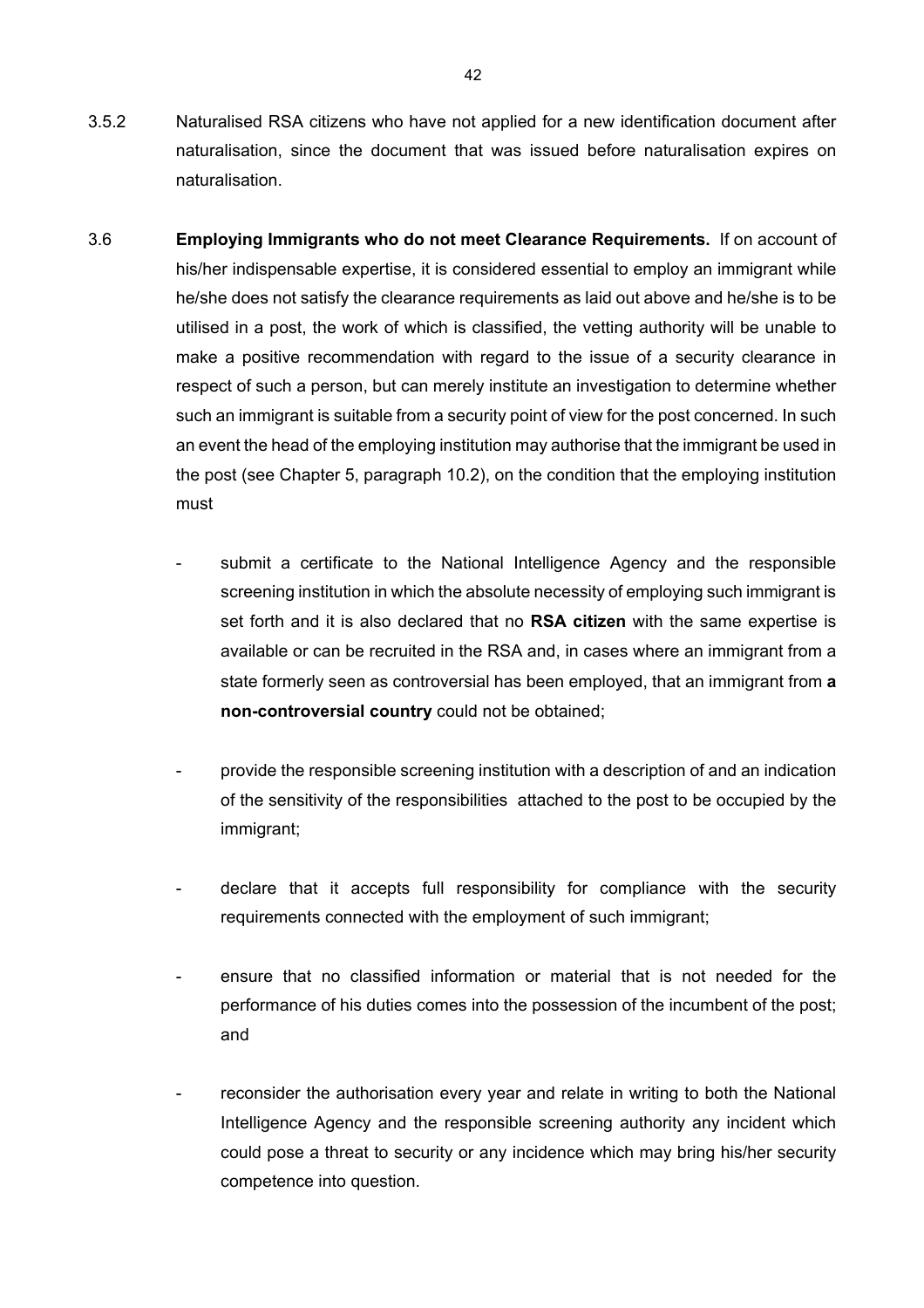- 3.6.1 **Take note:** When the person concerned changes his/her posting, the authorisation is automatically terminated.
- 3.7 In respect of immigrants already employed in sensitive positions and in whose case the conditions laid out in Chapter 5, paragraph 3.6 above have not yet been complied with, the employing institution must immediately give effect to those conditions as set out in paragraph 3.6.

# 4. **SCREENING / VETTING OF PERSONS WHO HAVE LIVED/WORKED ABROAD FOR LONG PERIODS**

- 4.1 Where a security clearance is required for an RSA citizen who has resided/studied/worked abroad for a long period (excluding transferred public servants or students) and who applies to a government or semi-government institution or a national key point for employment, such a person is temporarily not eligible for any grade of security clearance. Applications for clearance can, however, be considered after a period, as set out hereunder, on condition that the applicant did not give up RSA citizenship or accepted dual citizenship during the period of absence:
- 4.1.1 A Confidential clearance after one year back in the RSA. Such a person can be appointed on condition that a re-application is submitted after one year. On appointment, the subject thus completes and submits all relevant forms for a security clearance. The requesting authority will then be informed as to whether or not there is any negative information on the subject. The subject is also to undertake, in writing, that he/she will resign should the issuing of a security clearance be refused after one year. If such an undertaking is not specifically included in the service contract, a written undertaking to this extent, under signature of the subject, must accompany the application for a security clearance.
- 4.1.2 A Secret clearance after three years back in the RSA.
- 4.1.3 A Top Secret clearance after five years back in the RSA.

# 5. **SECURITY SCREENINGS : CONTRACTORS SUPPLYING SERVICES TO GOVERNMENT DEPARTMENTS OR OTHER GOVERNMENT INSTITUTIONS**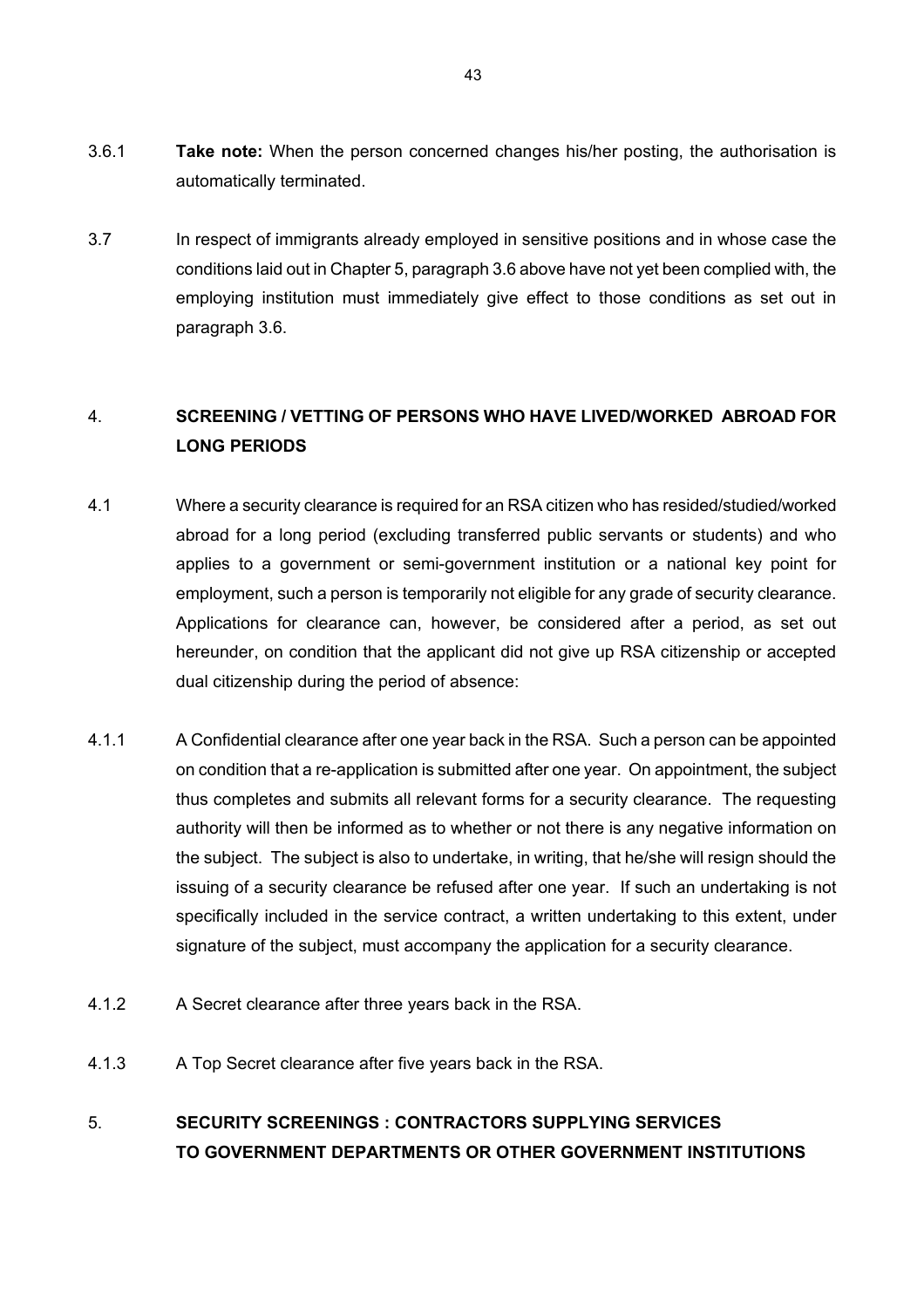5.1 The onus is on the department/institution concerned in each case to indicate expressly in documents sent to the State Tender Board or private contractors whether there are security implications that should be taken into account in advance when they perform their duties for the department/institution involved. If there are such implications, reasons must be given for the inclusion of a clause in the tender document indicating the degree of clearance required, as well as a clause to ensure the maintenance of security during the performance of the contract. The clause could read as follows:

> "Acceptance of this tender is subject to the condition that both the contracting firm and its personnel providing the service must be cleared by the appropriate authorities to the level of **CONFIDENTIAL/SECRET/TOP SECRET**. Obtaining a positive recommendation is the responsibility of the contracting firm concerned. If the principal contractor appoints a subcontractor, the same provisions and measures will apply to the subcontractor.

> Acceptance of the tender is also subject to the condition that the contractor will implement all such security measures as the safe performance of the contract may require."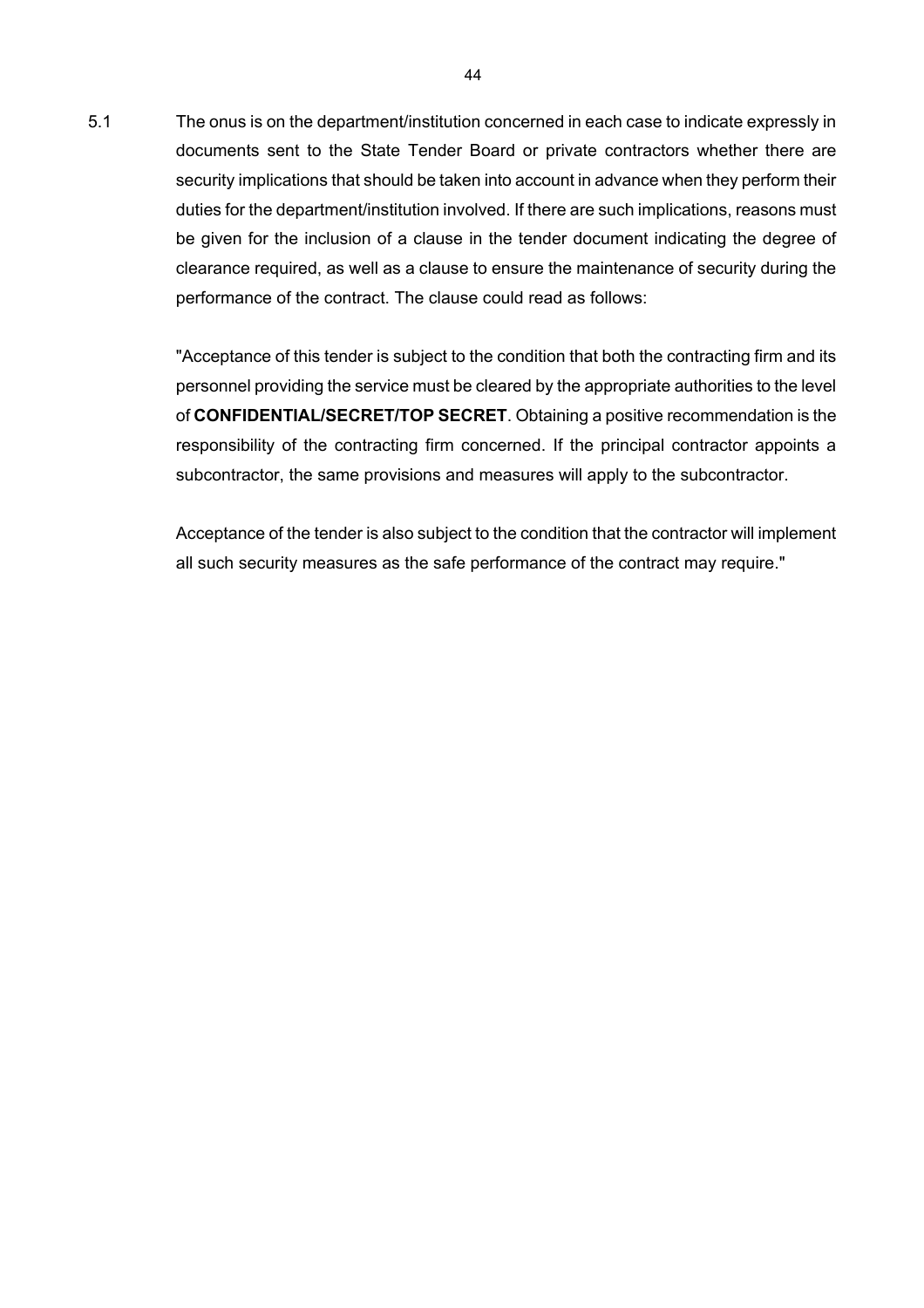5.2 The security responsibilities of the contractor will be determined by the department/institution concerned.

#### 6. **PROCEDURE FOR REQUESTING SECURITY SCREENINGS**

- 6.1 Requests for security screening and re-screening must be submitted to the appropriate screening authority on the prescribed form (see Appendix D) accompanied by a set of clear fingerprints.
- 6.2 The requesting institution should provide the screening authority with a post description of the employee concerned and an indication of the access he/she has/will have and with all other facts that may influence the issue of a clearance.

#### 7. **PERIOD OF VALIDITY OF SECURITY CLEARANCES**

- 7.1 The head of an institution or his/her delegate must ensure that an officer in respect of whom a security clearance of Secret or Top Secret has been issued, is rescreened every five (5) years and every ten years in respect of a Confidential clearance.
- 7.1.1 Enquiries will be done with the supervisor every five (5) years with respect to the security competence of an official who has received a Confidential clearance.
- 7.1.2 This arrangement does not preclude rescreening before a period of five years has lapsed in the case of occupational change or where something prejudicial has been established about an officer which may affect his or her security competence. Personnel in ultra sensitive posts should be cleared every three years.

#### 8. **TRANSFERABILITY OF CLEARANCES**

8.1 A security clearance issued in respect of an officer while he/she is attached to a particular institution is not automatically transferable to another institution, for example when the officer is transferred. When an officer changes his employer, the responsibility for deciding whether an applicant's existing clearance will be accepted or whether the rescreening of such an officer will be requested in the prescribed way rests with the new employer.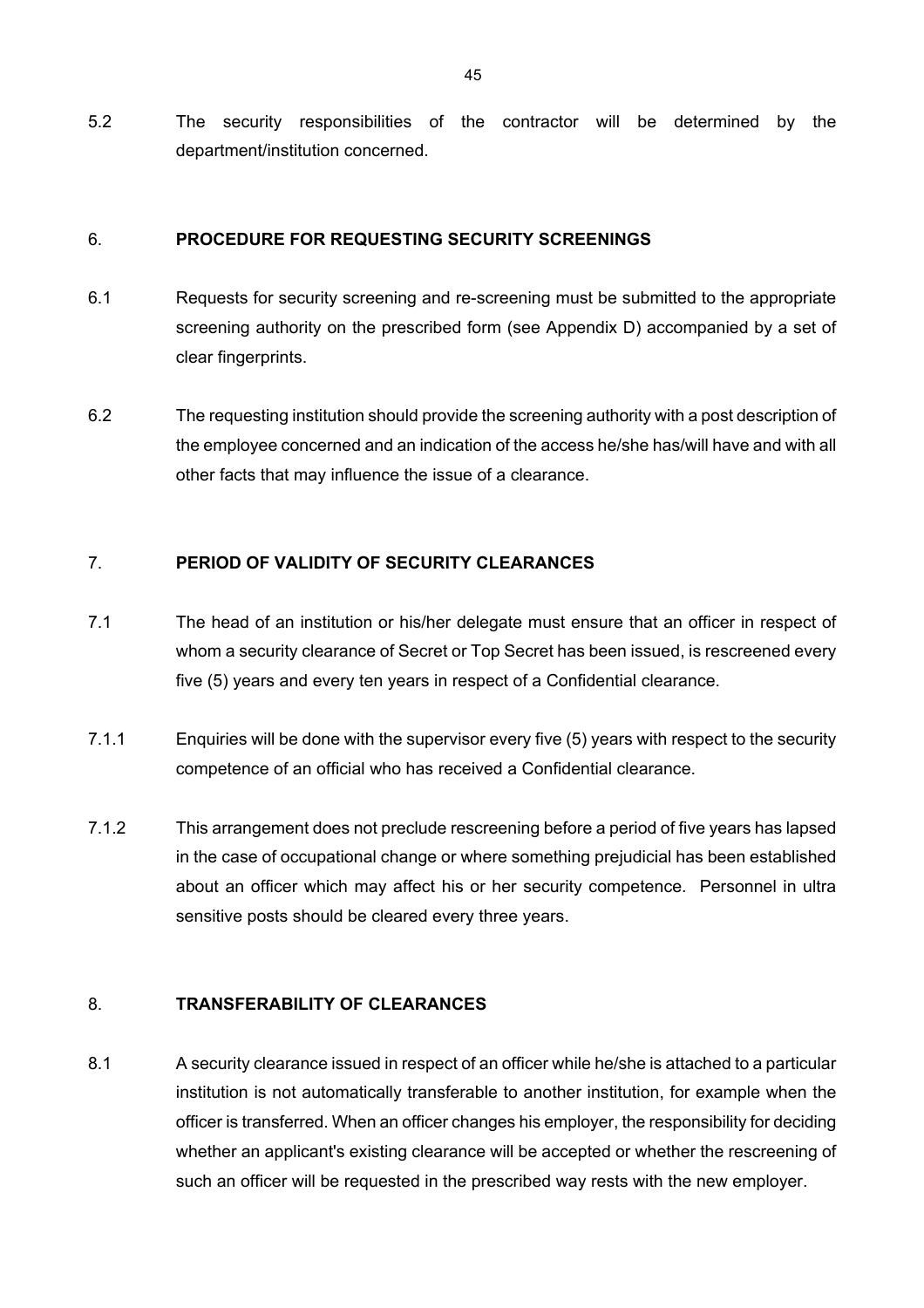8.2 However, for the purpose of meetings and other co-operative functions clearances are transferable. The employing institution is responsible for informing the chairman of such a meeting in writing as to the level and period of validity of the clearances of the representatives involved.

#### 9. **RESPONSIBILITIES OF THE SCREENING AUTHORITY**

- 9.1 The screening authority will investigate and advise on the security competence of a person on the basis of prescribed guidelines.
- 9.2 After the investigation the screening authority will merely make a recommendation regarding the security competence of the person concerned to the head of the requesting institution, and this should in no way be seen as a final testimonial as far as the utilisation of the person is concerned.

### 10. **RESPONSIBILITIES OF THE HEAD OF THE REQUESTING INSTITUTION**

- 10.1 The head of an institution or his delegate must make a decision and issue a clearance after receiving the recommendation made by the screening institution, and in accordance with circumstances/information at his/her disposal.
- 10.2 Notwithstanding a negative recommendation from the screening authority, for whatever reason, the head of the institution may still, after careful consideration and with full responsibility, use the person concerned in a post where he/she has access to classified matters if he/she is of the opinion that the use of the person is essential in the interest of the RSA or his/her institution, on the understanding that a person satisfying the clearance requirements is not available.
- 10.3 When **any** person is utilised without a clearance, the responsible screening institution and the National Intelligence Agency must be furnished every year with a certificate regarding such person's security conduct (see Chapter 5, paragraph 3.6). Any conduct entailing a security risk must be reported immediately to the screening authority concerned (also see Chapter 9: Breaches of Security).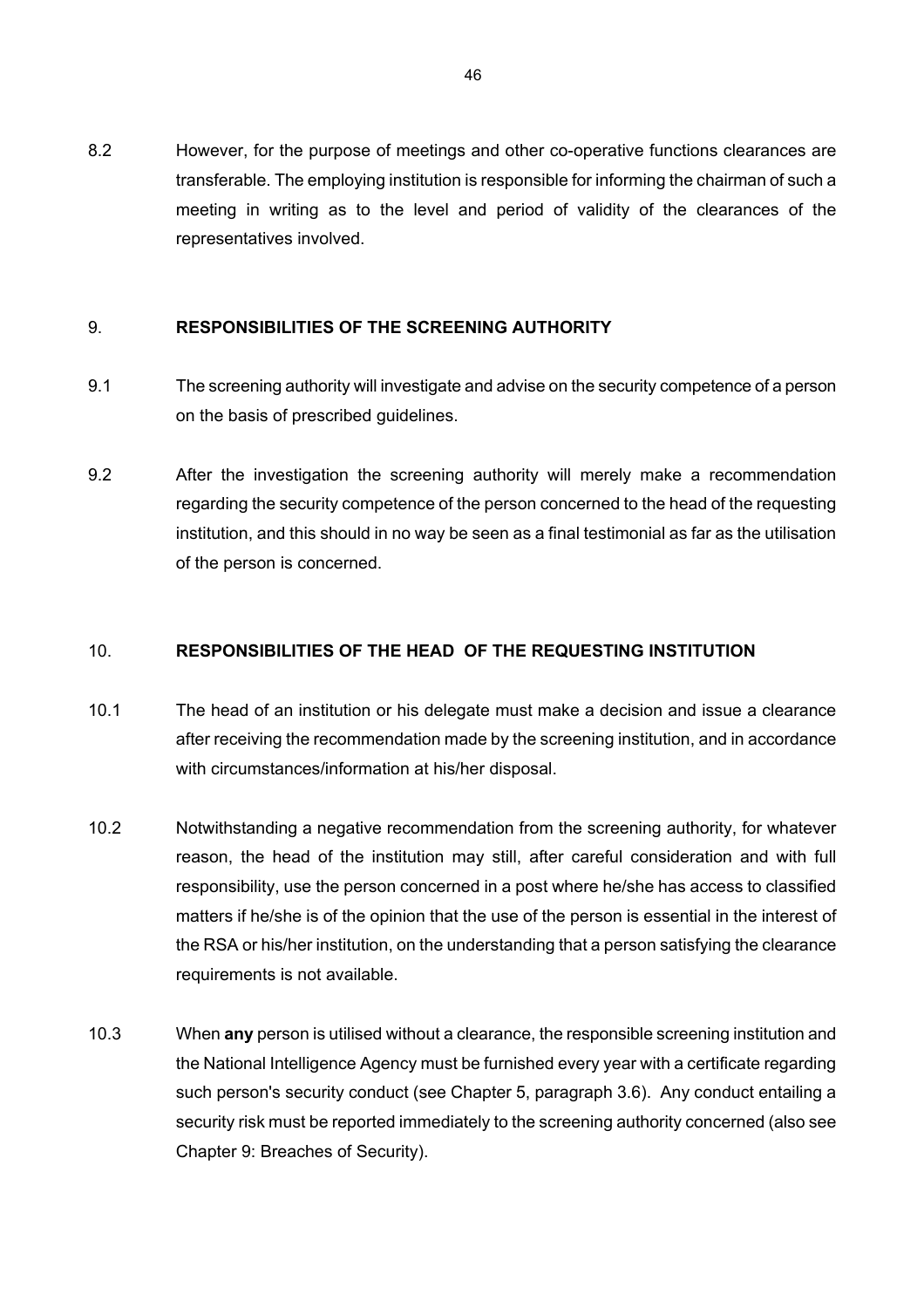- 10.4 Heads of institutions whose officers attend meetings where classified matters are discussed must inform the chairperson of such a meeting in writing of the level of security clearance of such officers. It is the responsibility of the chairperson to satisfy himself/herself regarding the security clearance of all those present at the meeting.
- 10.5 Further, it is also the responsibility of the head of the institution or his/her delegate to
	- ensure that there is continuous supervision of persons in respect of whom security clearances have been issued;
	- present security awareness programmes for his/her employees and to warn staff members not to supply personal particulars of colleagues/officers to unauthorised persons;
	- ensure that persons dealing with classified matters sign the prescribed declaration of secrecy (see Appendix B, a draft declaration that can be modified to suit the requirements in each particular case);
	- pertinently bring to the attention of the officers working with classified matters any other legislation, regulation and/or orders that entail secrecy and/or the protection of activities, installations, etc, of any particular institution.
	- to point out to employees dealing with classified matters when they resign or leave the service that they will continue to be the target of foreign intelligence services and that they remain subject to the declaration of secrecy.
	- to ensure that all classified documents in the possession of the person concerned are returned when such person resigns or leaves the service; and
	- to ensure that no information comes into the possession of an individual that is not essential for the performance of his or her duties.

### 11. **OFFICERS TRAVELLING ABROAD**

11.1 In the event where an official with a clearance travels abroad, the head of the institution employing the official or his/her delegate must keep a thorough record of such visits.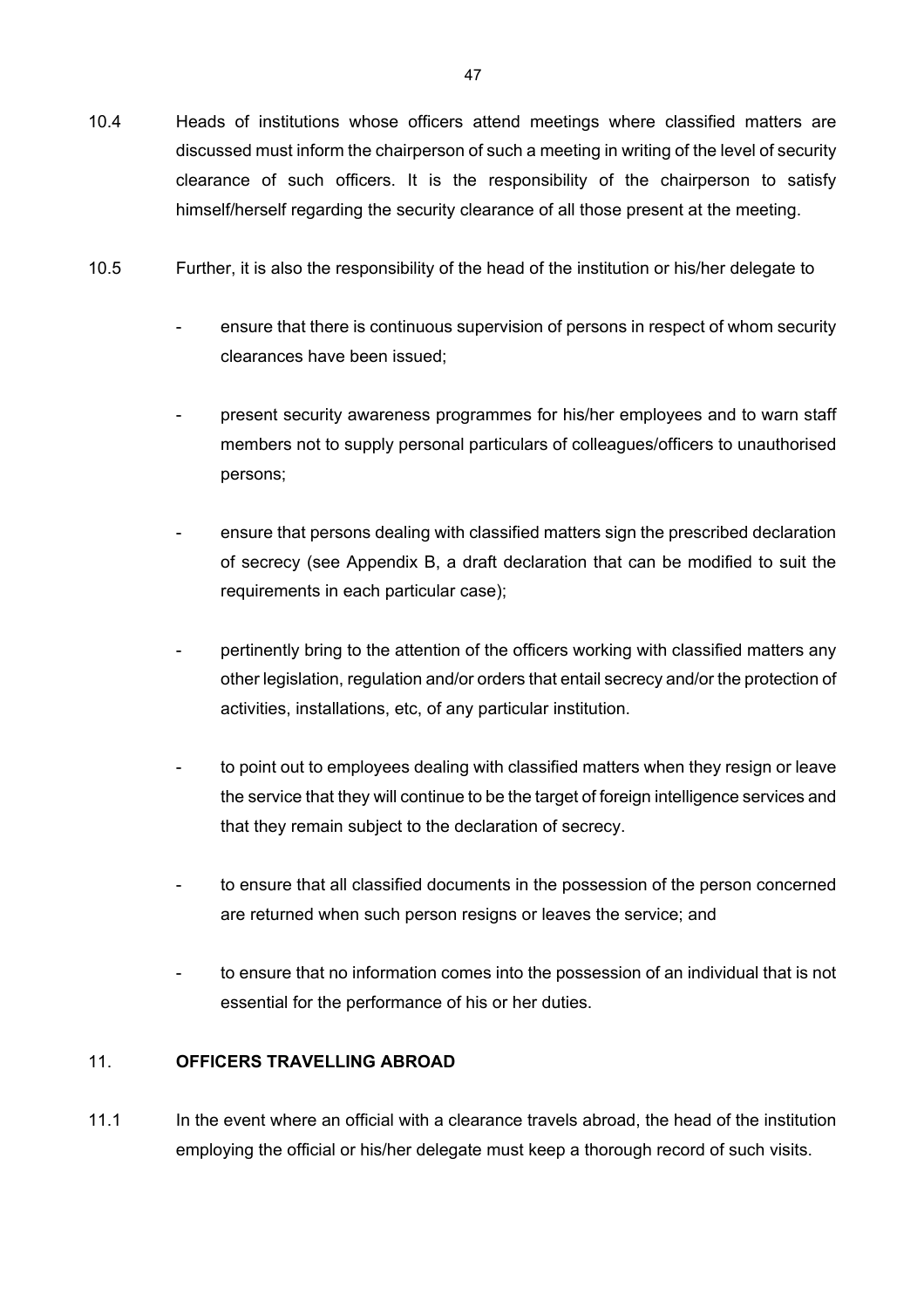11.2 When officials are travelling abroad they must be on their guard against any attempt by a foreign intelligence service to recruit them. If a person is approached, he or she must, immediately on returning, report the fact to the head of the institution or his/her delegate for transmission to the responsible screening authority and the National Intelligence Agency. While travelling, officials should maintain a low profile and be careful not to place themselves in compromising situations.

### 12. **PROTECTION OF EXECUTIVE OFFICIALS**

12.1 Since executive officials are constantly the target of enemies of the State, the necessary precautions should be taken to protect these officials against threats of blackmail or violence. Such threats should be reported to the NIA or the SAPS or the SANDF (MI), as the case may be. The necessary precautionary and protective measures must be undertaken by the various institutions to ensure the safety of the officials concerned. More particulars in this regard may be obtained from the National Intelligence Agency.

#### 13. **STATUTORY AND OTHER PROVISIONS FOR THE PROTECTION OF INFORMATION**

- 13.1 The attention of all persons dealing with classified matters should be drawn specifically to the provisions of the Protection of Information Act (No 84 of 1982) as amended.
- 13.2 Any other legislation, regulations and/or directives relating to secrecy and/or the safeguarding of the activities, installations, etc of a particular institution must also be specifically brought to the attention of officers dealing with classified matters.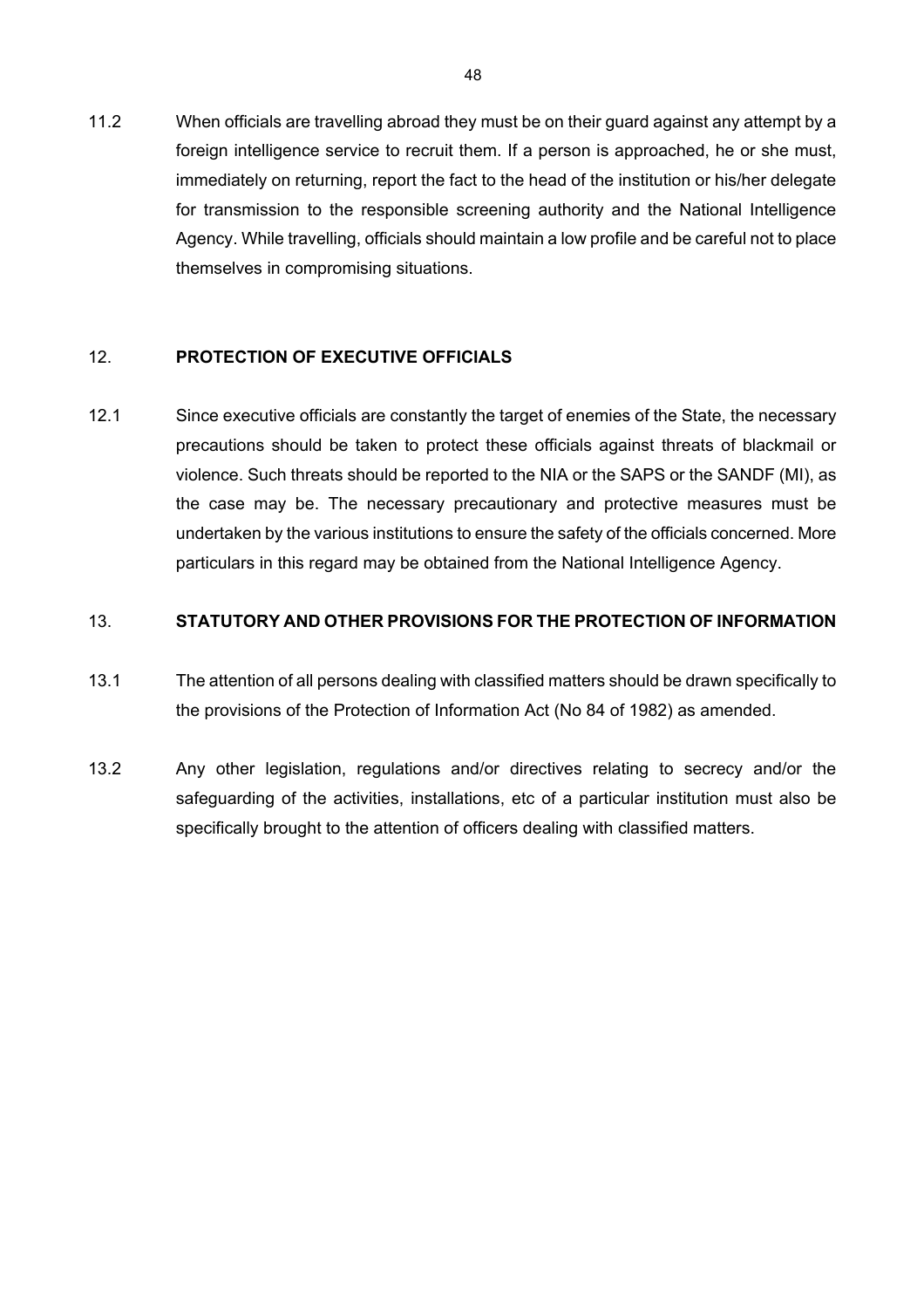#### **COMMUNICATION SECURITY**

- 1. Policy/ standards in the computer/ communications security field will be more frequently updated (because of technological advances) than policy in the other security fields. As the computer/ communications security policy is currently being updated and integrated in order to reflect the amalgamation of the previous Computer Security Task Group and the Joint Communications Security Council, computer/ communications security policy will be separately promulgated. The computer and communications security policy is however regarded as part of the Minimum Information Security Standard.
- 2. The authority to promulgate computer and communications policy is hereby delegated to the Chairman of the Functional Security Committee of the National Intelligence Coordinating Committee (NICOC) after :
	- the Chairman has ensured that it is integrated and in line with policy regarding other security disciplines;
	- legal principles were taken into account.
- 3. Communication security may be described as a condition that is created by the deliberate application of measures to safeguard sensitive communication, whatever form it may take.
- 4. Communication may be divided into two main categories:
- 4.1 Communication taking place with the aid of communications equipment, telex equipment, computer equipment, radio and facsimile equipment and the telephone. The Communications Security Policy serves as the minimum communication security standard.
- 4.2 Communication taking place without communications equipment, ie mainly personal communication.
- 5. In terms of Communications Security Policy classified information may be transmitted only under the following conditions: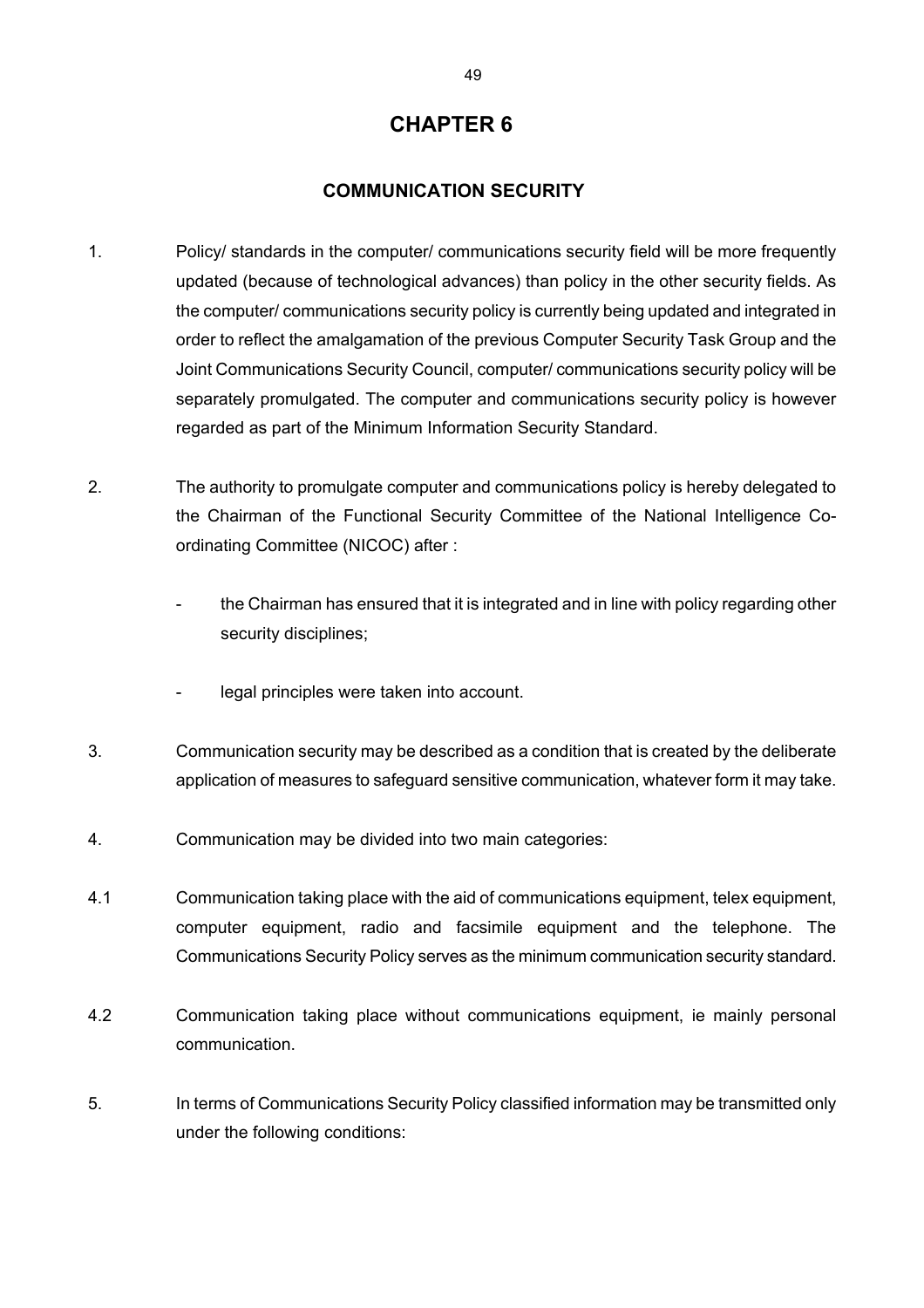- 5.1 Via acceptable and approved apparatus.
- 5.2 The necessary encryption, as prescribed, must be present.
- 6. Personal communication of a sensitive or classified nature must necessarily be subject to strict self discipline on the part of the communicator. In this regard the following guidelines apply:
- 6.1 the need-to-know principle.
- 6.2 such conversation should take place in such a way that sensitive information/intelligence does not come into the possession of unauthorised persons or persons who happen to overhear;
- 6.3 places such as offices, conference rooms etc, where sensitive or classified matters are discussed on a regular basis should be subject to
	- proper and effective access control (eg outside maintenance personnel and cleaners);
	- regular electronic surveillance counter measures (sweeping). (In this regard the National Intelligence Agency can be contacted in the case of government departments, parastatals and private institutions. The SASS, SANDF and the SAPS are responsible for electronic surveillance counter measures with regard to their own environments).
- 7. The Chief Directorate Security of NIA or SACSA may be approached for further advice and guidance in respect of communication security needs.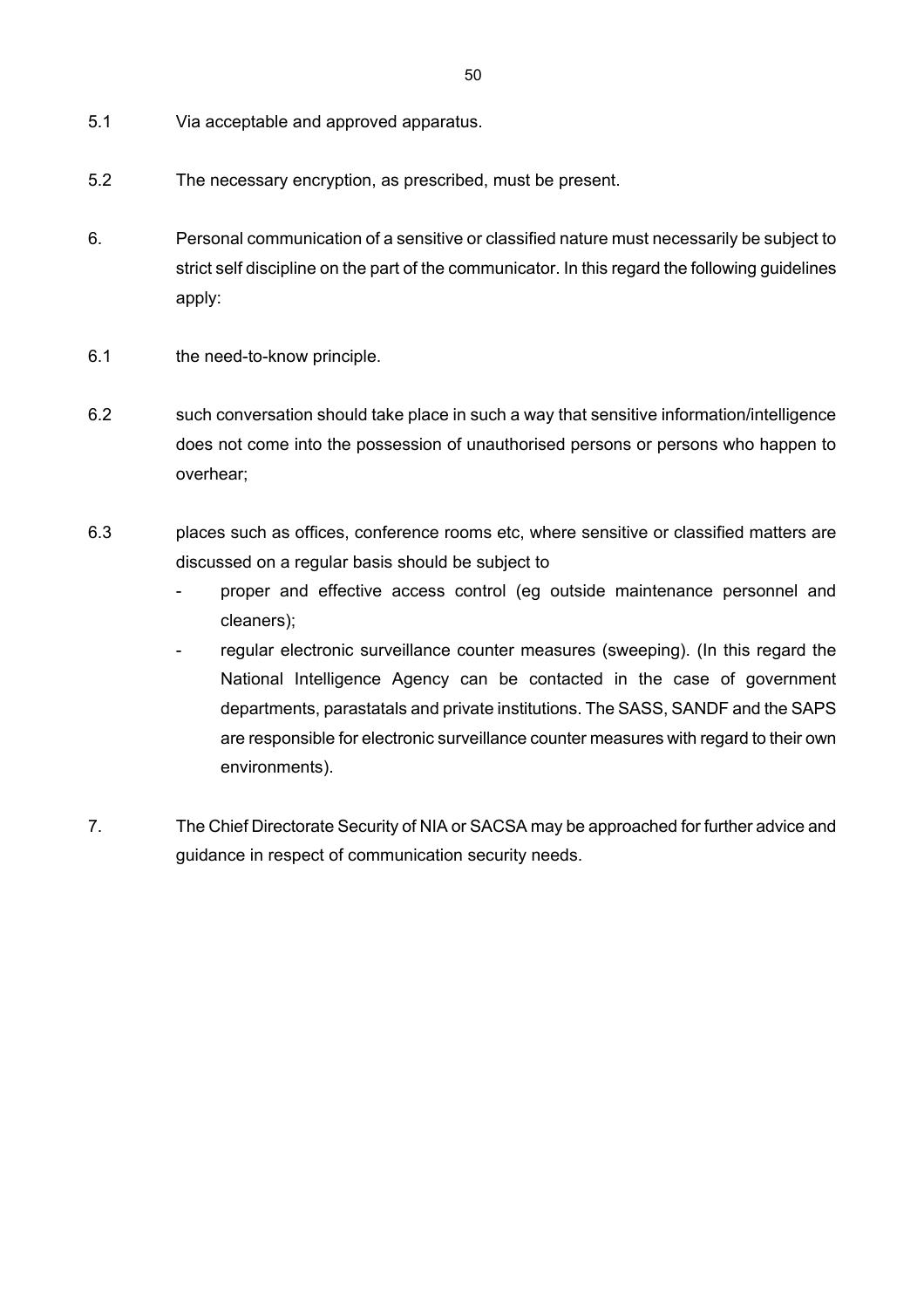#### **COMPUTER SECURITY**

- 1. Policy/ standards in the computer/ communications security field will be more frequently updated (because of technological advances) than policy in the other security fields. As the computer/ communications security policy is currently being updated and integrated in order to reflect the amalgamation of the previous Computer Security Task Group and the Joint Communications Security Council, computer/ communications security policy will be promulgated separate from this issue of the MISS. The computer and communications security policy will however regarded as part of the Minimum Information Security Standard (MISS).
- 2. The authority to promulgate computer and communications policy is hereby delegated to the Chairman of the Functional Security Committee of the National Intelligence Coordinating Committee (NICOC) after :
	- the Chairman has ensured that it is integrated and in line with policy regarding other security disciplines;
	- legal principles were taken into account.
- 3. In the light of the increasing dependence on and the proliferation of computers in the administration of the country in general, and also of the extent to which classified information is processed by means of computers, security has become essential in this area.
- 4. All computer storage media (usually magnetic or optical), are documents in terms of the definition in the Protection of Information Act (Act 84 of 1982). These documents, when containing classified information, must be handled according to the document security standards as described in Chapter 4.
- 5. It is the responsibility of the head of the institution or his delegate to ensure that all personnel concerned with computers receive the necessary security training. In addition, the security awareness of all personnel using computers must receive regular attention.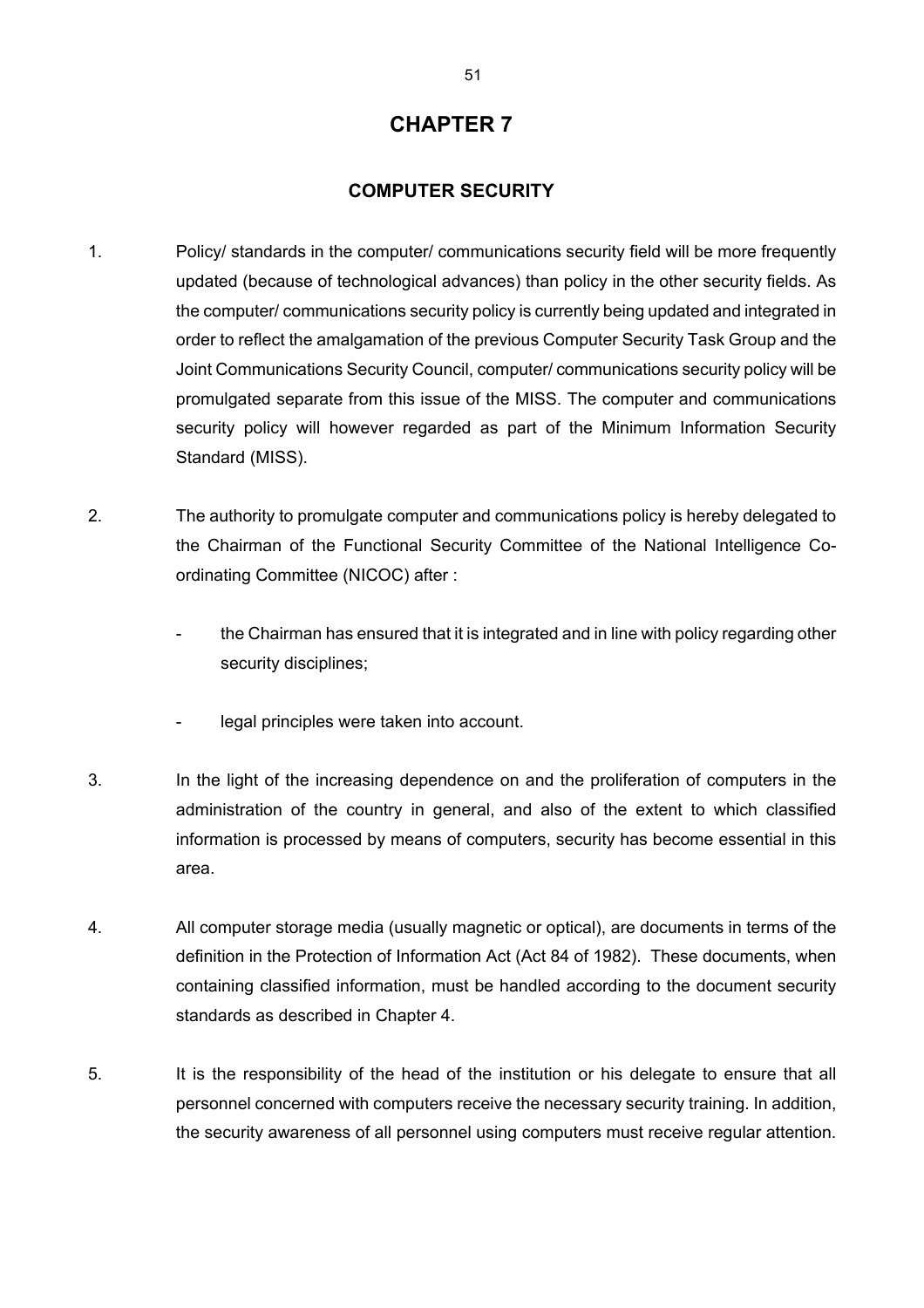- 6. Against this background the following measures must be implemented:
	- essential backup of computer systems and data;
	- physical security measures as prescribed;
	- computer security responsibilities should be clearly established;
	- the allocation and use of passwords as prescribed.
- 7. Where use is made of computer communications and data is transmitted through an unprotected area, the transmission should be protected in accordance with Communication Security Policy/Instructions.
- 8. All breaches of security in the computer environment must be reported as soon as possible in accordance with Chapter 9 of this document.
- 9. In cases of uncertainty regarding the implementation or appropriateness of security measures in the computer environment, the Chief Directorate Security of the NIA should be consulted.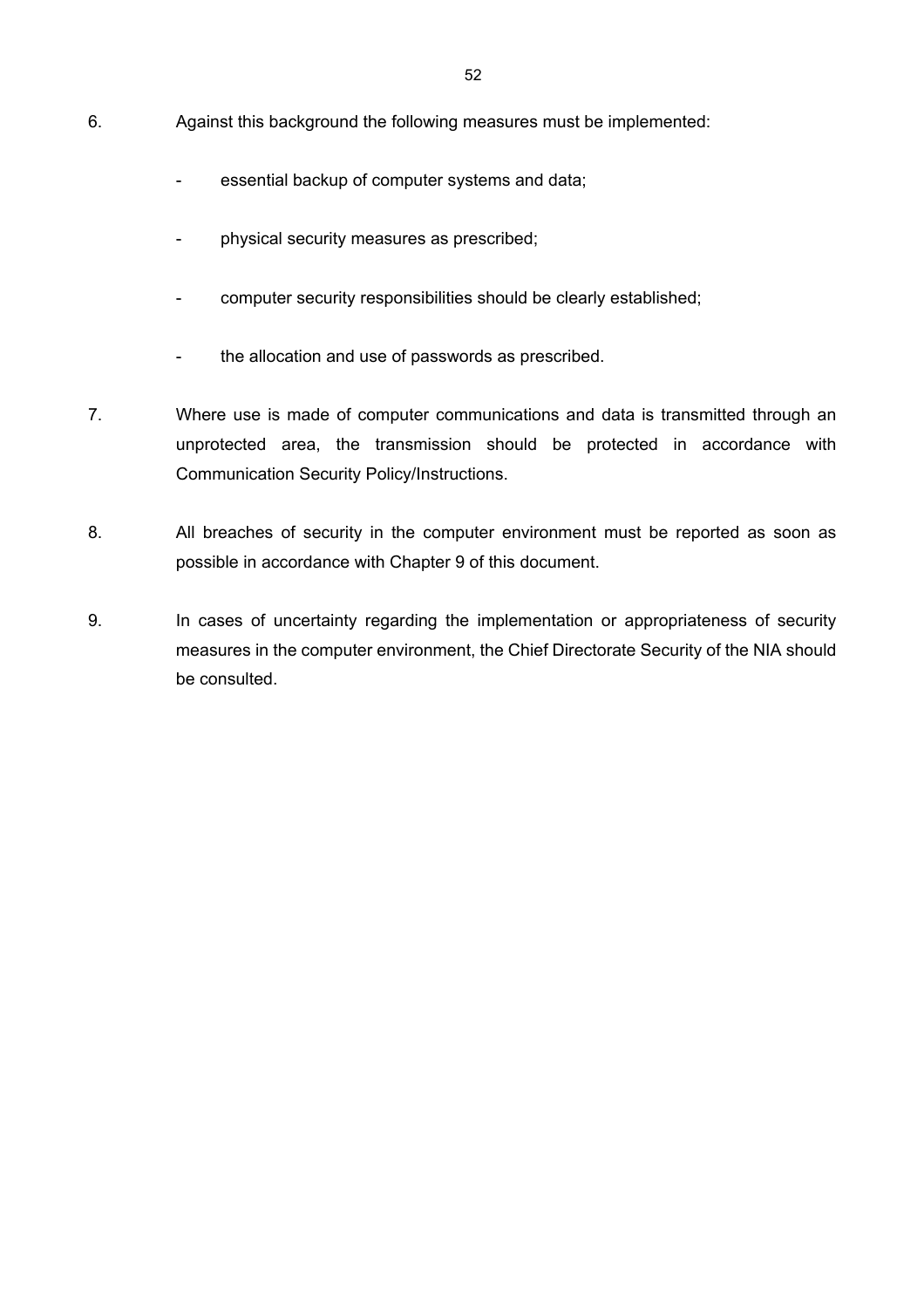### **PHYSICAL SECURITY MEASURES**

**Remark**: The SA Police Service acts as advisor in terms of physical security measures (see Appendix A).

#### 1. **ACCESS CONTROL**

- 1.1 A system of security measures is essential to create an optimal information security environment. Such system naturally is as efficient as its weakest link/element. In this regard access control and movement control are the links or elements that are prerequisites for an effective security system.
- 1.2 Access control is multidimensional. The **different levels or degrees** thereof must be developed and applied according to the degree of safeguarding required. Factors such as the sensitivity of information handled and the degree in which zoning (placement and isolation of certain regions) is/can be implemented play a role in determining these levels/degrees.
- 1.2.1 The different levels/degrees of access control can vary from the mere locking of offices, with the accompanying access restriction (where effective key control will inevitably play a vital role) to large-scale access control to a building or part of a building where security officials identify, control and conditionally allow visitors access.
- 1.3 Heads of institutions are responsible for the enforcement of the provisions of the Control of Access to Public Premises and Vehicles Act (Act 53 of 1985) for the purpose of safeguarding buildings or premises occupied or used by or under the control of government departments.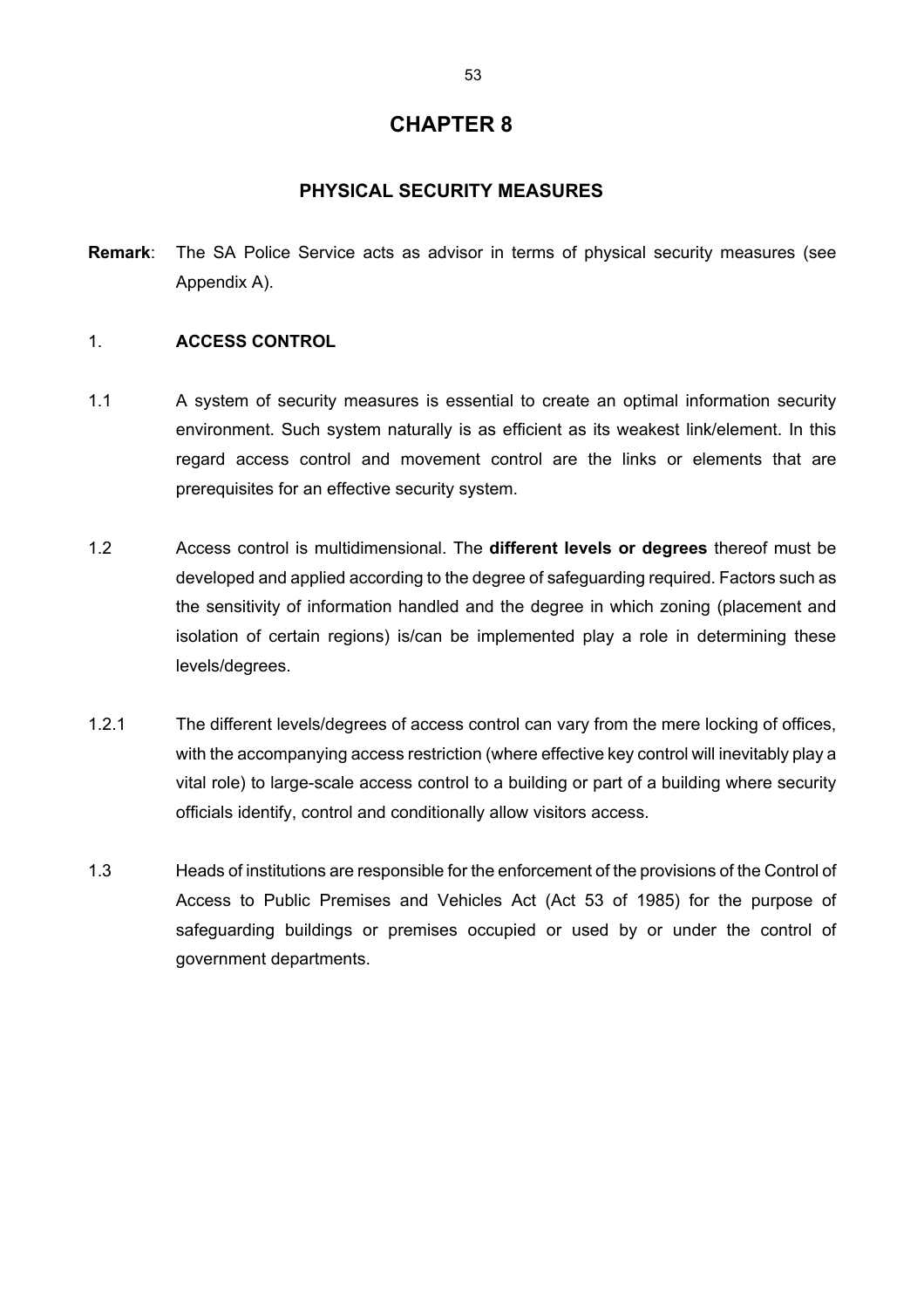- 1.3.1 Compliance with the provision of Section 2(2), under which the furnishing of information, the furnishing of identification, declarations concerning hazardous objects and the contents of any suitcase, briefcase, handbag, bag, etc, the subjection of persons or objects to electronic examination and the handing over of any object for examination or custody may be required as a prerequisite for effective access control. The searching of persons under Section 2(2)(g) may take place only if the Minister of Safety and Security or his/her delegate (the Commissioner of the SA Police Service) gives authority for this by notice in the Government Gazette.
- 1.4 In cases where different government departments occupy or use or control different parts of the same building or where different government departments occupy or use or control different parts of the same building together with other institutions, consensus between the heads of departments and the heads of other institutions is a prerequisite for the uniform application of the provisions of the Control of Access to Public Premises and Vehicles Act. Where government departments or other institutions apply the provisions of the Act, notices should be displayed to inform members of the public who wish to gain access in a reasonable manner that the Act is being applied.
- 1.5 Effective access control should be applied to areas where photocopiers, printers, facsimile machines, etc are used. These equipment should also be under constant supervision to ensure that no unauthorised transmission of classified documents take place, or unauthorised copies are made.

### 2. **KEY CONTROL AND COMBINATION LOCKS**

2.1 Effective key control, including control over duplicate keys, must be accompanied by the keeping of effective records in order to ensure that the keys to a building and safes or strongrooms or other safe storage places in which classified information is kept are dealt with in a safe manner. Where storage places are equipped with combination locks, the combinations must be used, kept and changed in accordance with the prescribed procedures (see Chapter 4, paragraphs 10.7 and 10.8).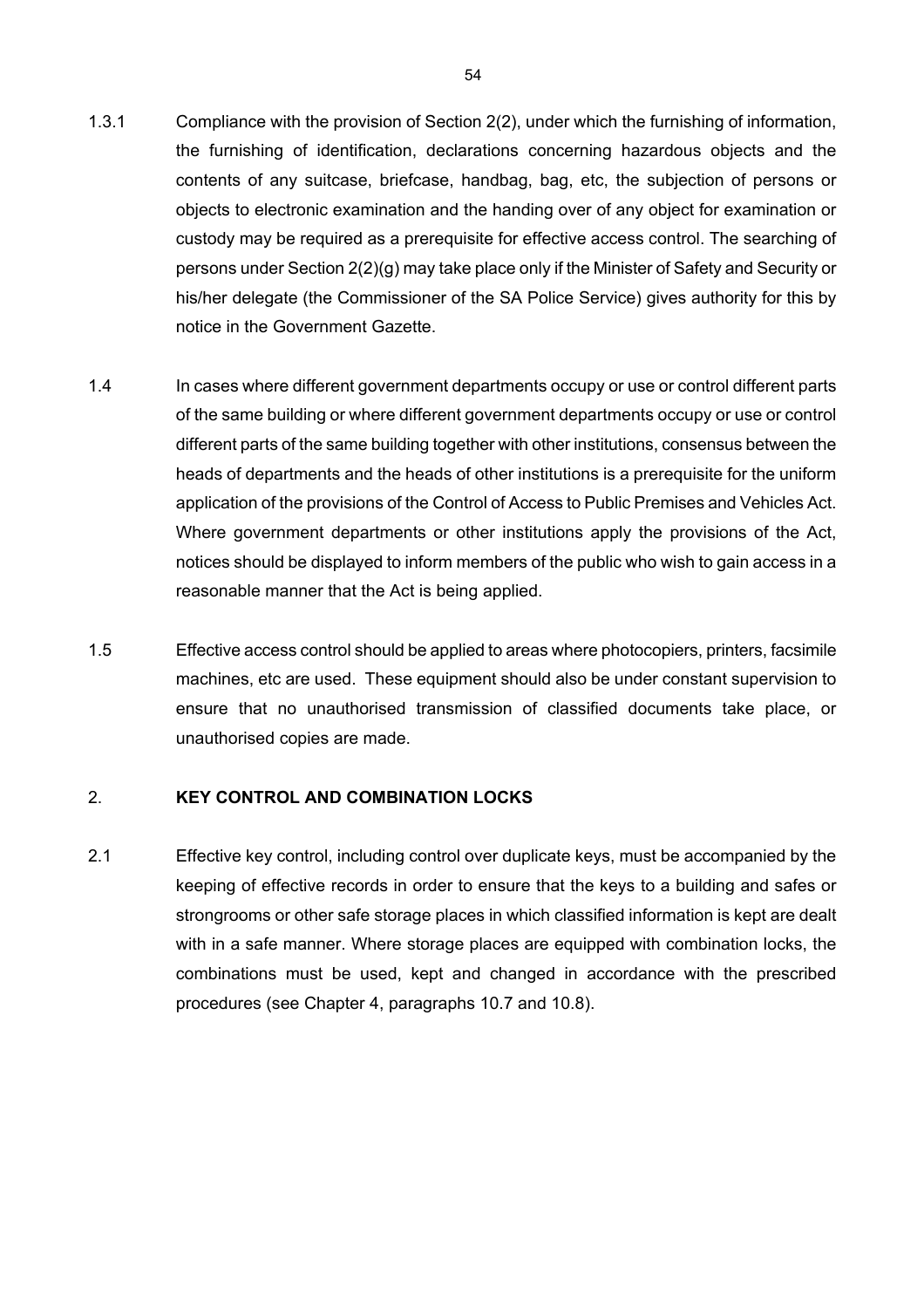#### 3. **MAINTENANCE SERVICES, REPAIRS AND THE CLEANING OF BUILDINGS/OFFICES**

3.1 Occupiers of buildings/offices where classified or sensitive matters are dealt with must always be present when artisans, technicians or cleaners are performing their duties. Special care should be taken on such occasions to ensure that they do not gain access to classified matters.

#### 4. **CONTINGENCY PLANNING**

- 4.1 Institutions must make provisions for contingency planning (see Chapter 2 "Definitions") aimed at preventing and/or combating any disaster or emergency. The contingency plan must be geared for saving lives, safeguarding property and information and ensuring that activities can continue with as little disruption as possible.
- 4.2 These aims can be achieved only through well-organised action in which all the available means and manpower are used in a co-ordinated and effective way to put preventative and/or control measures into operation, and through regular practise of the contingency plan.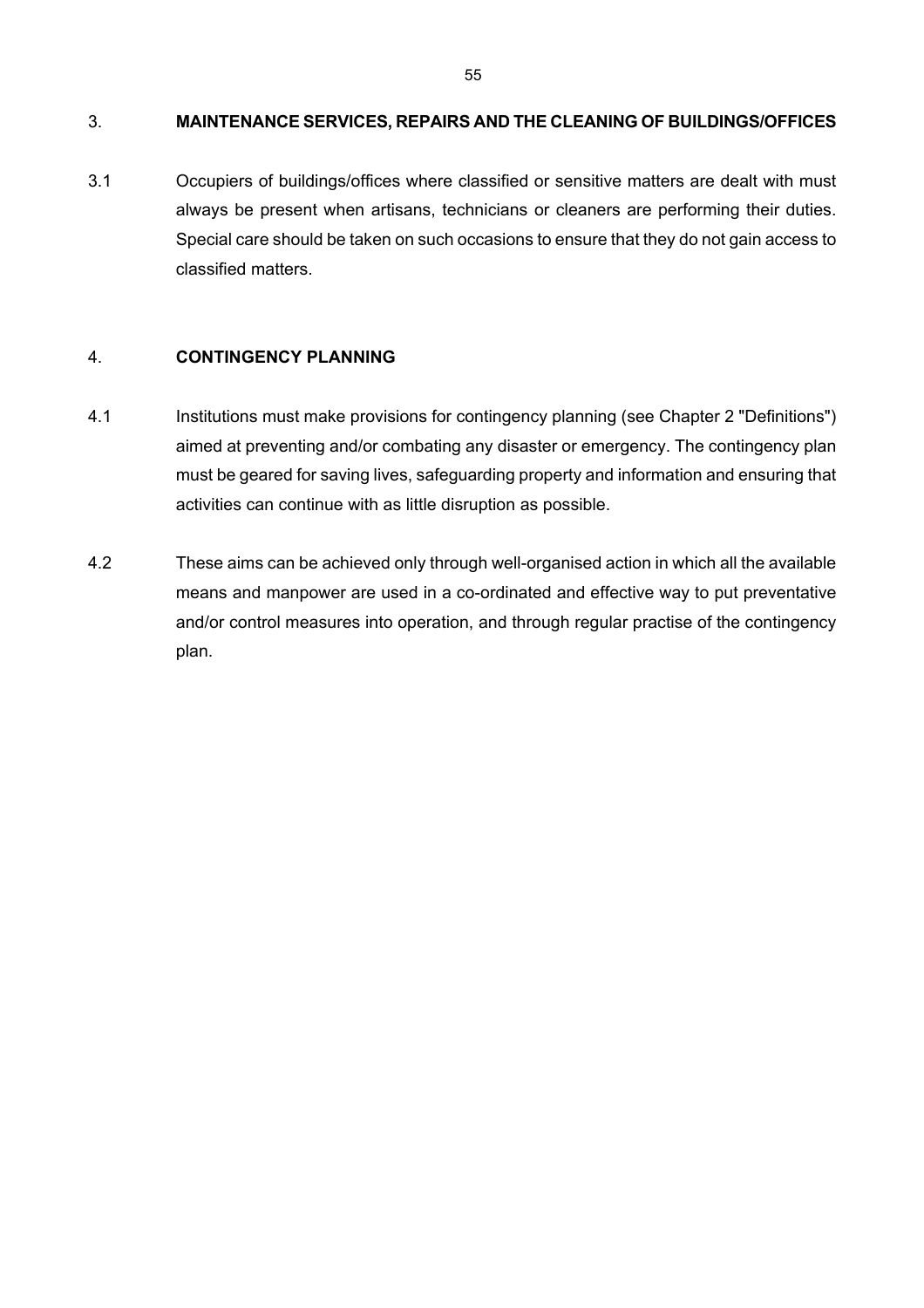#### **BREACHES OF SECURITY**

- 1. Heads of security or those tasked with the security responsibility of an institution must report all instances of a breach of security, or failure to comply with security measures, or conduct constituting a security risk, as soon as possible to the Chief Directorate Security of the National Intelligence Agency, and where appropriate to the SAPS (Crime Prevention Unit) or the SANDF (MI) (see Appendix A). Where official encryption is concerned, a security breach must also be reported to the South African Communication Security Agency (SACSA).
- 2. When a breach of security occurs, the existing channels must be used to report it. It is the responsibility of the head of the institution to ensure that all breaches of security are reported.
- 3. Breaches of security must at all times be dealt with using the highest degree of confidentiality in order to protect the officer concerned and prevent him or her from being unnecessarily done an injustice to.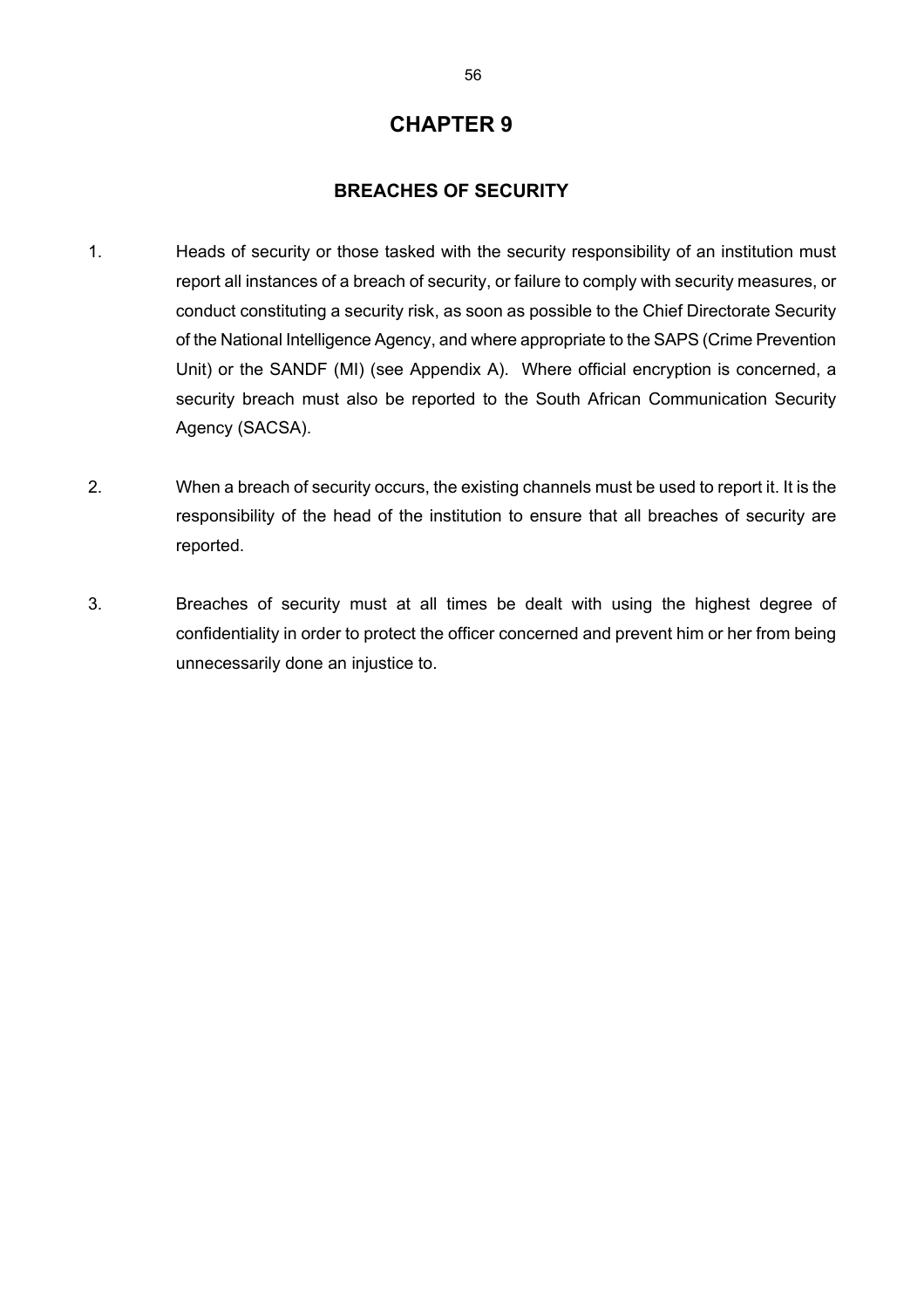# **DIVISION OF RESPONSIBILITIES WITH RESPECT TO THE PRACTICE OF PROTECTIVE SECURITY IN THE RSA**

**Note : This appendix serve only to reflect the situation regarding the division of responsibilities, as agreed upon and approved elsewhere and in other documentation. This appendix therefore has no legal standing and is subject to alteration whenever the original agreements are amended.** 

| <b>INTELLIGENCE AGENCY</b><br><b>NATIONAL</b>                                                                                                                                                                                                        | <b>SA SECRET SERVICE</b>                                                                                                                                                      |
|------------------------------------------------------------------------------------------------------------------------------------------------------------------------------------------------------------------------------------------------------|-------------------------------------------------------------------------------------------------------------------------------------------------------------------------------|
| Responsible for its own physical and<br>$\bullet$<br>information security                                                                                                                                                                            | Responsible for its own physical and<br>$\bullet$<br>information security                                                                                                     |
| Advises, co-ordinates, audits<br>and<br>$\bullet$<br>control with<br>exercises<br>to<br>regard<br>information security in the public,<br>parastatal and private environment in<br>South Africa (excluding SASS, SAPS<br>and SANDF responsibilities). | Advises, co-ordinates and exercises control<br>$\bullet$<br>with regard to physical, personnel and<br>document security abroad (excluding SAPS<br>and SANDF responsibilities) |
| Advises, co-ordinates and exercises<br>control with regard to physical security<br>within NIA and as far as it relates to<br>information security, also in the public,<br>parastatal and private environment                                         | Advises and exercises control with regard<br>٠<br>to physical security at missions abroad                                                                                     |
| Carries out security screening of NIA<br>personnel as well as screening<br>investigations abroad if necessary                                                                                                                                        | Carries out security screening of SASS<br>٠<br>personnel as well as security interviews<br>and screening investigations abroad at the<br>request of NIA                       |
| Advises, co-ordinates and exercises<br>control with regard to technological<br>security abroad                                                                                                                                                       |                                                                                                                                                                               |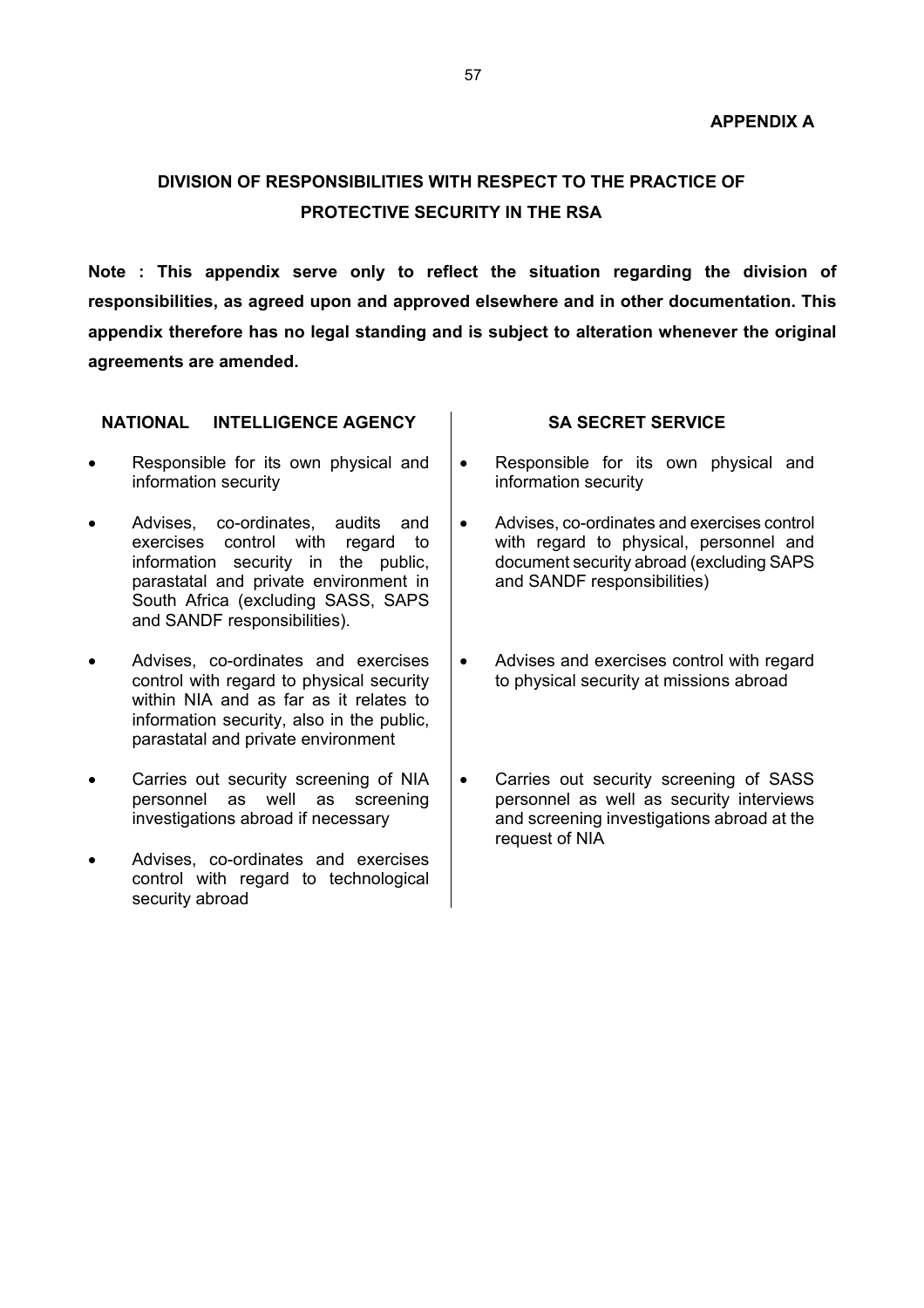#### **SA POLICE SERVICE**

- Responsible for its own physical and information security
- Advises, co-ordinates and controls physical security in South Africa, excluding the NIA, SASS and the SANDF, with the aim of preventing crime
- Security screenings in respect of the government and parastatal environment, excluding NIA, SASS and SANDF personnel
- VIP protection in South Africa.

#### **SA NATIONAL DEFENCE FORCE**

- Responsible for its own physical and information security and that of Armscor
- Carries out security screening of its own personnel and those of the Armscor family.
- Administers the National Key Points Act
- Facilitates the South African Communication Security Agency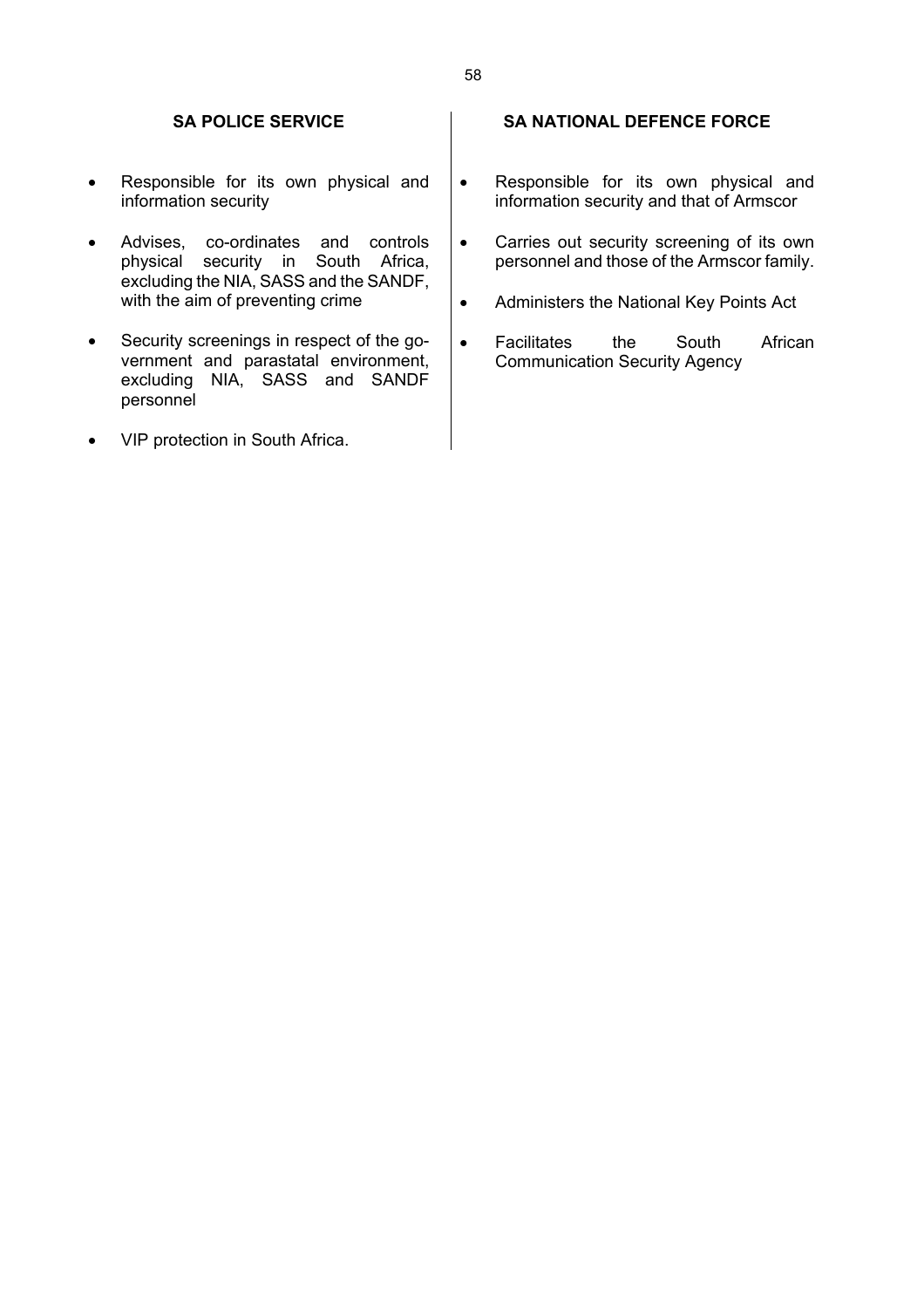### **OATH OF SECRECY**

I, .........................................................................

### **(full name)**

solemnly declare that

- 1. I have taken note of the provisions of the Protection of Information Act (Act 84 of 1982) and in particular of the provisions of section 4 of the Act;
- 2. I understand that I shall be guilty of an offence if I reveal any information which I have at my disposal by virtue of my office and concerning which I know or should reasonably know that the security or other interests of the Republic require that it be kept secret from any person other than a person
	- to whom I may lawfully reveal it; or
	- to whom it is my duty to reveal it in the interests of the Republic; or
	- to whom I am authorised by the Head of the Department or by an officer authorised by him to reveal it;
- 3. I understand that the said provisions and instructions shall apply not only during my term of office but also after the termination of my services with the Department; and
- 4. I am fully aware of the serious consequences that may follow any breach or contravention of the said provisions and instructions.

| (Signature) |
|-------------|
|             |
|             |

WITNESSES 1. .......................................................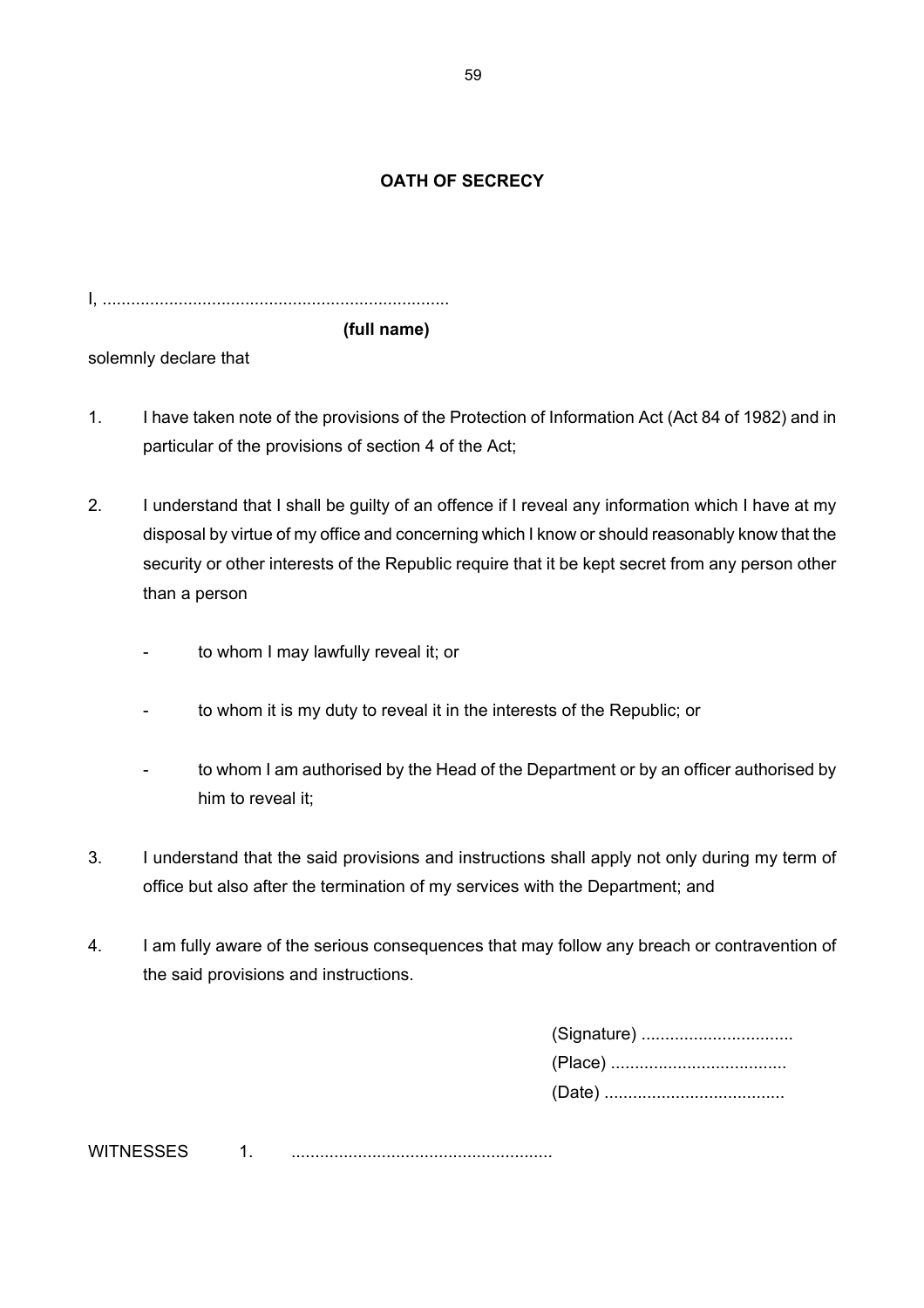$2.$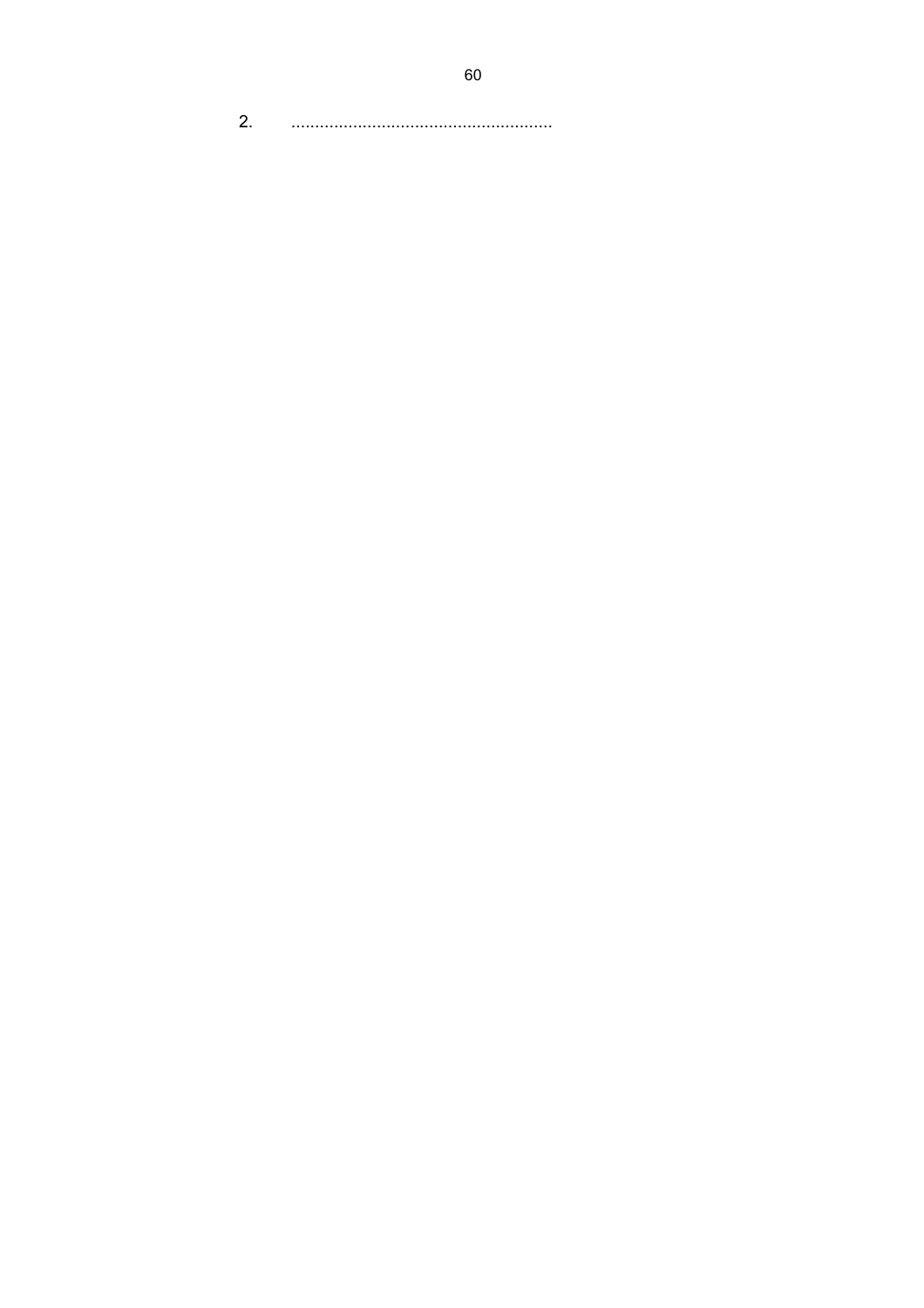**APPENDIX C**